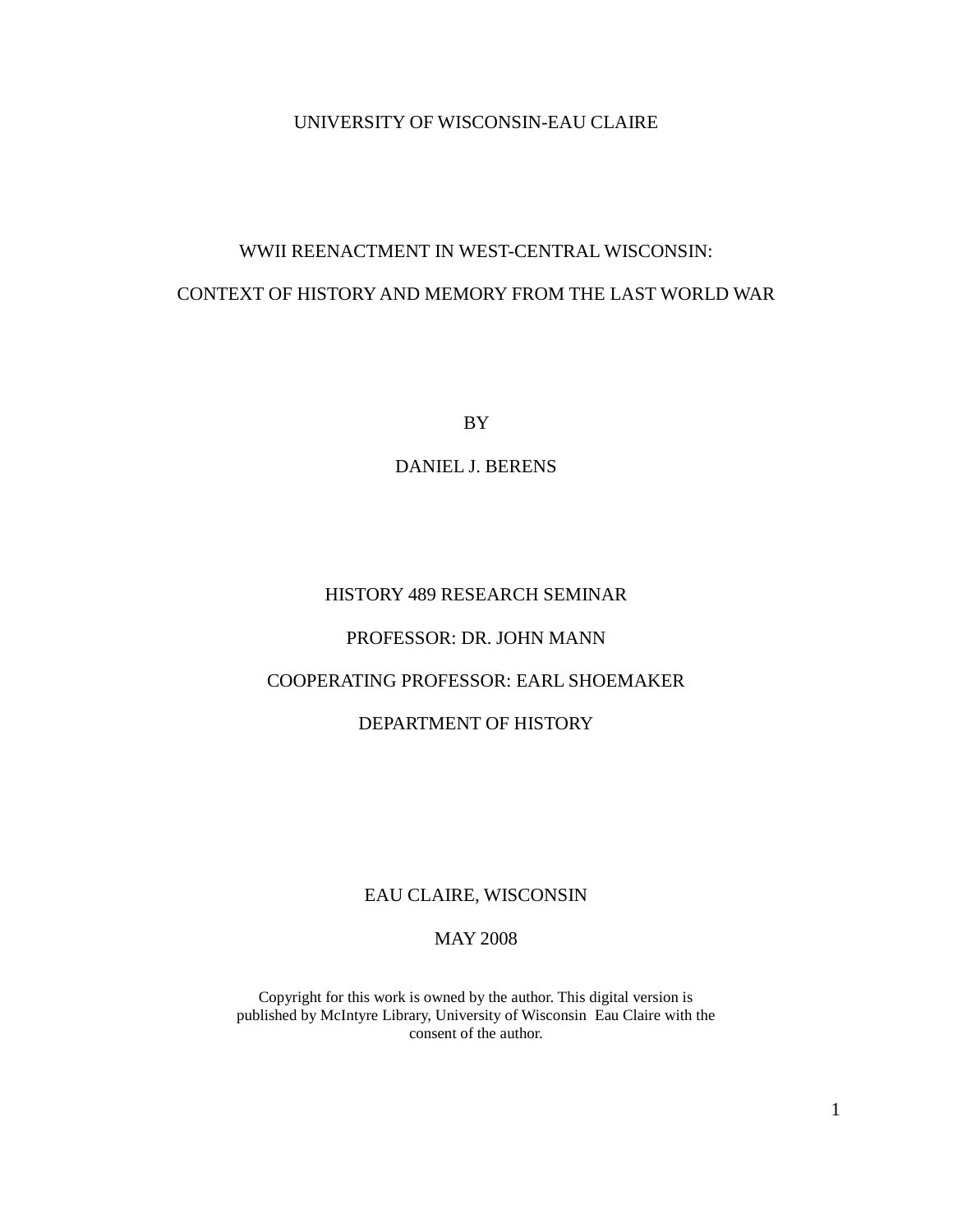# **CONTENTS**

## Chapter

## Appendix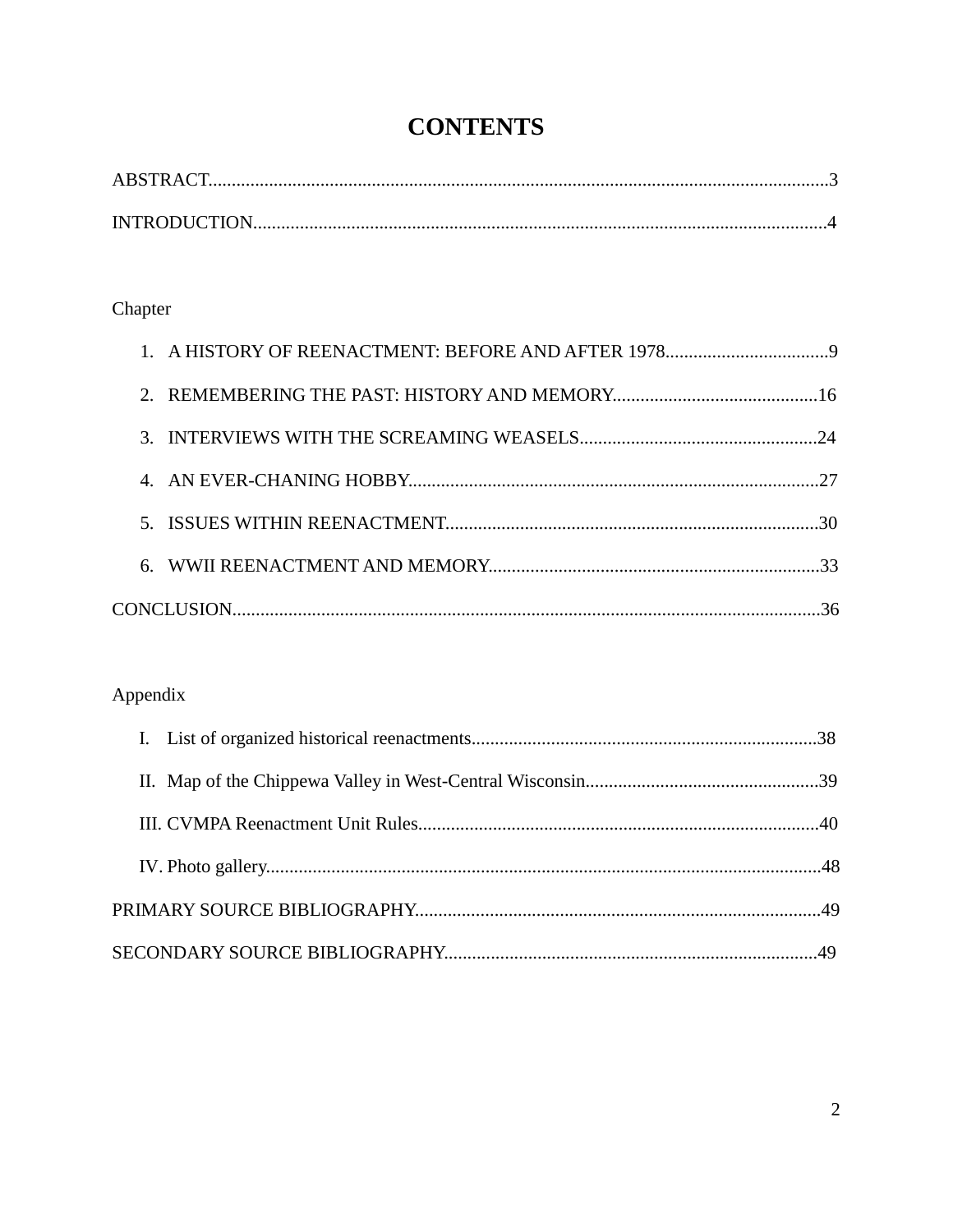### **Abstract**

In 1978 the first official World War II historical reenactment took place in St. Louis, Missouri. The handful of pioneering men who dressed up in full WWII uniform, and armed with WWII era weaponry, began a hobby that would eventually rival the numbers of those who had been participating in Civil War reenactments since the mid 1960s. This paper traces the history of reenactment in general to set the historical time-line for WWII reenactment. History and memory plays an important role in understanding why reenactors choose to reenact WWII. The types of historical memory are described and WWII reenactment is fit into the context of how history is remembered. In addition, issues regarding the ownership and right to interpretation of history are also examined. The links are then drawn to show how WWII reenactment is a form of history and memory and how WWII benefits those who choose to remember our past.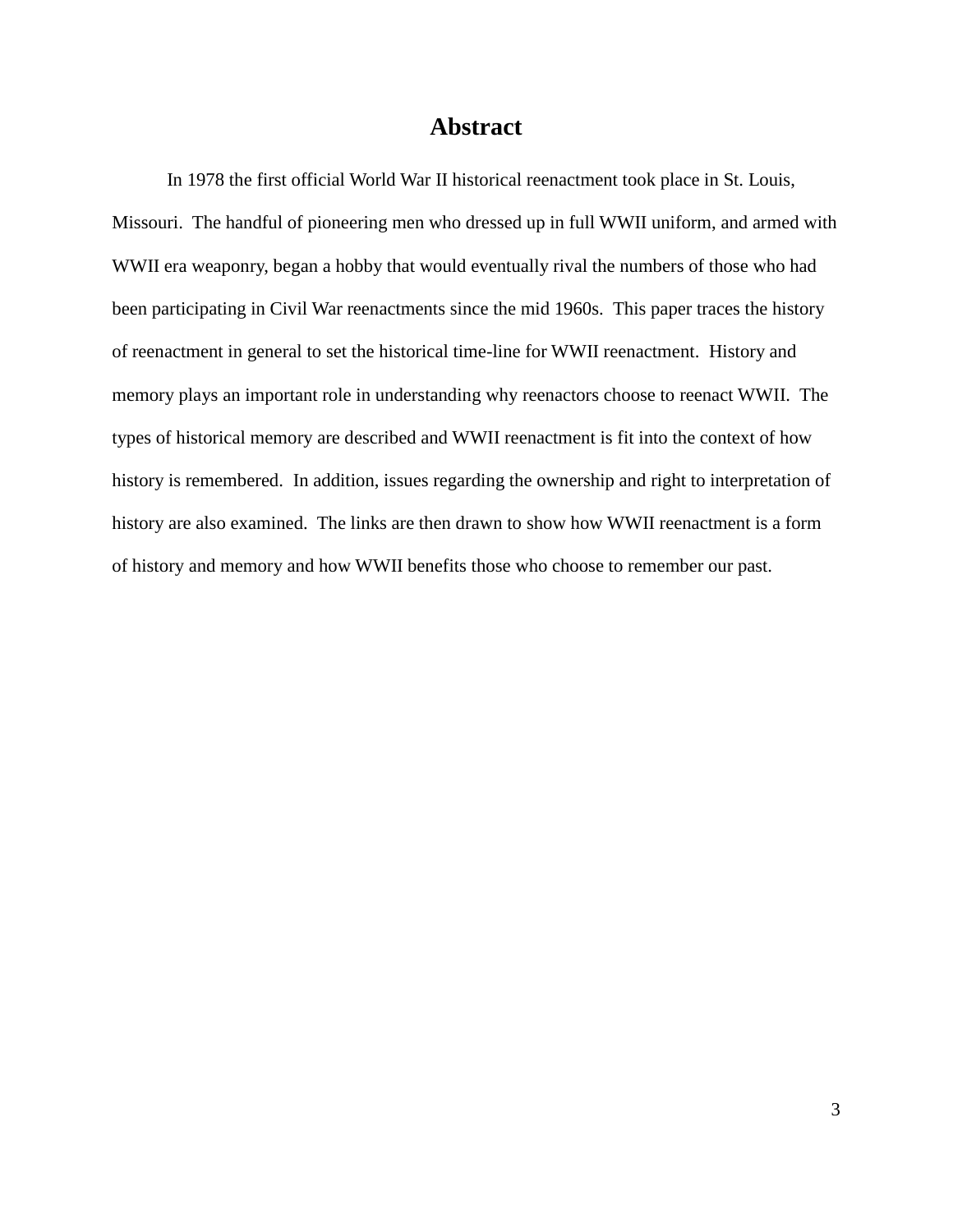### **Introduction**

One of the easiest ways to experience history is to try to relive it. However, the past is not readily available to experience firsthand. Events that have come and gone are slowly buried by time and are mere fragments in the story of human history. Some last longer, some fade away faster.

This is true for all events, but there are ways to see and re-live the past. Historical reenactors make it possible for onlookers to experience an up-close and personal impression of life from times that have long since passed. This is also the case for those who prefer to witness battles of wars whose final shots have been fired decades and centuries ago. War reenactors can give onlookers a glimpse into the horror and trauma of war, while keeping the audience at a safe distance.

Without a doubt, one of the most popular forms of war reenacting is the rendition of World War II characters and battles. Since the first WWII reenactment took place in 1978, reenactments of the last world war have been taking place all across the world, especially in the United States, United Kingdom, Canada, and Australia. Although the hobby of reenacting WWII has only really taken off in the last two decades, it now boasts tens of thousands of members worldwide. $1$ 

My personal interest in World War II reenactment began while attending high school in central Wisconsin. A young man by the name of Tom Fasula introduced me to the hobby of reenacting. He frequently invited me to his home to show off his enormous collections of World War II memorabilia. His room was decorated with both Allied and Axis posters, toy models, and

<sup>1</sup> Jenny Thompson, *War Games: Inside the World of 20th Century War Reenactors* (Smithsonian Books: Washington), 45.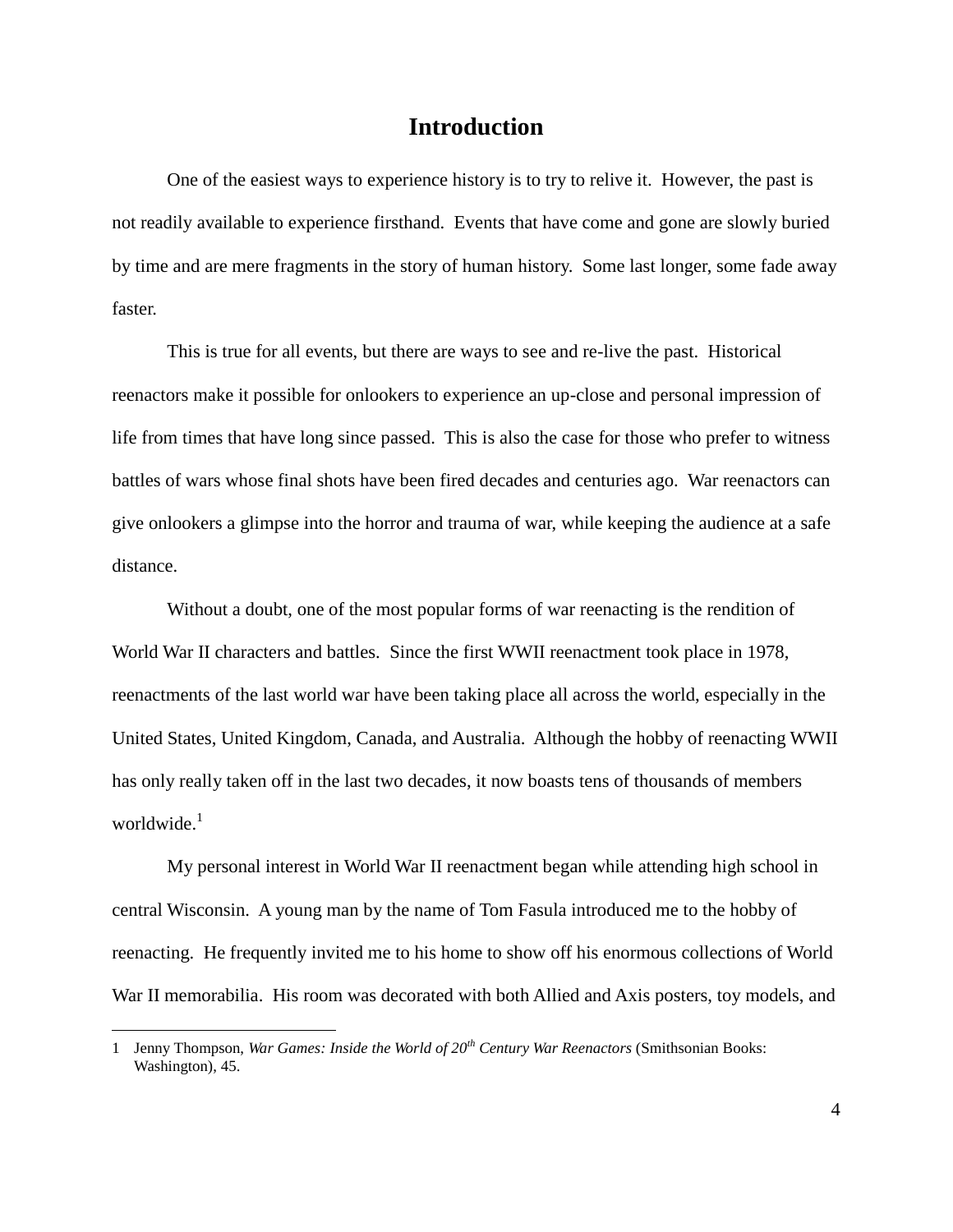various trinkets that dated to the 1940's. Fasula also showed me the most prized parts of his collection: the materials for his "impression," a term coined by reenactors to describe their impersonation of a soldier.

A reenactor's most important goal is to provide an accurate impression of the character he or she is playing. This includes having the correct attire, accessories, and even impersonation in order to make the role-play seem as accurate as possible. Fasula's character was that of a German Army, or Wehrmacht, sniper from WWII. He had an authentic uniform, reproduction boots, and even an authentic KAR-98 sniper rifle, fitted with a scope from the era of course. I was simply astonished at what I was viewing. This young man had utterly transformed himself into someone else, someone from the past, all by changing his appearance and demeanor. I had been a World War II buff for years, but this was simply one of the most extraordinary things I had ever seen.

Fasula didn't know it at the time, but he had inspired me to learn about the world of reenactment from that moment. I continued to research the hobby and the people who participated in it. Over the course of a year, I attained my own attire and accessories so that I could participate in reenactment events. I was soon immersed into a world of camaraderie, authenticity, passion, and personal enjoyment.

Although the world of WWII reenactment is a rewarding fraternity to be a part of, there are several concerns that surround reenactors and their hobby. WWII reenactors dig up accounts of the past that to some may be hard to cope with. There is no doubt that war exposes the worst horrors known to mankind. Therefore, most people would prefer not to reminisce about war. However, reenactors still practice their hobby for their own enjoyment. The "ownership" of

5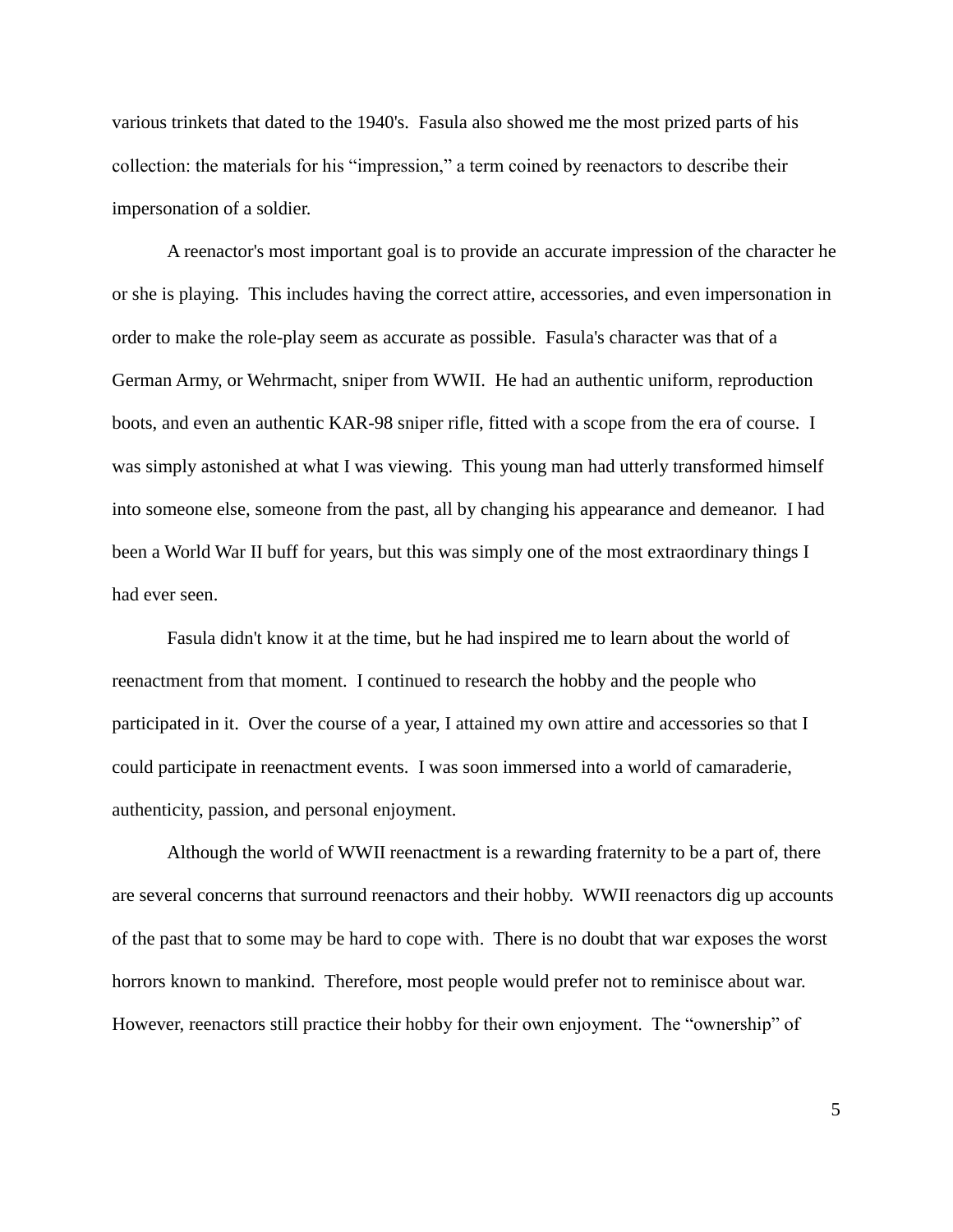history is also debated by those within the reenactment community and those who are spectators to the events that unfold on mock battlefields. The major question is, who has the right to portray historical events? Is it open to the public or is it to remain confined to those who participated in the events of their time and to the historians who actively research the events of the past?

In addition, questions regarding the interpretation of history are brought up within the reenactment community. The impressions that reenactors present are interpretations of, often, fictitious characters and are open to the reenactor's interpretation. However, there are often parameters that need to be observed within each private reenacting organization in order to provide authenticity. Outside of these parameters though, the impression is largely up to that of the impersonator or "impressionist."

These two central issues also tie into the memory of past events and how they are remembered. How an event, such as a war, is remembered can affect the public view of the past and shape the historical interpretation of wars gone by. There are several ways that the past is remembered and commemorated. I thus sought to find out if WWII reenactment was a positive way to remember the bloody and tragic events of WWII.

Issues are not limited to the fresh wounds of the tragic events in the  $20<sup>th</sup>$  century, however. Some of the same issues could be asked of the most popular type of reenactment: American Civil War reenactment. Since the early  $1960's$ ,  $2^2$  Civil War reenactment has been the most popular form of reenacting in the world.<sup>3</sup> However, since the inception of WWII

<sup>2</sup> Ibid, 30.

<sup>3</sup> [http://en.wikipedia.org/wiki/American\\_Civil\\_War\\_reenactment.](http://en.wikipedia.org/wiki/American_Civil_War_reenactment) I understand that wikipedia is not always the best source of accurate information, but since reenacting is a personal hobby that has a wide following, the most common source of information about it is from Internet sources. This includes wikipedia.org, which provides a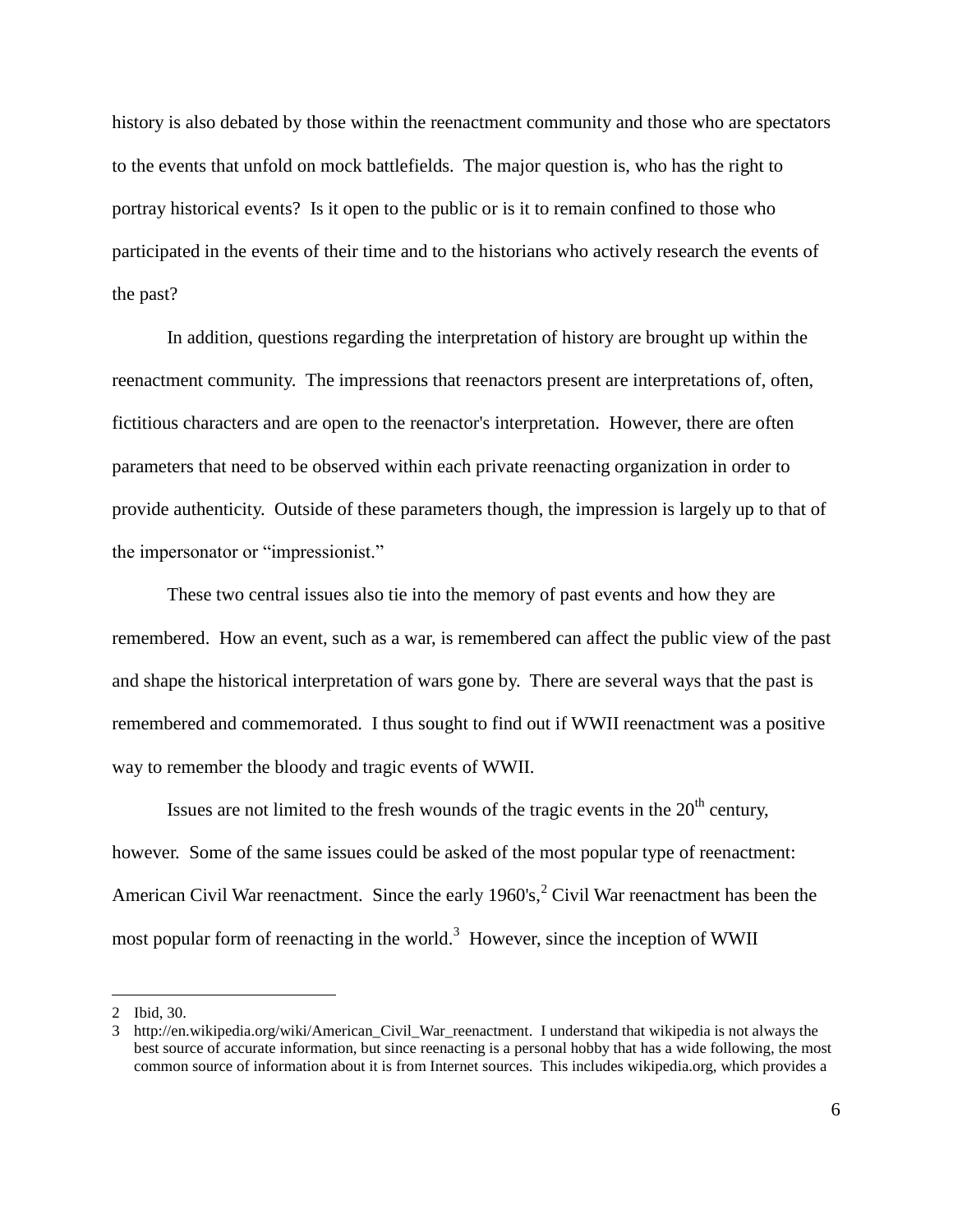reenacting, many Civil War reenactors have joined the ranks of WWII era reenacting units. This was the case for Thomas Fasula, who originally portrayed a Civil War Confederate soldier.

In this paper I discuss the history of reenactment generally and World War II reenactment, specifically. However, the primary aim will be to show how World War II reenactment is an example of how WWII is remembered. It draws on the only synthetic work on the subject of World War II reenactment: Jenny Thompson's *War Games: Inside the World of 20th Century War Reenactors.* I analyzed the questions that she brought up regarding the hobby and how WWII reenactment is used to remember WWII. To add to her work,<sup>4</sup> I have conducted five interviews that allow me to contribute a small-scale representation of responses to some of the major issues within the reenactment community. These interviews, combined with the information gathered and compiled by Thompson, will allow me to explain how WWII reenactors attempt to keep the memory of WWII alive in the Chippewa Valley. WWII reenactment will also be placed into the broader context of history and memory. I will provide examples for how WWII reenactment has changed since its inception and will discuss the most important issues regarding the ownership and interpretation of history. Finally, I will explain how WWII reenactment fits into the different ways that WWII has been remembered and how WWII reenactment is a useful way to remember the past.

Overall, this paper will show that a variety of reasons exist for using WWII reenactment to remember the past. There are also several reasons for the surge in the popularity of WWII

public forum to allow people to look up information on any subject. This also holds true for reenacting, which utilizes the Internet to the fullest capacity.

<sup>4</sup> Thompson's *War Games* was derived through a wide range of methods including over 300 questionnaires, interviews, correspondences, demographics, Web pages, event flyers, memorabilia magazines, and individual reenactor publications. I am adding to this synthetic work by providing my own interviews, geographically specific to West-Central Wisconsin.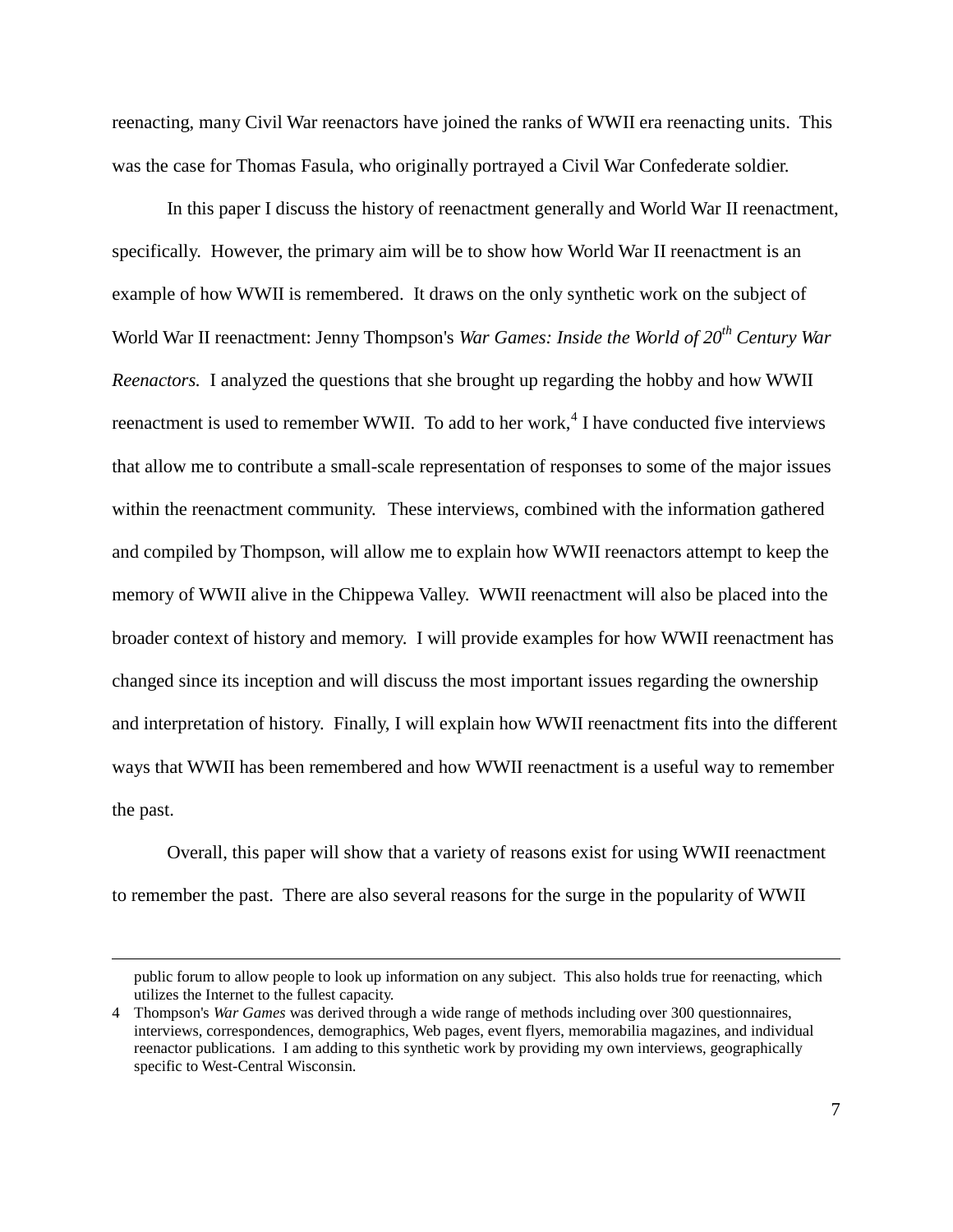reenactment in recent years. The growing popularity is attributed to increased memorabilia collection, WWII reenactment-specific publications, the advent of the Internet, better communication amongst organizations, and the surge in WWII media including films. This evidence was provided by the Screaming Weasels, a WWII reenactment group based in the Chippewa Valley of West-Central Wisconsin, via interviews in the spring of 2008.

There will be some limitations to my analysis, however. First of all, I am limited by my interviews. All of the interviews are with WWII reenactors from West-Central Wisconsin. There are only five of them, a small sample in comparison to the vast number of interviews done over the course of a decade by Thompson. Second, I will only be examining two issues within the hobby: ownership and interpretation. I will not be examining each criticism in great detail and thus will not be going too in depth regarding the realms of social, economic, or psychological fields. Third, I am limited by sources. Outside of the work by Thompson, and reviews of it, I could not find any other sources that discuss World War II reenactment at any level. Even in a broader sense, there is not much written on the history of reenactment. This makes it difficult to determine the precise history of the hobby, but there are several Internet sources that do offer some insights about the hobby's origins. This may limit my background information on the subject to an extent, but I still feel that my interviews and analysis will prove to be valid contributions to the history of World War II reenactment. Finally, the lack of an interview with a WWII veteran will narrow the scope of the research, but may not necessarily hinder it. I am sure that this would have provided another angle on how reenactors are perceived but it will not be a part of this particular analysis. Despite these limitations I will still provide the necessary summary of how the hobby has changed over time and will cite several reasons for the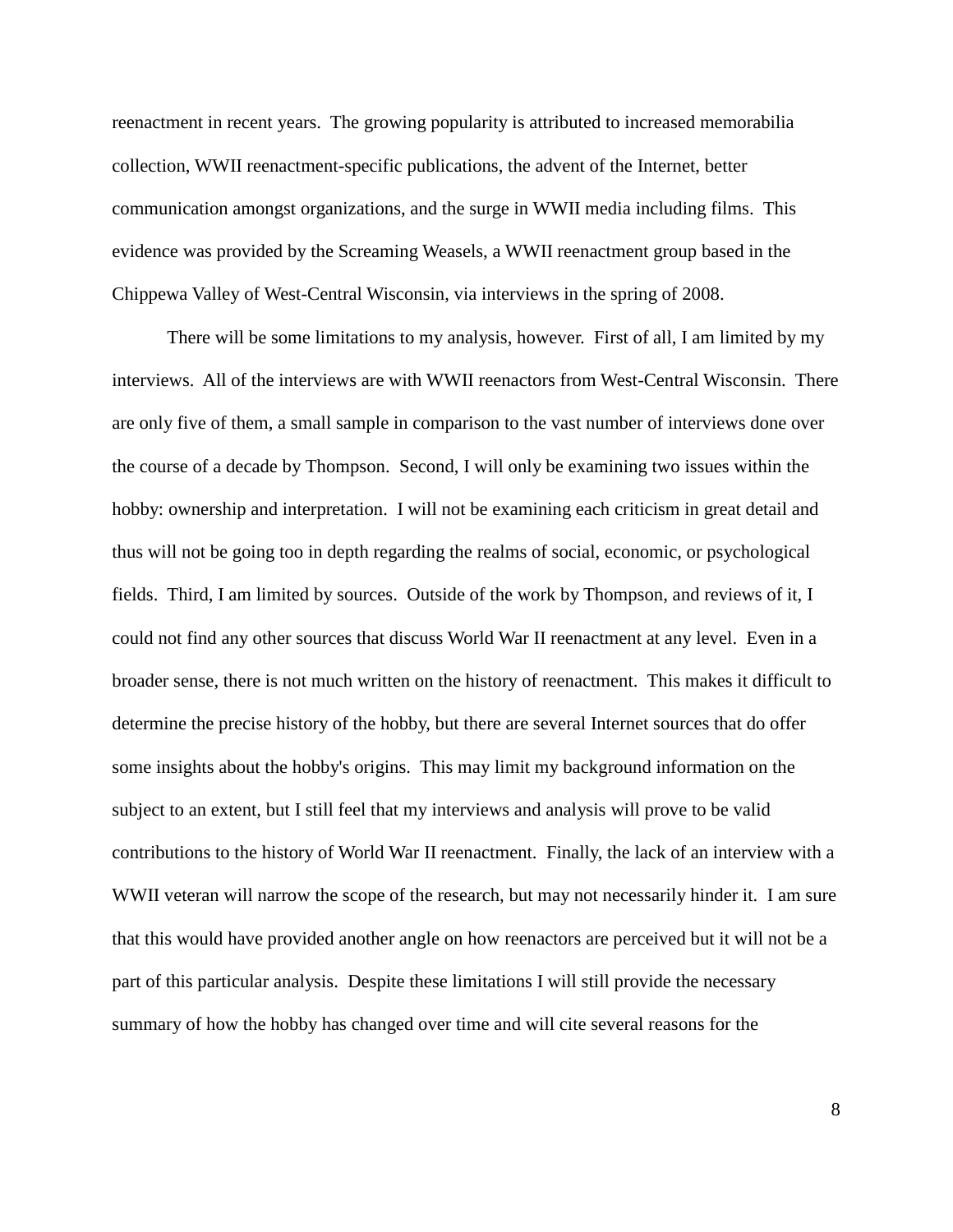metamorphosis of World War II reenactment.

## **Chapter 1**

## **A History of Reenactment: Before and After 1978**

There are several forms of historical reenactment. Historical reenactment can be simply defined as "a type of role play in which participants attempt to recreate some aspects of a historical event or period. It may be a narrowly-defined period, such as a specific war or other event, or it may be more broadly defined."<sup>5</sup> According to this definition, reenactment can be of any period or any historical event, including past wars, which is arguably, the most popular form.

Before 1978, the most popular form of historical reenactment was the American Civil War, which became popular in the early 1960s to commemorate its centennial. However, this was not the first historical reenactment to take place. Jenny Thompson, author of *War Games: Inside the World of 20th Century War Reenactors*, does not touch upon the forms of reenactment outside of war reenacting, but there are other forms of reenactment that can be traced back as far as the days of the Roman Empire.

"Re-enactment as a concept is as old as civilization itself," according to Howard Giles, who is considered Britain's most experienced historical event professional.<sup>6</sup> "As part of their infamous public games, the Romans re-fought past victories in the Coliseum (unfortunately for the combatants, usually to the death), even flooding the arena to recreate a naval battle.<sup>"7</sup> This

<sup>5</sup> http://en.wikipedia.org/wiki/Historical\_reenactment

<sup>6</sup> http://www.eventplan.co.uk/about\_eventplan.htm

<sup>7</sup> Howard Giles, "Recreating the Past for Live Events, TV, and Film: A Brief History of Reenactment,"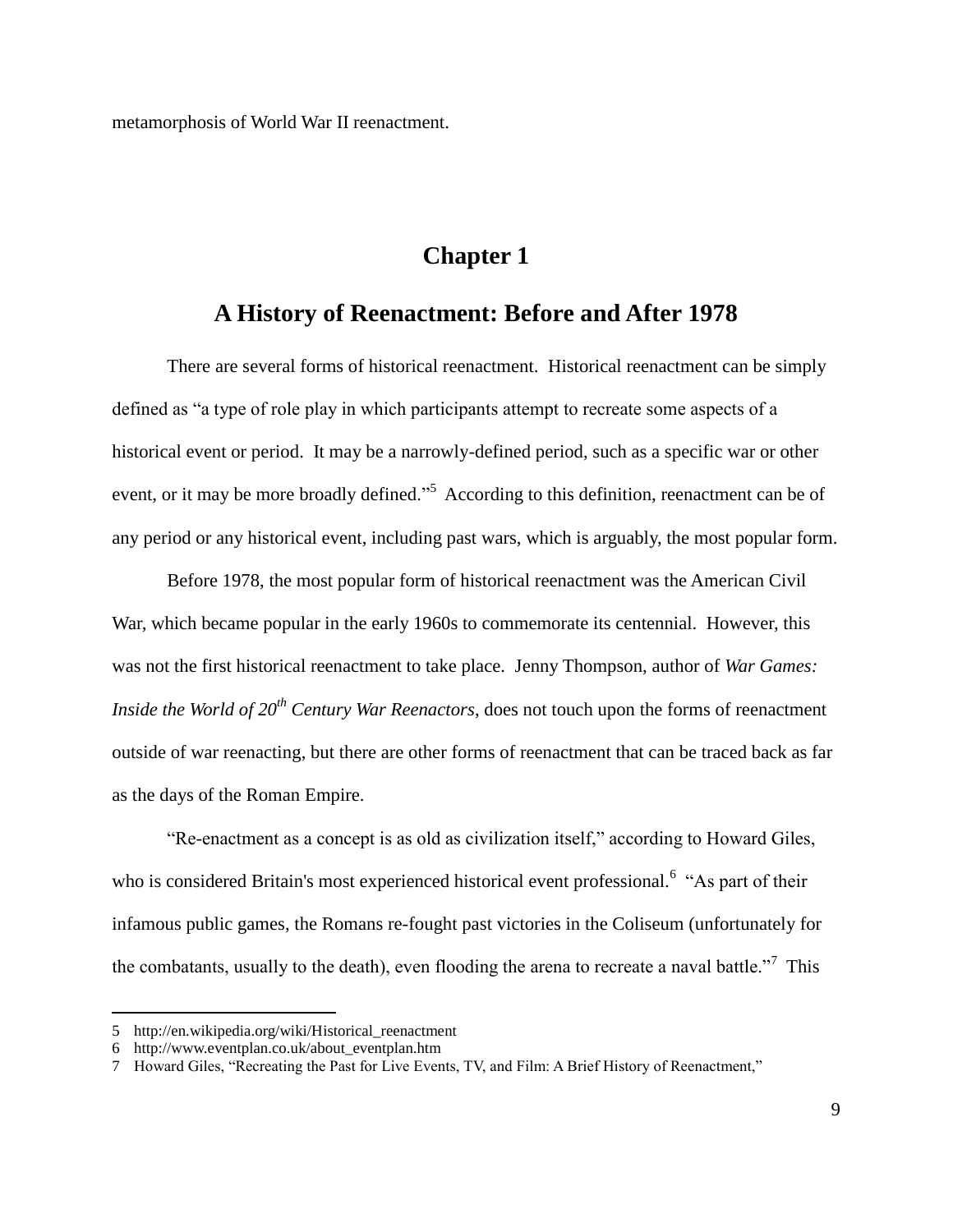type of public display of a past event could be considered a historical reenactment since one of the primary aims of reenactment is to provide a public display called "living history."<sup>8</sup> Living history, in turn, can be defined as "an activity that incorporates historical tools, activities and dress into an interactive presentation which seeks to give observers and participants a sense of stepping back in time."<sup>9</sup> Therefore, it is important that while tracing back the roots of historical reenactment, we consider those forms of living history outside of war reenactment.

Mock skirmishes became popular in the 17th century. These consisted of battle recreations on a small scale for the general public or for royalty. In 1635, the London Trained Bands demonstrated their fighting capabilities for King Charles I, and "In 1645, during the English Civil War, Parliamentarian troops chose Blackheath on which to re-stage one of their recent victories, although still actively at war with surviving Royalist forces." In 1821, the Duke of Buckingham even staged Napoleonic naval battles on a lake on his personal property, for his own amusement. In 1840, young Lord Glasgow, a prominent governor of New Zealand from 1892 to 1897, organized a full medieval joust at Kelburn Castle in Scotland where all of the members had to be in full appropriate historical attire. This could be viewed as a precursor to modern Renaissance fair, another common form of living history and historical reenactment. In February of 1895, roughly one hundred members of the Gloucestershire Engineer Volunteers recreated the famous battle of the defense of Rorkes Drift in Natal. Seventy-five of the members were dressed as "Zulus" while the other twenty-five were dressed as redcoats. These sorts of "skirmish" events were not limited to the British Isles, however.<sup>10</sup>

[http://www.eventplan.co.uk/history\\_of\\_reenactment.htm](http://www.eventplan.co.uk/history_of_reenactment.htm) (accessed 24 February, 2008).

<sup>8</sup> http://en.wikipedia.org/wiki/Historical\_reenactment

<sup>9</sup> http://en.wikipedia.org/wiki/Living\_history

<sup>10</sup> Giles, "Recreating the Past".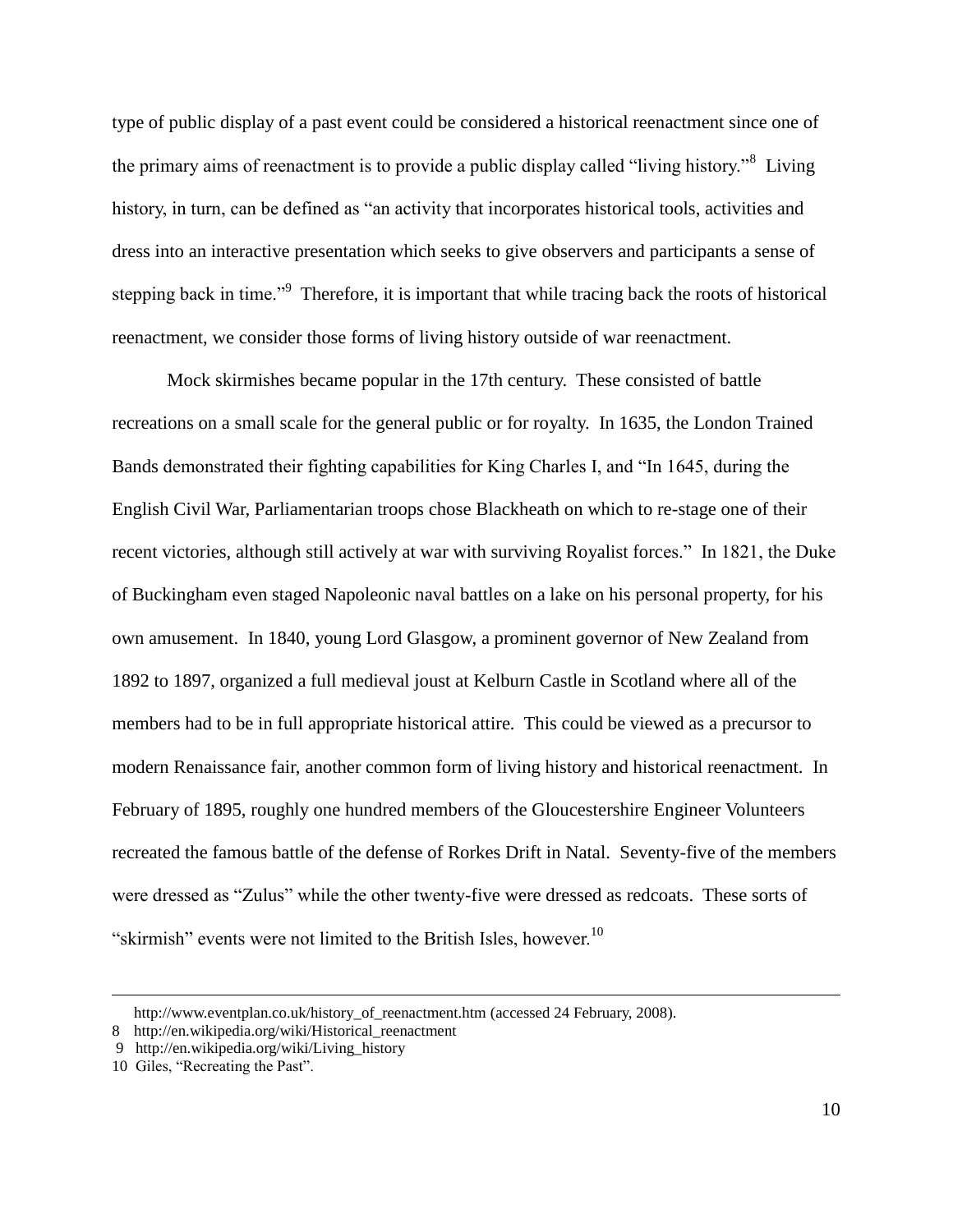In 1876, even the surviving members of Custer's Last Stand at Little Big Horn were encouraged to go back to the battlefield and recreate the events of the battle for photographers.<sup>11</sup> During the late  $19<sup>th</sup>$  and early  $20<sup>th</sup>$  Centuries, organizations began to honor the fallen fathers and grandfathers of the Civil War's Confederate soldiers. The Sons of Union Veterans and Sons of Confederate Veterans were formed in 1881 and 1896, respectively, in order to care for veterans of the American Civil War. Other groups such as the Sons of Veterans Guards conducted mock military training in military clothing that resembled that of the modern soldier during this time period. $12$ 

Thompson notes, "Members looked upon their appropriated military roles as connecting them with the valued ideals of their forefathers, calling themselves 'the modern embodiments of age-old traditions.' And often, they worked to authenticate their legacy and to school themselves in the arms and equipment of real soldiers."<sup>13</sup> The fact that they rehearsed with their equipment in full military uniforms provides a glimpse into the modern Civil War reenactment, but a halfcentury before the first organized events that would become *known* as Civil War reenactment.

Also in America, the historical pageant had taken hold within American communities. The pageant is a type of performance related to reenactment. Thompson writes on the historical pageant:

Inspired by community leaders to promote awareness of local and national history, historical pageants were usually performed on holidays in outdoor settings. Drawing large crowds, the pageants were enacted by elaborately costumed amateur actors who recreated scenes from American history, such as Columbus Discovering America and the Signing of the Declaration of Independence. Pageant actors portrayed famous Americans as well as "common" individuals such as pioneers, pilgrims, Indians, and soldiers. And it

<sup>11</sup> Ibid. It is important to note that it was not specified what Native American survivors, if any, participated in the recreated battle.

<sup>12</sup> Thompson, *War Games: Inside the World of 20th Century War Reenactors,* 34.

<sup>13</sup> Ibid, 34.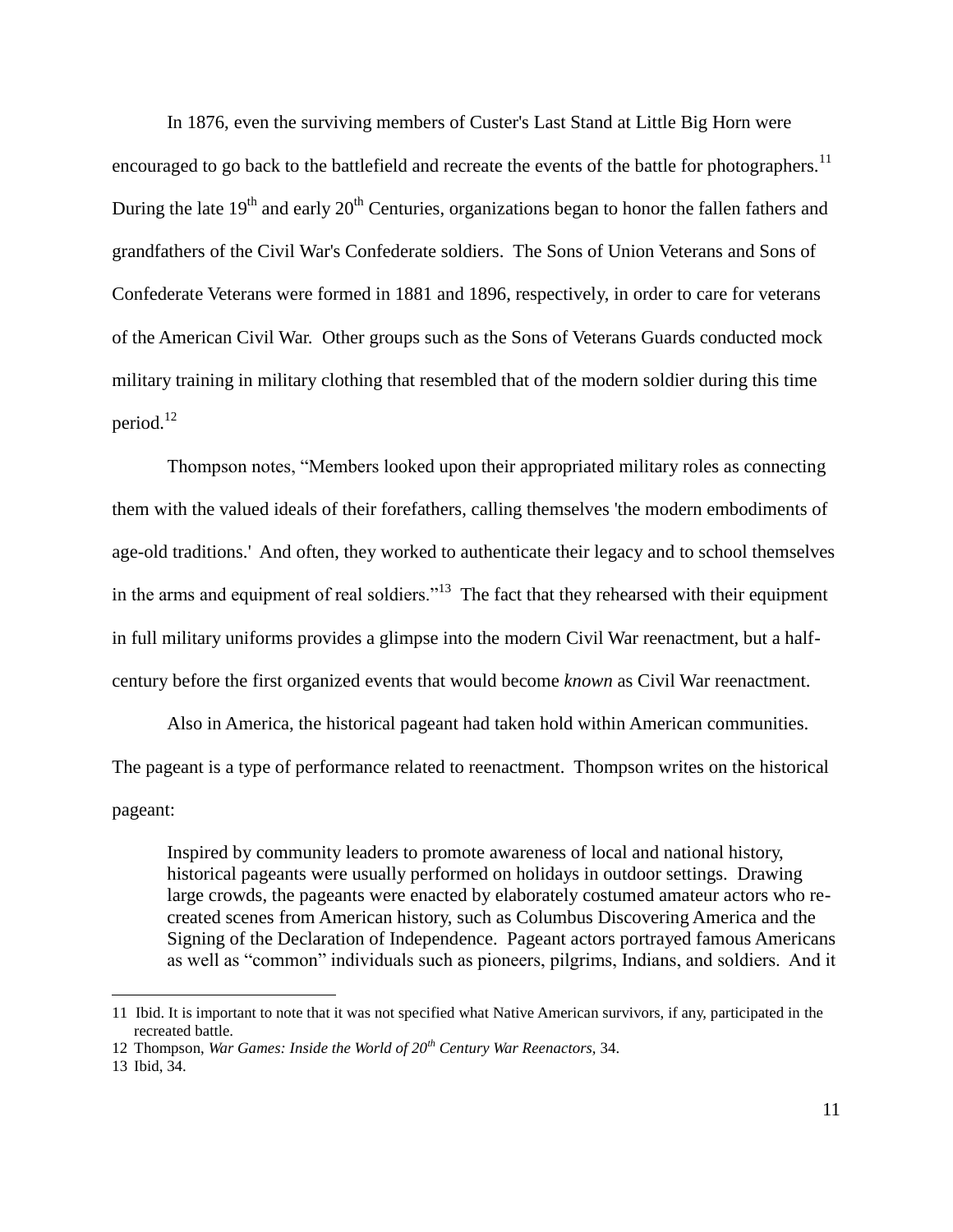was the veterans, along with their descendants, who were often cast to play soldiers in the various wars portrayed in pageants, including the American Revolution, the Indian Wars, the American Civil War, and, by the 1920's, World War  $I<sup>14</sup>$ .

Although viewed as a bridge between the events of the past and reality of the present, pageants rarely included any simulated violence. This is a stark difference from the modern war reenactments, but at the time the veteran-descendant groups wanted to represent war in a "generally heroic vision." By the 1940s the pageants had faded out of existence in the United States. Performances of "living history," a term coined by historian Carl Becker in 1931, began to take over in mainstream America. "Living history" sites began to be institutionalized at places like Colonial Williamsburg (1926), Greenfield Village (1929), and later, Plimouth Plantation (1947). These permanent "stages" offered the general public an opportunity to take a step back in time and interact with actors portraying common historic characters.<sup>15</sup>

In the 1920s and 1930s the Royal Tournament, Aldershot Tattoo<sup>16</sup>, and other similar British shows often recreated events from earlier eras, sometimes on an epic scale in front of delighted crowds.<sup>17</sup> The 1934 Aldershot Tattoo recreated the Siege of Namur<sup>18</sup> in 1865, for which hundreds of uniforms were produced to provide visual historical accuracy. Back in the United States, the numbers of Civil War veterans dwindled and the collecting of Civil War memorabilia started to become a profitable enterprise. In 1933 the National Muzzle Loading Rifle Association (NMLRA) formed "as a competitive shooting group whose members used Civil War weapons." NMLRA members began to appear at competitions in full Civil War dress

<sup>14</sup> Ibid, 34-35.

<sup>15</sup> Ibid, 36.

<sup>16</sup> The Aldershot (Military) Tattoo was an international event held in Aldershot, Hampshire, England every year from 1922 to 1939. The Aldershot Tattoo was used to display the capabilities of all the branches of the British service and included historical re-creation events.

<sup>17</sup> Howard Giles, "Recreating the Past for Live Events, TV, and Film: A Brief History of Reenactment".

<sup>18</sup> The Siege of Namur took place in the Belgium city of Namur.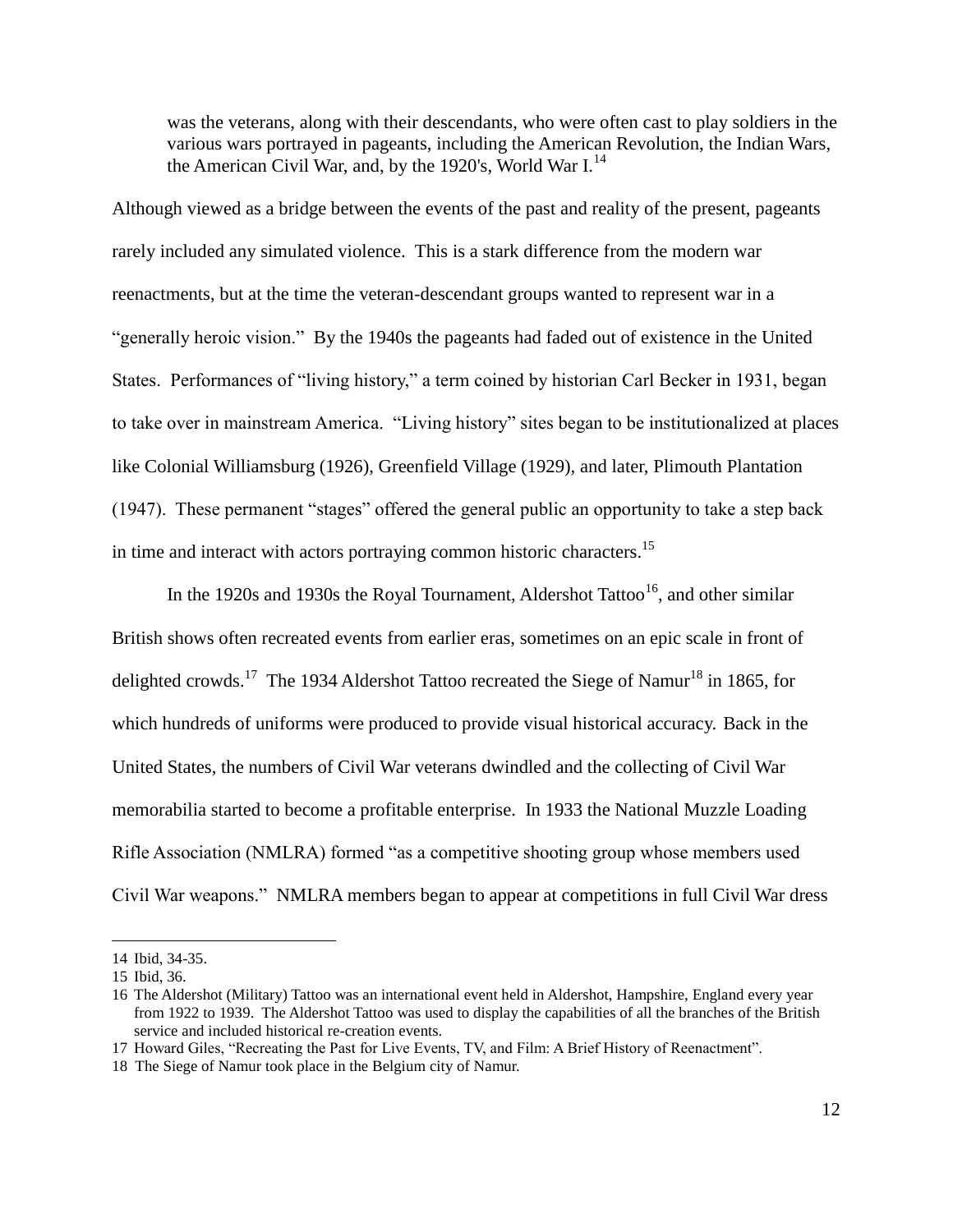and equipment, which was followed by the incorporation of "re-creating military tactics, uniforms, and camp life of soldiers. . ." This series of actions was then elevated to mass organization of units, where reenactors would organize to create encampments and perform battle tactics over the course of an entire weekend, all while pretending to be Civil War soldiers.

The first official Civil War "skirmish" was held in Berwyn, Maryland in May 1950.<sup>19</sup> It was coordinated by Civil War veteran descendants who formed the North-South Skirmish Association (N-SSA) which organized more events throughout the 1950s.<sup>20</sup> However, it was not until July, 1961 that the hobby of reenactment garnered the attention of the general public. The centennial of the Battle of First Manassas (Bull Run) brought parades, lectures, fairs, and a modern "sham battle" to the actual site of the battle in Virginia. $^{21}$  An estimated 70,000 spectators witnessed the "staged battle" between 2,000 reenactors who attempted to re-create the events of the July 1861 battle. The reenactment, titled the "Third Battle of Manassas," gained more negative criticism than praise, however. It was labeled by members of the press as a "grisly pantomime" and "silly business."<sup>22</sup> Thompson included this quote from an editorial in the *Washington Post*:

The gaudy show at Bull Run was a noisy piece of amateur theatrics, carried on by overgrown boys who get a thrill out of hearing guns go off. It was a play acting at about the ten year old level. Bang, you're dead.

The critics of the first Civil War reenactments eventually won, and at the final centennial event, there was no reenactment of the surrender at Appomattox. Despite the rejection of Civil War reenactment by the mainstream media during the centennial events of the 1960's, Civil War

<sup>19</sup> Thompson, *War Games: Inside the World of 20th Century War Reenactors,* 36.

<sup>20</sup> Ibid, 37.

<sup>21</sup> Ibid, 30.

<sup>22</sup> Ibid, 31.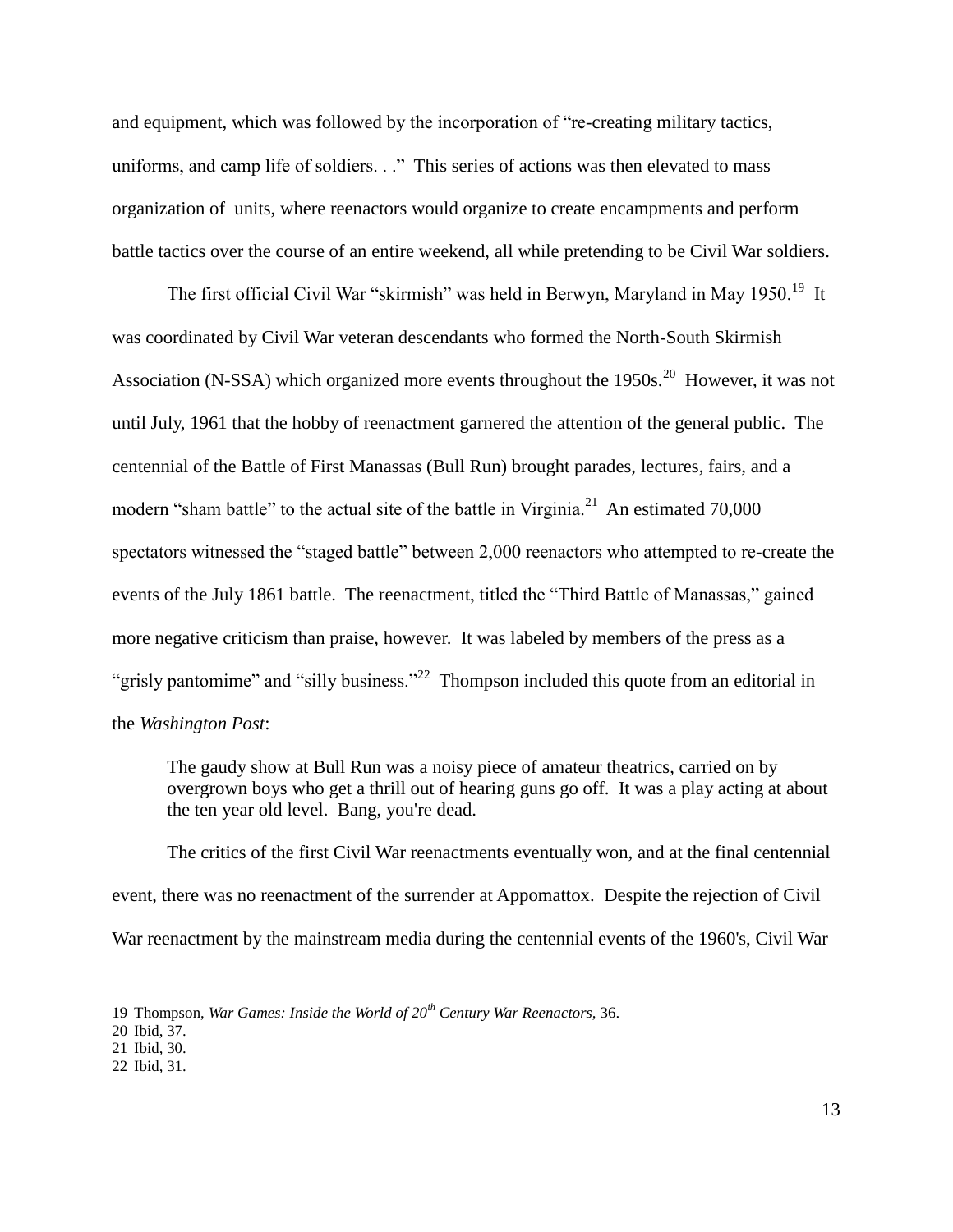reenactment continued to expand its overall membership and Revolutionary War reenactments were organized to commemorate the bicentennial of the American Revolution in 1976.<sup>23</sup>

In the United Kingdom, groups such as The Sealed Knot and The Sabre Society began to recreate the English Civil War and the Napoleonic Wars in the late 1960's and 1970's.<sup>24</sup> It was also at this time that World War I and World War II reenactment began to occur. According to Thompson, "Full scale World War II reenacting was partly spurred by the activities of World War II veterans and collectors of World War II militaria.<sup> $25$ </sup> In 1951, several people founded the Confederate Air Force, an organization founded to preserve World War II aircraft. This was followed by the collection of World War II era vehicles, which led to the formation of the Military Vehicle Collector Club in 1976.<sup>26</sup>

Although the time and location has been disputed, the first official World War II reenactment was held in 1978 at the Jefferson Barracks in St. Louis, Missouri, by the founding members of what would become the World War II Historical Reenactment Society (HRS).<sup>27</sup> In September of that year, the first World War I reenactment was also held. Thirty-five people hosted a reenactment event at Mount St. Mary's College in Emmetsburg, Maryland, using land acquired from the university to dig trenches for the mock battles. In 1979, Mount St. Mary's College requested that the reenactors stop using the land after which they moved to a farm in Shimpstown, Pennsylvania, where they were allowed to dig trenches, create pill boxes or concrete fortifications, and machine-gun nests. The California Historical Group (CHG) also

<sup>23</sup> Ibid, 33.

<sup>24</sup> Howard Giles, "Recreating the Past for Live Events, TV, and Film: A Brief History of Reenactment".

<sup>25</sup> Thompson, *War Games,* 44.

<sup>26</sup> Ibid, 45.

<sup>27</sup> Ibid. Some reenactors claim that World War II reenactments had been held as early as the late 1960's in America. Thompson presents reenactor Walter Tannen, who claims to have reenacted World War II with other members of the N-SSA in the late 1960's. However, Tannen agreed that the hobby didn't really take off until the 1970's. He claimed that as early as 1976, three hundred reenactors would convene at Fort Meade, Maryland for a battle.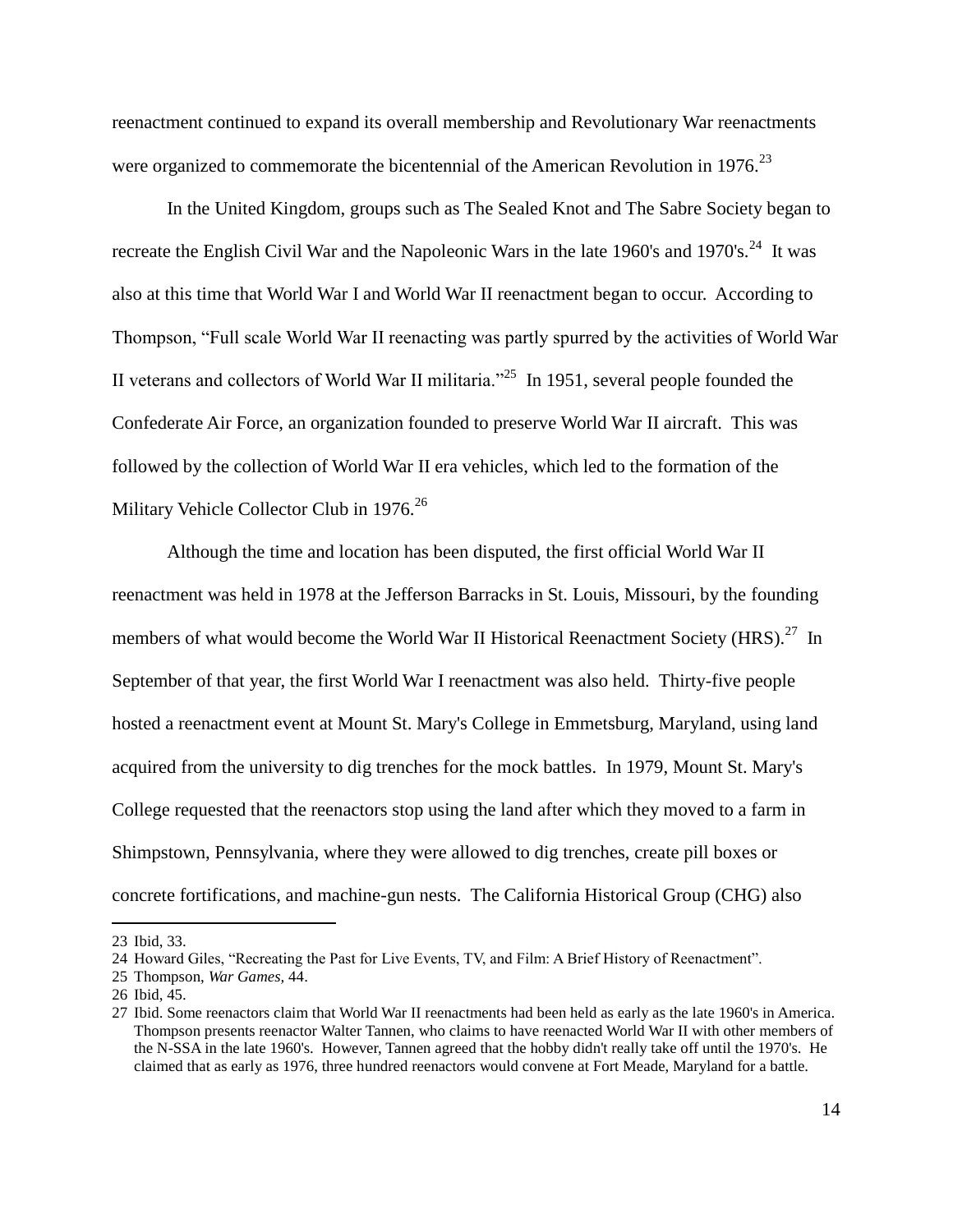formed in 1979 as a World War II reenacting organization.

The HRS claimed 407 total members in 1980, and grew to over 1,200 a few years later, when reenactments were being held in Texas, Ohio, Missouri, Pennsylvania, and North Carolina. In 1982, several HRS members left the organization to form the National World War II Historical Reenactment Federation, which became known simply as "the Federation."<sup>28</sup> This split led to the regionalism of the hobby seen during the 1980's and 1990's. This similar schism did not occur in World War I reenactment until after 1990, however.<sup>29</sup> Also in the 1980's, Vietnam reenactments began to take place of which Thompson notes that, "reenactors began to convene for private Vietnam tactical events, drawing much attention to themselves among other reenactors for reenacting such a recent and controversial war.<sup>30</sup>

The 1990s brought more change to the reenacting hobby. Although Western Front battles were the most popular form of World War II reenactment, Eastern Front battles began to take place partly due to the dissolution of the Soviet Union.<sup>31</sup> In 1990, the Shimpstown, Pennsylvania site for World War I reenactment was lost due to the inability to come up with the money necessary to buy the site from the original farm owner's son.<sup>32</sup> Unable to come up with the money, the reenactors scrambled to find another location. In 1995, the World War I reenactors located a plot of land in Pennsylvania which officially became known as the Caesar Krauss Great

<sup>28</sup> Ibid, 45.

<sup>29</sup> Ibid, 41. The lack of regionalism was due to two of the founding members of the hobby taking over all events and actions of membership according to Thompson. These two members became known as the "Benevolent Dictatorship" to those who reenacted World War I in the 1980's. In 1989, the "Benevolent Dictatorship" was peacefully overthrown and the new Great War Association was founded.

<sup>30</sup> Ibid, 46.

<sup>31</sup> Ibid.

<sup>32</sup> Ibid, 42. The original owner suffered a stroke in 1990 and his son demanded that if the reenactors were to continue they had to purchase the land outright.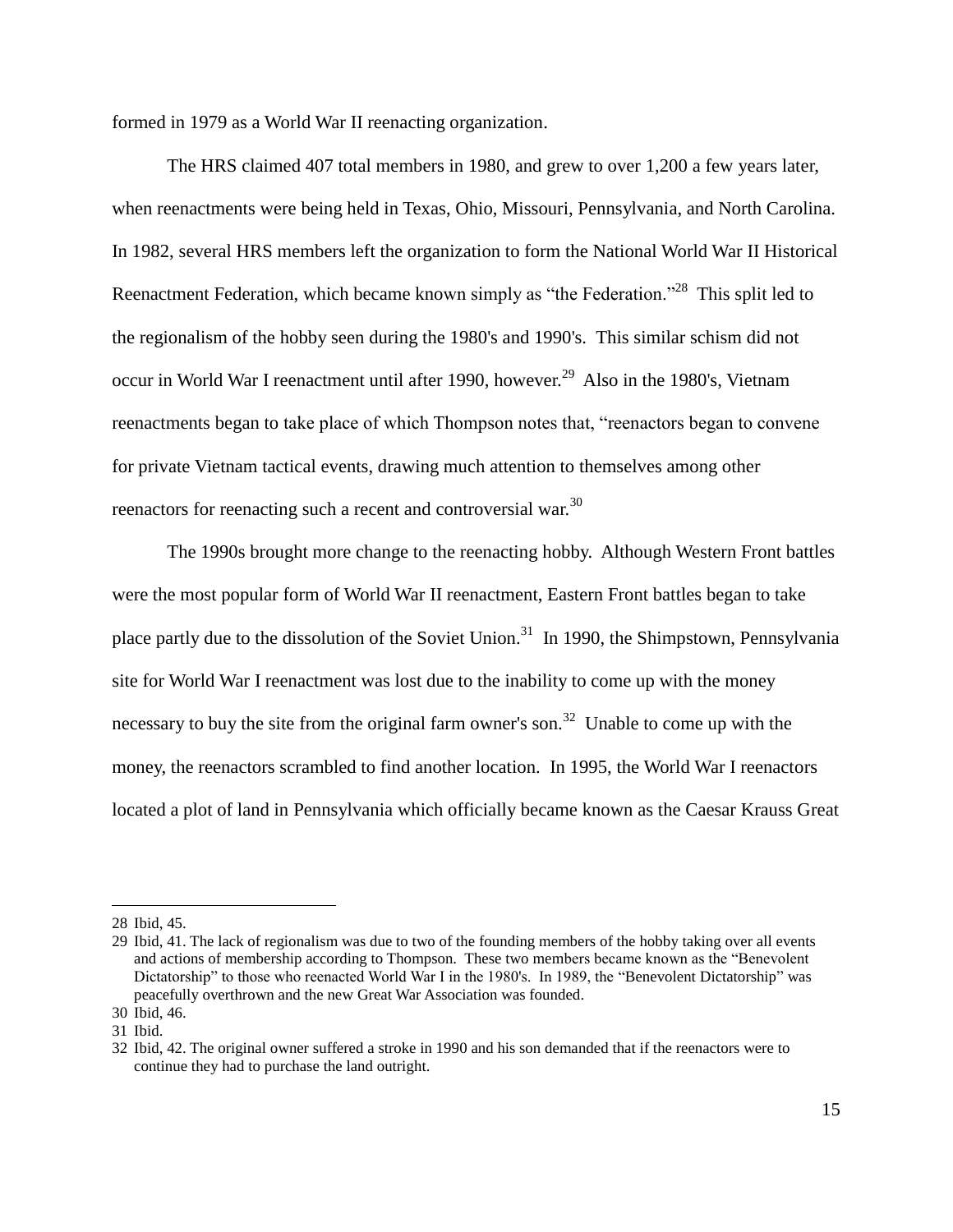War Memorial Site (more commonly known as "Newville").<sup>33</sup> The site's owner decided to lease the 153 acre plot to the GWA for its reenactments, and the first event held at the new location took place in April, 1996. Also in the 1990s Korean War reenactments began to occur, although most were organized at living history events for the general public.

Although the hobby of WWII reenactment has its roots in mock skirmishes, living history displays, pageants, and "staged battles," its membership has grown to the point where it is hard to ignore. A simple look at the "units" page at WWII Historical Re-enactment Society, Inc's website speaks to the scale of the involvement within the hobby. The units included are American, British, Russian, German, Polish, and Italian.<sup>34</sup> As of March 2008, there were 90 groups listed on the website as viable and presumably active members of the organization. There is no doubt that the hobby of World War II reenactment has changed drastically since its inception in 1978, but the biggest questions are "why has it changed?" and "how does WWII reenactment relate to how WWII is remembered?" The rest of the paper will shed light on both questions using interviews with the Screaming Weasels of the Chippewa Valley in West-Central Wisconsin.

## **Chapter 2**

## **Remembering the Past: History and Memory**

In order to fully understand WWII reenactment and get to the heart of why reenactors

<sup>33</sup> Ibid, 43. The site was owned by a grandson of Ceasar Krauss, an American 79<sup>th</sup> Division veteran of World War I. According to Thompson, he formed the Great War Historical Society.

<sup>34</sup> http://www.worldwartwohrs.org//Units.htm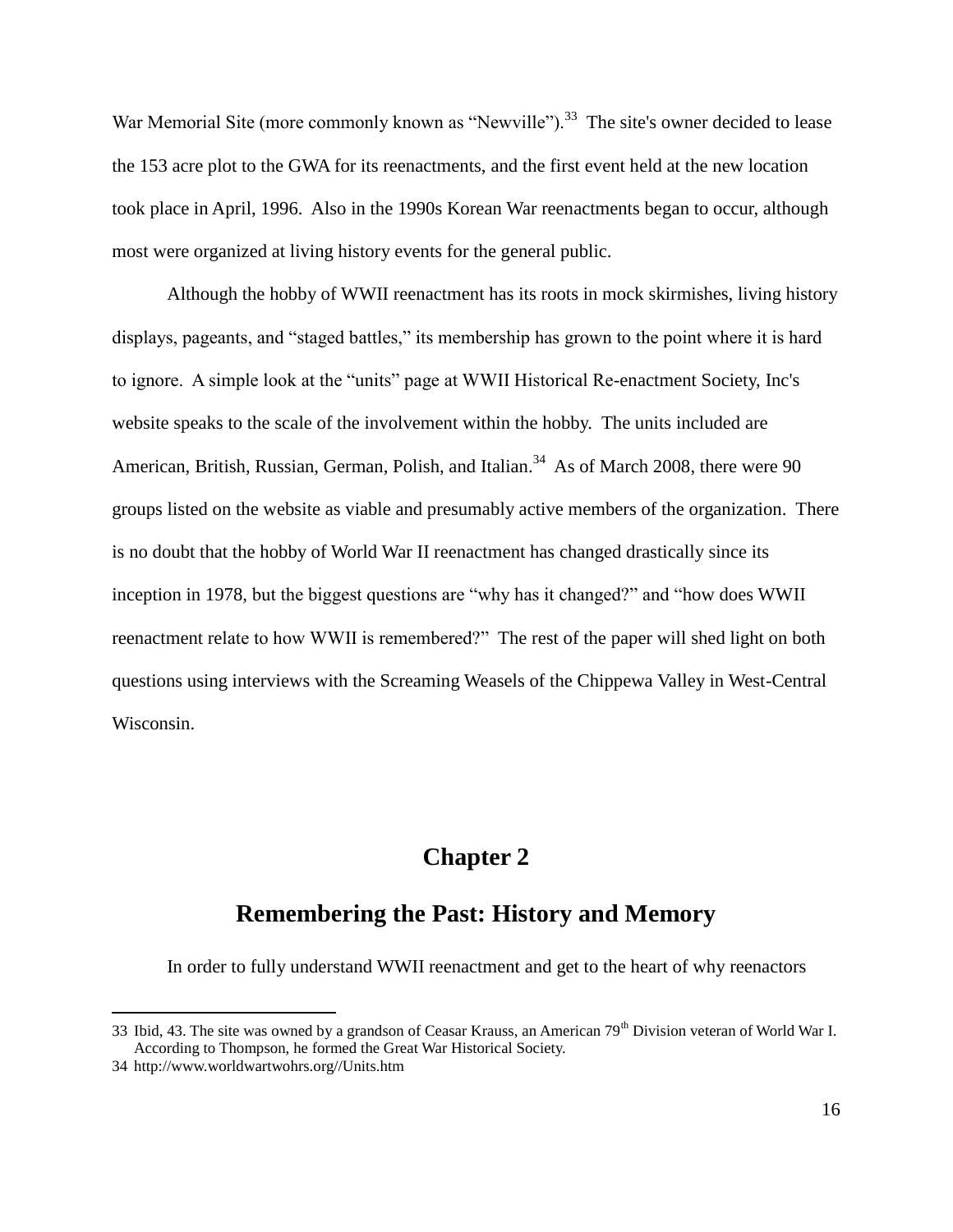choose to reenact the past, it is important to understand how history is remembered. Memory of an event can have a profound effect on how history is recorded and instilled in society.

Historical memory can also influence the acceptance of traumatic events including wars. The relationship between history and memory of a historical event is a common theme that defines WWII reenactment. In this chapter I will summarize several ways that history is remembered and discuss how history and memory directly relates to WWII reenactment and the preservation of past events.

War memorials serve tangible purposes in commemorating and mourning the tragic events of past wars. Jay Winter discusses the purposes of war memorials in remembering and grieving the events of WWI in his book *Sites of Memory, Sites of Mourning*. War memorials erected after the end of WWI are dotted across the landscape of Europe according to Winter. Winter explained:

War memorials were places where people grieved, both individually and collectively. The ways they did so have never been fully documented. For anyone living in Europe, these 'documents' are part of the landscape. To find them one must simply look around. The still visible signs of this moment of collective bereavement are the objects, both useful and decorative, both mundane and sacred, placed in market squares, crossroads, churchyards, and on or near public buildings after 1914. Some were built during the war, mostly in the decade following the Armistice. They have a life history, and like other monuments have both shed meanings and taken on new significance in subsequent years.<sup>35</sup>

According to Winter, war memorials are used to not only remember and commemorate the location and history of a battle, but are also utilized by participants and witnesses to cope with the memory of war. The memorials also serve to revitalize the memories of fallen countrymen

<sup>35</sup> Jay Winter, Sites of Memory, Sites of Mourning: The Great War in European Cultural History (Cambridge University Press, 1995), 79.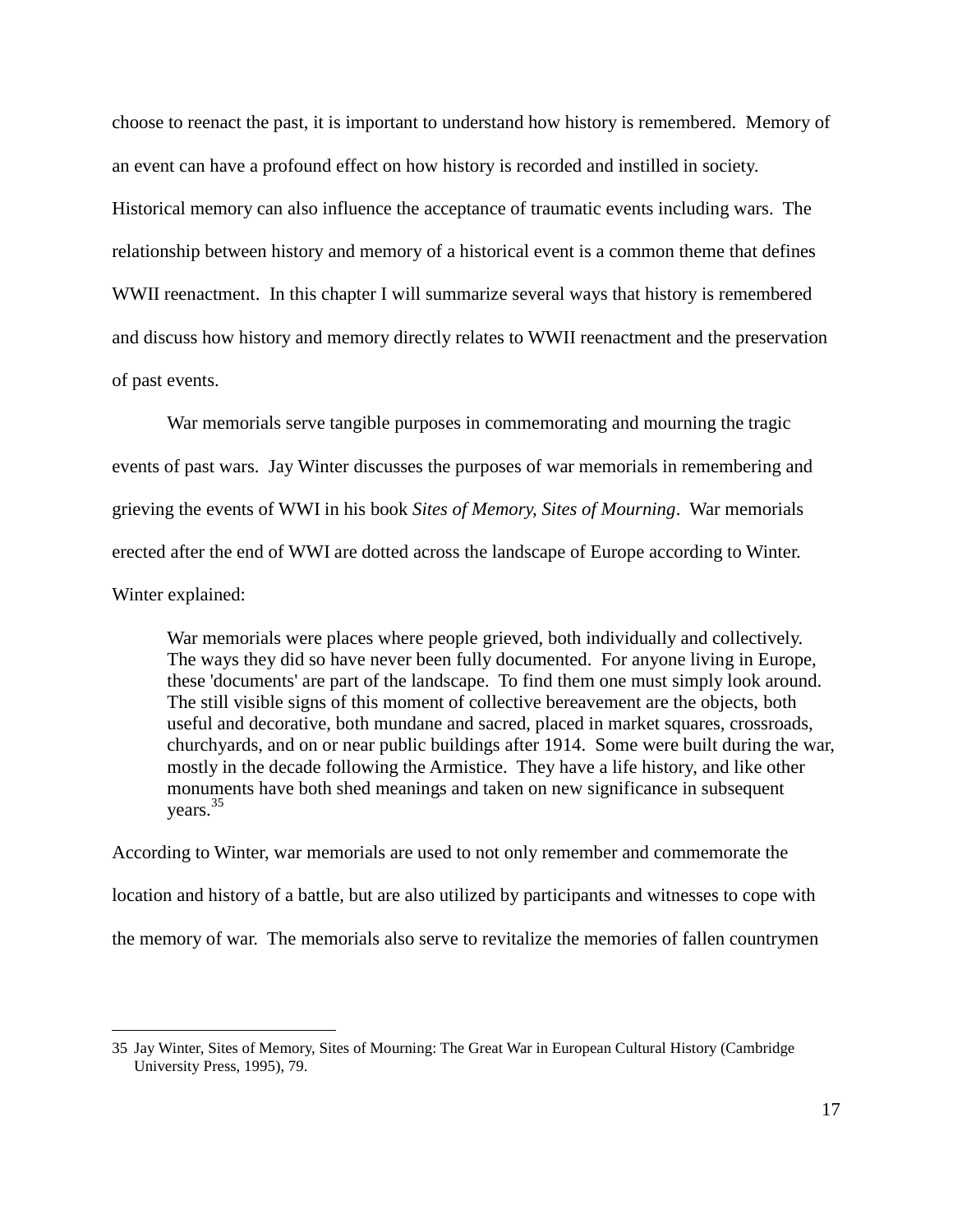who lost their lives in battle. $36$ 

History can also be recalled via oral accounts of past events. Oral history can be an effective way to describe the past and recover memories about war as well. This was also the method that I used to collect the primary source data for explaining changes and issues in WWII reenactment.

Although oral history can be an effective way to recall events first-hand from those who experienced them, there are several factors that must be considered when conducting oral history to make it as effective as possible. Barbara Allen and William L. Montell presented eight aspects of oral history that need to be considered when analyzing the events recalled by an oral history participant in their book *From Memory to History: Using Oral Sources in Local Historical Research.*

The first of these is to accept the disregard for standard chronology. Instead of using historical chronology with accurate dates and times, oral history participants often describe events by "association with other episodes in an individual's life."<sup>37</sup> Second, the ordering principal of events is often associated with emotional attachment. Next, a researcher has to understand that clustering oral accounts can be an effective way of analyzing an event from different points of view. The fourth important aspect of oral history is the reliance on visual imagery by a participant. Visual imagery can also compress the memory of past events into emotionally powerful symbols.<sup>38</sup>

The telescoping of historical time, or exclusion of intervening occurrences while

<sup>36</sup> Ibid.

<sup>37</sup> Barbara Allen and William L. Montell, *From History to Memory: Using Oral Sources in Local Historical Research* (Nashville, Tn.: The American Association for State and Local History, 1981), 27. 38 Ibid, 26-35.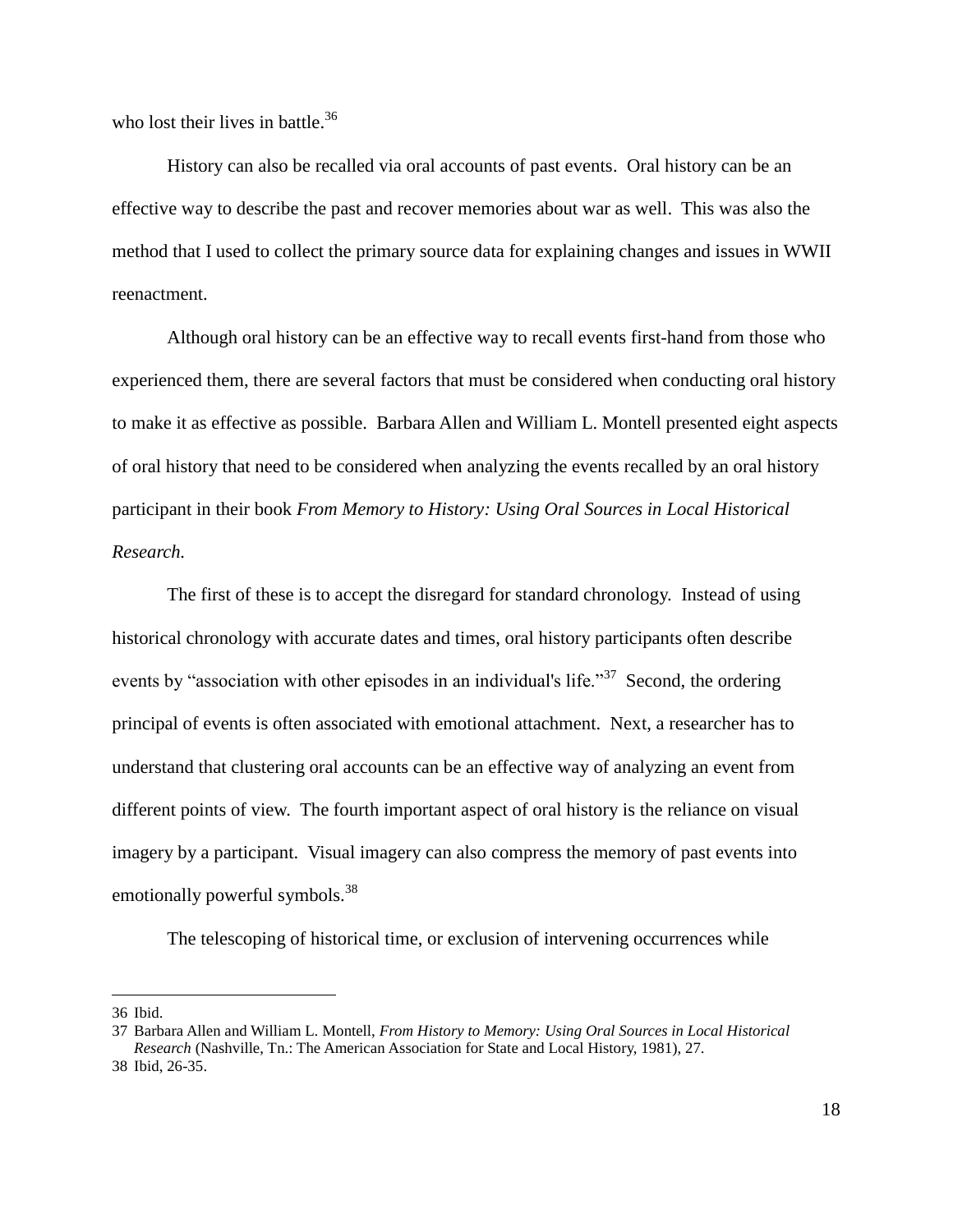describing a past event, is a common mistake of telling history and must be considered. Also, the displacement of original actors in an event can occur, meaning that the event itself, and not the participants, are made to be more important. The migration of dramatic narrative elements, or using excitement at certain points of a narrative, can all too often place emphasis on certain events for the person giving the oral history. Finally, the patterning of oral accounts can affect the narrative given. The patterning takes place when a participant only focuses on one aspect of a history and does not include other valid perspectives of a historical account.<sup>39</sup>

All in all, there are several aspects of giving and recording oral history that must be given consideration. The memory of a participant can be greatly affected by a wide variety of circumstances. Oral history can still be utilized as an effective way to document history, but cannot be the only source for recording events because of the problems that oral history can present if not done correctly.

Patrick H. Hutton also contributed to the idea of memory being utilized in historiography. In his book, *History as an Art of Memory*, Hutton argues that history is an art of memory due to four distinct themes. The first theme was the mediation of history via two moments of memory; repetition and recollection.<sup>40</sup> According to Hutton, repetition and recollection have changed the understanding of history over time. "Repetition concerns the presence of the past," Hutton proclaimed, and "Recollection concerns our present efforts to evoke the past." When these two ideas of memory are combined in historiography, the historian achieves a better understanding of a past event.<sup>41</sup>

<sup>39</sup> Ibid, 35-40.

<sup>40</sup> Patrick H. Hutton, *History as an Art of Memory* (Hanover and London: University Press of New England, 1993), xx. 41 Ibid, xx-xxi.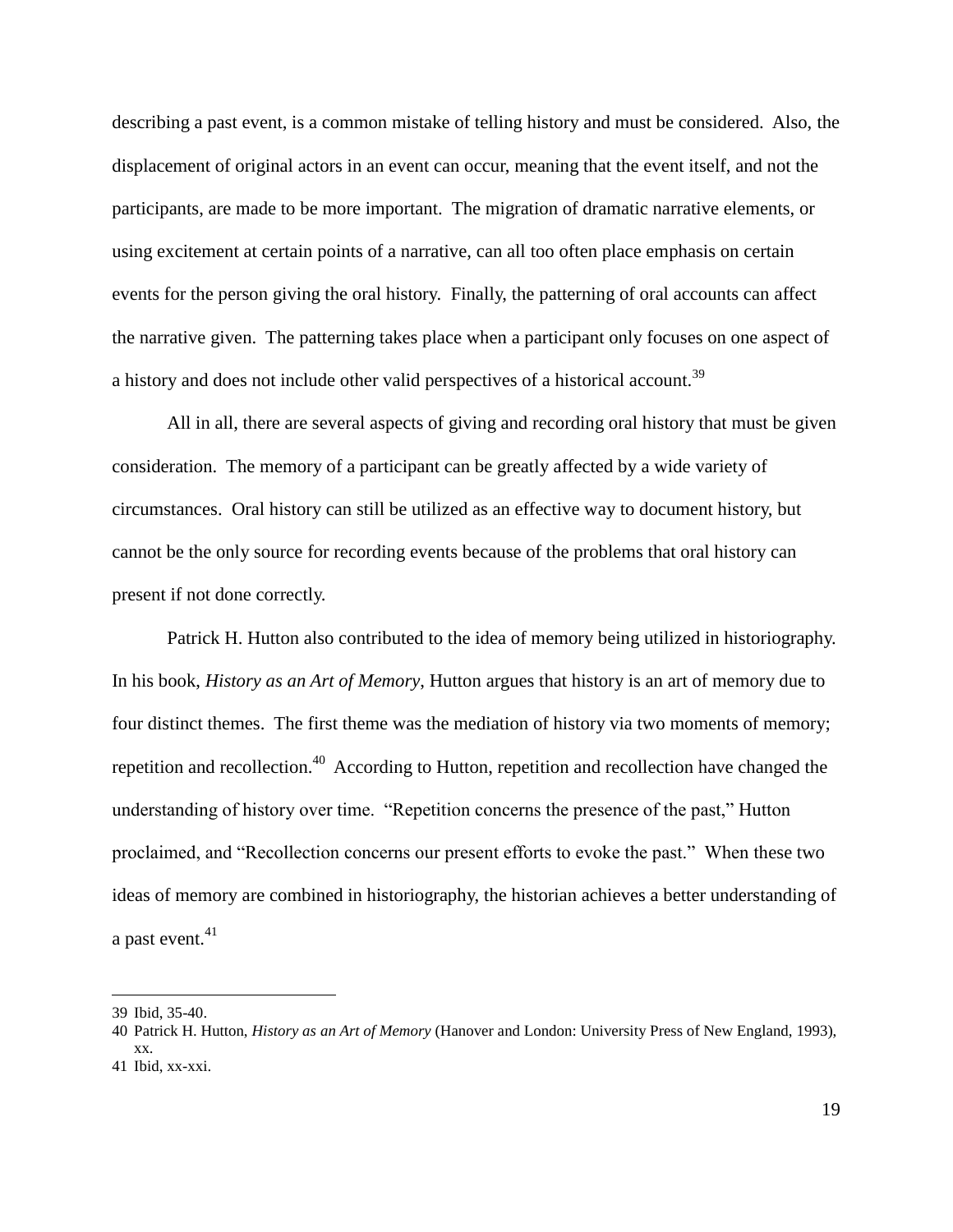The second of Hutton's themes was the role of literacy in recording the past. Hutton argued that although memories are "fluid, dynamic, and ever-changing in the repetitions of oral tradition," literacy and script became strong places for memory and history to be kept alive. In this way, the history of an event was directly related to the memory and imagination of the individuals who experienced it. As a result, Hutton explained, "The point is that history as a memory problem concerns not only the recollection of images but also the modes of their representation."<sup>42</sup>

The third theme was that the "historicizing" of collective memory in the eighteenth and nineteenth centuries created the foundations for modern historical scholarship. Hutton argued that modern historiography had its origins in historicism, which was "based upon the proposition that humankind, having created its own experience, can re-create it."<sup>43</sup> In other words, historicism called upon historians to re-create the historical imagination. Historicism was, therefore, a function of memory because imagination and memory contribute to how historical events are remembered and recorded.<sup>44</sup>

The final theme linking history as an art of memory according to Hutton was that historiography has undergone several changes within the discipline regarding how history is analyzed. For example, Hutton explained that modern history often focused on the political angles of historical events while post-modern history tends to enlighten social and personal entities of historical events. Hutton also pointed out a problem with how history was commemorated. He suggested, "Ultimately, the problem of history is a problem of the politics of commemoration, that is, of identifying and inventorying those events, ideas, or personalities

<sup>42</sup> Ibid, xxi-xxii.

<sup>43</sup> Ibid, xxiii.

<sup>44</sup> Ibid, xxii-xxiii.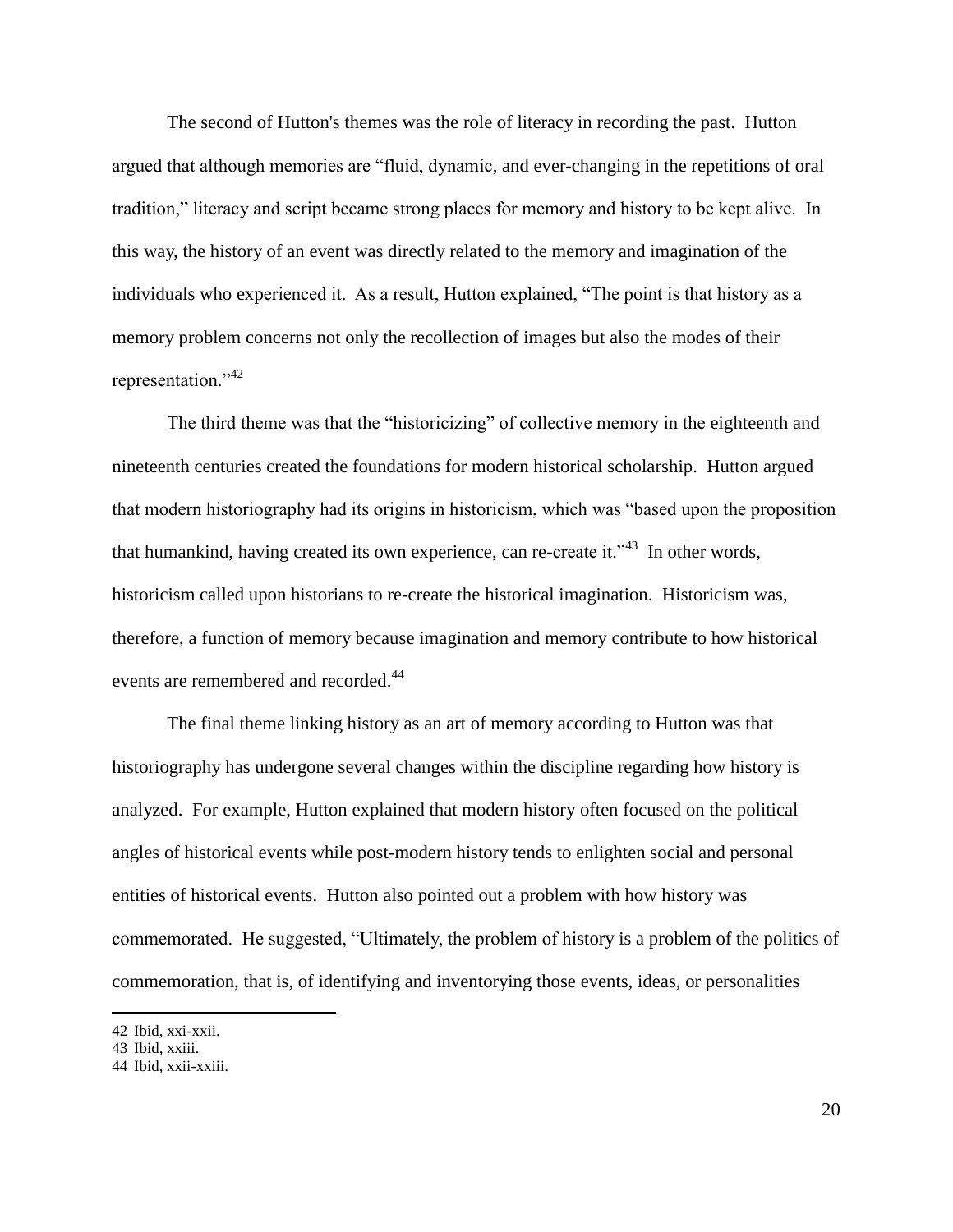chosen by the power brokers of an earlier age of remembrance." In other words, history had been a function of the ability to record it; an ability that was often utilized only by the educated and literate.<sup>45</sup>

All in all, Hutton suggested that there were several themes that make up the link between how events are remembered via memory and how they are recorded. Hutton best explained the link between history and memory at the end of the introduction of History as an Art of Memory. "Memory prompts our inquiries as historians, just as the search for that which has been forgotten focuses them. The past as it was experienced, not just the past as it has subsequently been used, is a moment of memory we should strive to recover."<sup>46</sup>

The next piece of literature I used to explain the link between history and memory is Martin Evans' and Ken Lunn's *War and Memory in the Twentieth Century*. The authors attempt to explain ways that war in the twentieth century was remembered. They used oral testimonials, museums, monuments, and film as examples of how twentieth century warfare has been remembered, recalled, and recorded. The authors furthermore included specific examples of how each tool of historical memory was used.

The first tool for remembering history was the use of oral testimonials to tell the story of a past event. In *War and Memory in the Twentieth Century*, Evans and Lunn used the first-hand recollection of Bernice Archer to tell her story of being placed in a civilian internment camp in Hong Kong during WWII. The authors explained that although social pressures can form and shape memories, traumatic and personal events like being placed in captivity during a war can also provide profound effects on the human memory. These social situations are not limited to

<sup>45</sup> Ibid, xxiv-xxv.

<sup>46</sup> Ibid, xxv.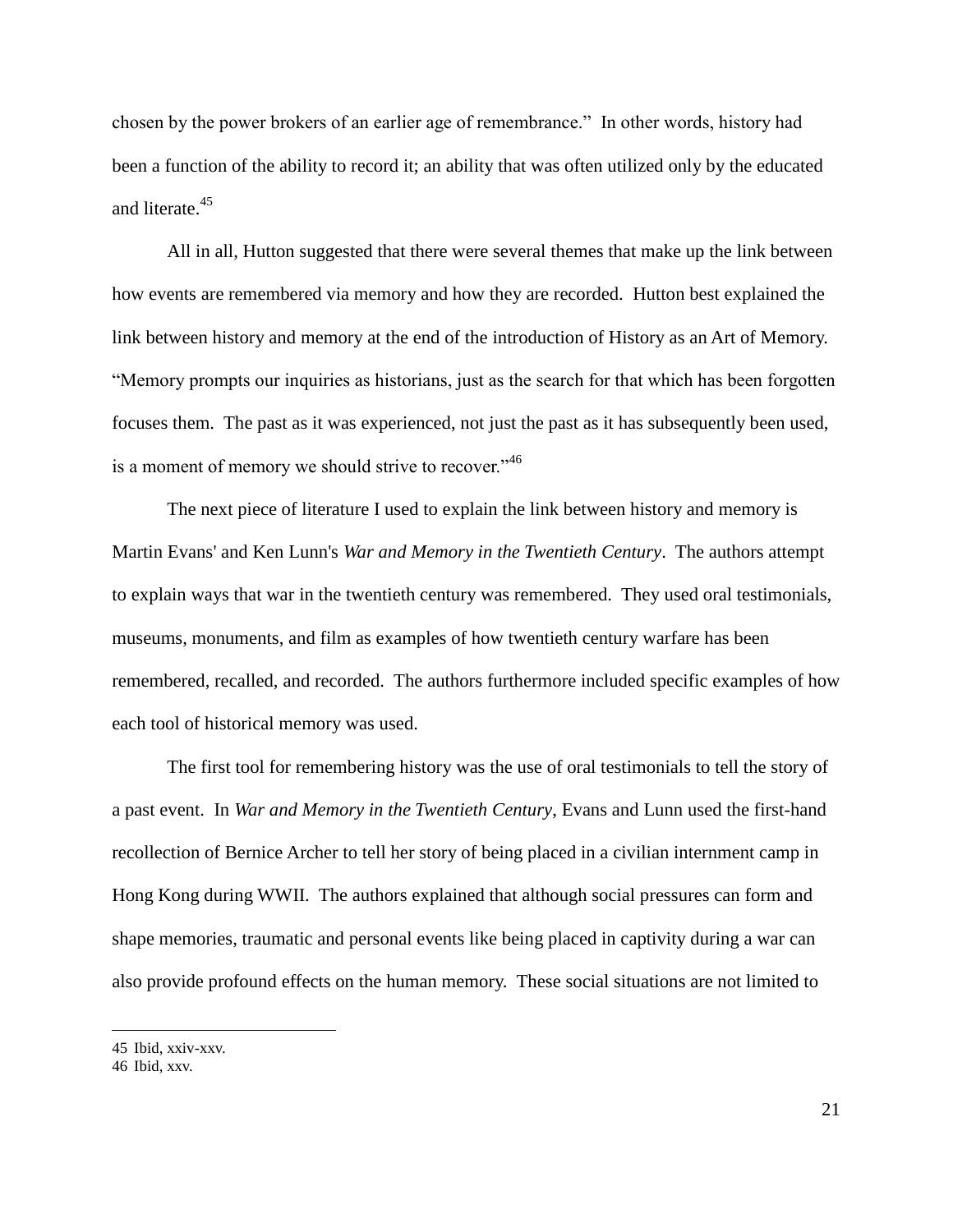captivity, however. The memories of veterans after a war are also important to shaping the overall memory of war. The authors cite interviews with Irish veterans and their experiences following WWI. Several socials issues such as wartime politics, unemployment, intimidation, and commemoration were all examples of how Irish veterans remembered their wartime (and post-war) experiences.<sup>47</sup>

In addition, Evans and Lunn used examples of the rehabilitation process after a war as how the memories of veterans were shaped. The authors used the cases of French conscripts that were rehabilitating after the Algerian War in the middle of the twentieth century. Shifts in identity during the rehabilitation process directly contributed to how memories of war changed over time in the minds of veterans. The authors also exposed some of the changing attitudes of veterans expressed during wartime and after the end of hostilities.<sup>48</sup>

Evans and Lunn contributed the importance of museums in attempting to recall and remember the past. The specific examples that Evans and Lunn used were two museum exhibits that commemorated the Blitz in London during WWII. The two featured exhibits were located at the "Blitz Experience" in the Imperial War Museum and the Winston Churchill/Britain at War Museum. The aim for both of these exhibits was to "attempt to represent the experience of the people's war rather than information about diplomatic or political maneuvering or military tactics in wartime. . ." In this way, the exhibits were used to show how normal citizens coped with the war happening around them on a daily basis.<sup>49</sup>

Evans and Lunn then discussed the significance of memorials in remembering the past.

<sup>47</sup> Martin Evans and Ken Lunn, *War and Memory in the Twentieth Century* (Oxford and New York: Berg, 1997), 59-68.

<sup>48</sup> Ibid, 73-83.

<sup>49</sup> Ibid, 89.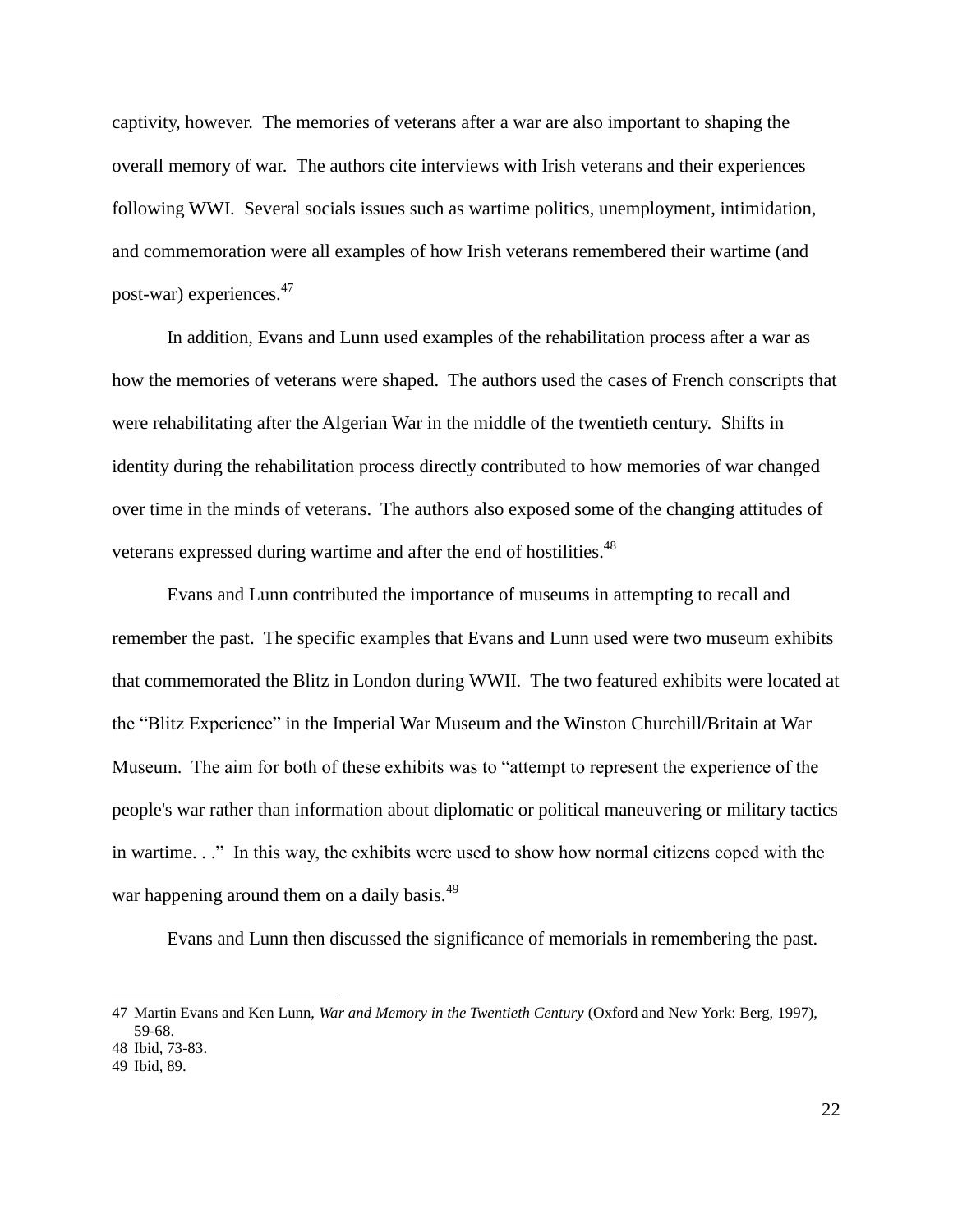They concluded that memorials serve several purposed. They best explained the relationship between the public and historical memory in their conclusion to their chapter about British WWI memorials:

The public usually had a say in what type of memorial they would prefer; they were certainly expected to contribute financially, and to take part in the unveiling ceremony. Without this sense of communal ownership the memorial would effectively be impotent. Public participation in the commemorative ritual was crucial, yet such participation was, to varying degrees, exploited by civic leaders and visiting dignitaries to emphasize the memorial's didactic capacity. Armistice Day ceremonies reinforced the meaning of memorials year by year, and as grieving waned the culture of honoring the dead and following their example of sacrifice persisted apace.<sup>50</sup>

An interesting part of the quote above is the issue of the ownership of history is brought up. Despite the authors' lack of depth into the topic about historical ownership, this is a topic that I will discuss later within in the paper.

The final aspect of history and memory analyzed in *War and Memory* is the use of film to remember wars of the twentieth century. The primary question asked in these chapters was what contribution did films make to popular memory? The authors concluded that "people clearly preferred and remembered films from the war period which resolved their anxieties on a *symbolic* level." In other words, the films that had instilled the most memory recollection were the ones that had symbolic significance to the viewers who were active during wartime.<sup>51</sup>

The contributions made by Evans and Lunn were very helpful in understanding the different ways that memory effected history and vice versus. Whether it was via oral testimonials, memorials, museums, or films, memory and history are linked by the recollection of events that still are important to the general population. If the events of the past did not affect people on a personal level, one could argue the point of collecting history through memory and

<sup>50</sup> Ibid, 139.

<sup>51</sup> Ibid, 163-187.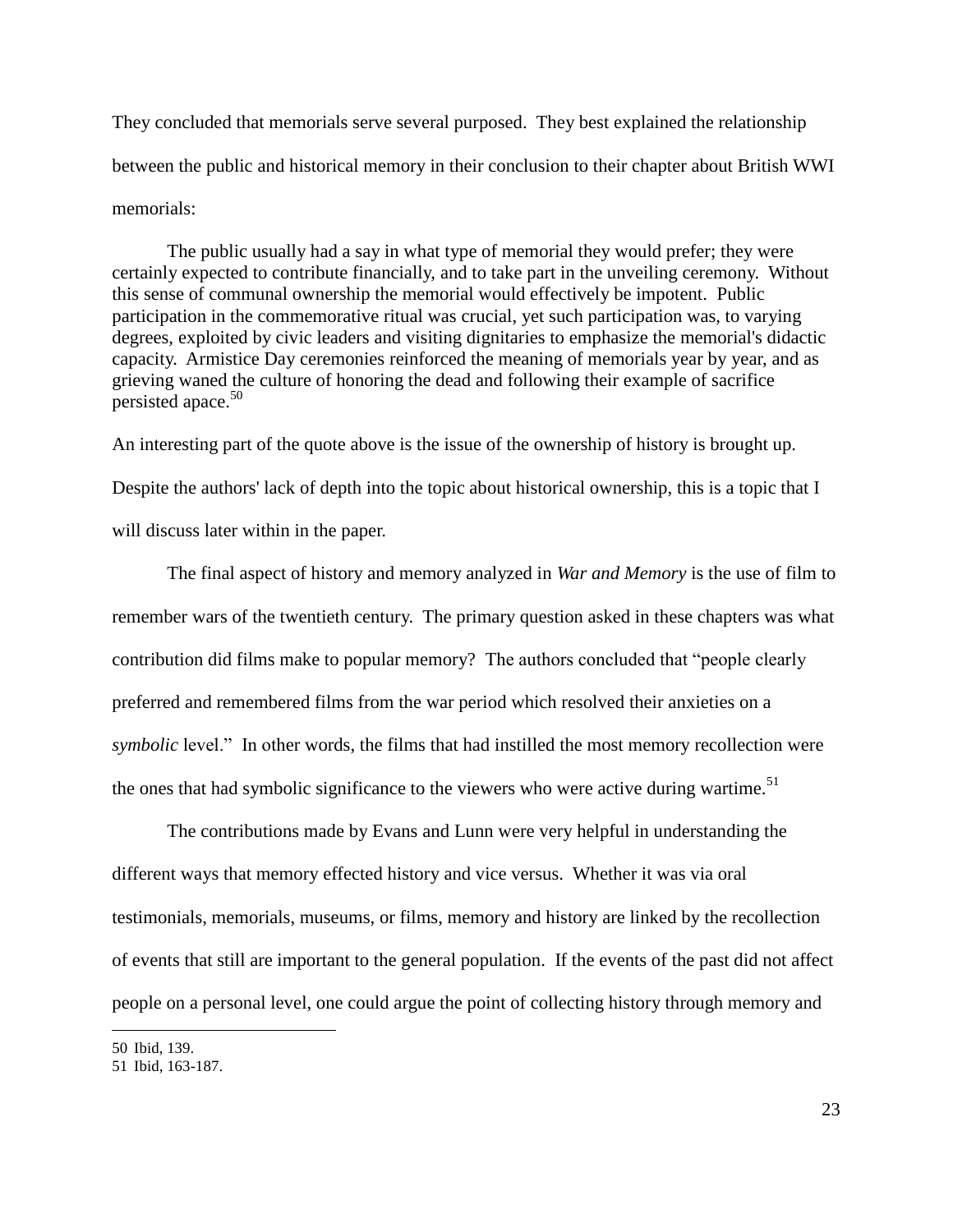converting it to tangible history that can be shared amongst the masses.

Overall, the base of literature about history and how it is remembered is very large and can encompass several disciplines including sociology, psychology, and communication studies. History and memory is importance to my research because I not only used oral histories and interviews to learn about how and why WWII reenactors commemorate and remember WWII and the brave men who fought and served in the numerous battles and campaigns.

## **Chapter 3**

### **Interviews with the Screaming Weasels**

In March 2008 I began to conduct interviews with members of a WWII reenactment group in the Chippewa Valley of West-Central Wisconsin.<sup>52</sup> I first learned about the organization through a fellow UW-Eau Claire history major, and one of my subsequent interviewees, James Campbell, III. As I came to befriend Campbell, I learned that he was also involved in WWII reenactment through a Chippewa Valley based unit. The name of the group was called the Screaming Weasels, a reenactment unit that had been existence since 2003.<sup>53</sup>

I conducted five interviews with some of the most involved members of the reenacting outfit. For the interviews I created a list of questions that I thought would be relevant to reenactors while attempting to provide information to either prove or disprove my thesis. The

<sup>52</sup> See appendix for a map of the Chippewa Valley in West-Central Wisconsin.

<sup>53</sup> Tim Scobie, interview by author, tape recording, Chippewa Falls, WI, 31 March 2008.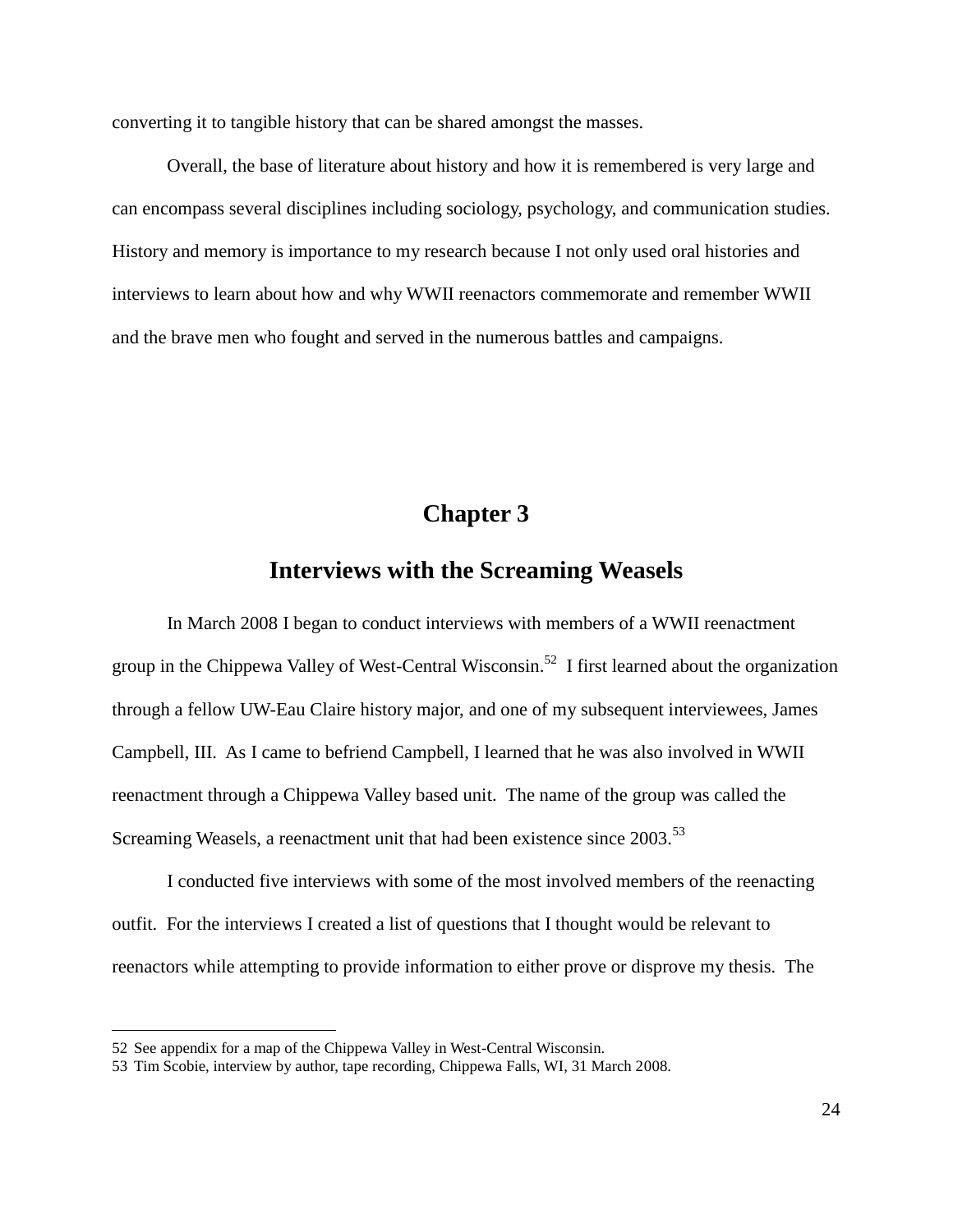questions that I asked of my interviewees ranged from simple questions about the lives of the participants to more in-depth questions regarding some of the more important issues within the hobby, which most notably included questions about the ownership of history and the right to historical interpretation.

The first interviews were with the father and son reenactment duo of James Campbell, III and his father, James Campbell, Jr.<sup>54</sup> The interview was held at their residence in Chippewa Falls, Wisconsin on March  $25<sup>th</sup>$ , 2008. James was a history major at the University of Wisconsin-Eau Claire until he graduated in December, 2007 and was working at the local Wal-Mart full-time at the time of the interview. James Campbell, Jr. had been working for the State of Wisconsin as a State Highway Patrol officer. The father and son duo began reenacting WWII in 2004 and have since attended numerous reenacting events.<sup>55</sup>

The second interview for this project was with Tim Scobie, one of the commanding officers of the Screaming Weasels. Scobie was an attorney for Mason Shoes in Chippewa Falls, Wisconsin and he invited me to his office on March  $31<sup>st</sup>$ , 2008 to conduct the interview. Scobie's involvement in WWII reenactment began in 2003 when he purchased a WWII era half-track.<sup>56</sup> He and a fellow lawyer, Dave Raihle, bought the American 1941 M3 half-track with the hopes of restoring it to its original condition during WWII. Scobie began attending WWII reenactment events shortly thereafter when he was asked to use the half-track for tactical events.<sup>57</sup>

The next interview for this project was with Thad Gegner, a trial lawyer living in Eau

<sup>54</sup> During the interviews I refer to James Campbell, Jr. as Jim to avoid confusion of addressing his son accidentally.

<sup>55</sup> James Campbell, Jr. and James Campbell, III, interview by author, tape recording, Chippewa Falls, WI, 25 March 2008.

<sup>56</sup> A half-track is a military vehicle that has the front wheel steering of a car, but has caterpillar tracks on the rear. This allows the half-track to be versatile in almost any terrain since it combines the maneuverability of a car with the ruggedness of a tank. Half-tracks during WWII were used primarily to move troops, artillery, and supplies.

<sup>57</sup> Tim Scobie, interview by author, tape recording, Chippewa Falls, WI, 31 March 2008.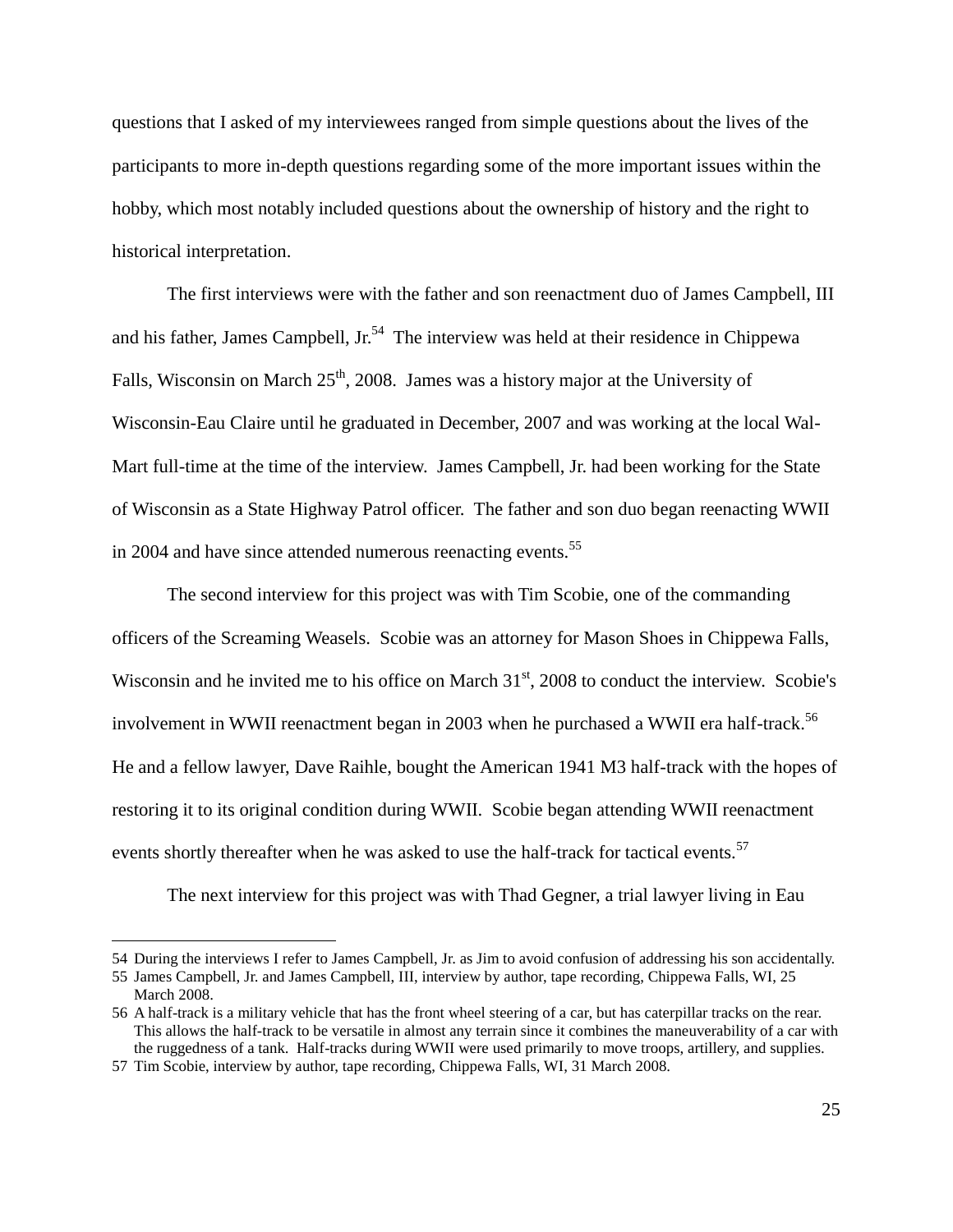Claire, Wisconsin who had been reenacting with the Screaming Weasels since 2006. Gegner began reenacting when he met Tim Scobie and Steve Gibbs, fellow lawyers who reenacted WWII. Since Gegner had been a WWII militaria and memorabilia collector since he was a boy, he had known about WWII reenactment prior to his actual involvement. Since joining the Screaming Weasels, Gegner had participated in approximately thirty WWII reenactment events.<sup>58</sup>

The final interview with members of the Screaming Weasels was with Dave Raihle, the commanding officer of the reenactment unit. Raihle had been serving as a Colonel in the Wisconsin National Guard and as a lawyer in Chippewa Falls, Wisconsin at the time of the interview. Raihle, who had been reenacting WWII since attending law school in 1987, began reenacting with the Screaming Weasels in 2003 after purchasing the M3 half-track with Tim Scobie. He had been to about ten to fifteen structured events since joining the Screaming Weasels through the time of the interview.<sup>59</sup>

All in all, these five members of a fairly young reenactment group in the Chippewa Valley provided me with enough information to gain some insight of WWII reenactment in the Chippewa Valley. In the final three chapters, I will use these interviews to explain the history and trends witnessed by the reenacting participants and how they relate to WWII reenactment as a hobby. This will be followed by an analysis of some of the major issues within WWII reenactment and, finally, how these issues control and contribute to the memory of WWII.

<sup>58</sup> Thad Gegner, interview by author, tape recording, Eau Claire, WI, 2 April 2008.

<sup>59</sup> Dave Raihle, interview by author, tape recording, Chippewa Falls, WI, 11 April 2008.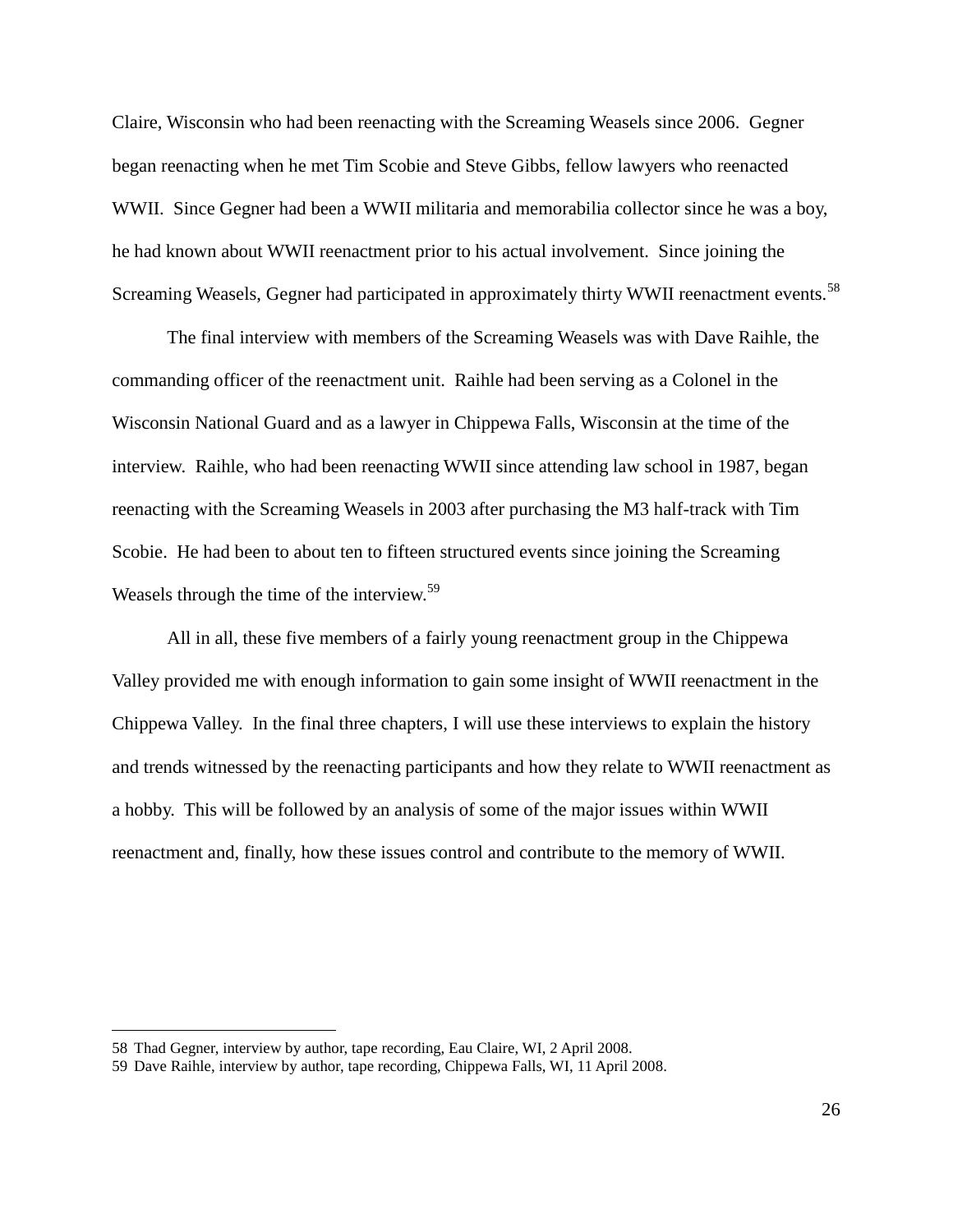### **Chapter 4**

## **An Ever-Changing Hobby**

According to the members of the Screaming Weasels, the hobby of WWII reenactment has undergone several changes since its inception in 1978. These changes have been witnessed on both the global and local scales within the reenactment community. There have been several trends that have affected the number of participants and public popularity over time. These have included increased memorabilia collection, WWII reenactment-specific publications, the advent of the Internet, better communication amongst organizations, and the surge in WWII media.

Increases in the amount of WWII memorabilia collection among reenactors and the general public have changed the popularity of the hobby. The idea of memorabilia controlling the popularity in WWII reenactment is simple. If there is a large amount of memorabilia and collector items available, they can be used. This includes actual WWII era material and reproduction material that was manufactured to imitate actual pieces of WWII era memorabilia. Many of the reenactors get their materials for their impressions from militaria/memorabilia shows, gun shows, auctions, and reenactment events where vendors are popular and willing to sell both actual WWII material and reproduction material.<sup>60</sup>

The amount of memorabilia available has also controlled the membership in WWII reenactment. After WWII much of the war material was cheap to purchase because the United States military had a lot of it left over. This allowed memorabilia collectors to buy WWII era materials like clothing and weaponry in bulk and at a relatively cheap price. As a result, many reenactors were able to attain the materials for their impressions at low cost. However, as time

60 Ibid.

 $\overline{a}$ 

27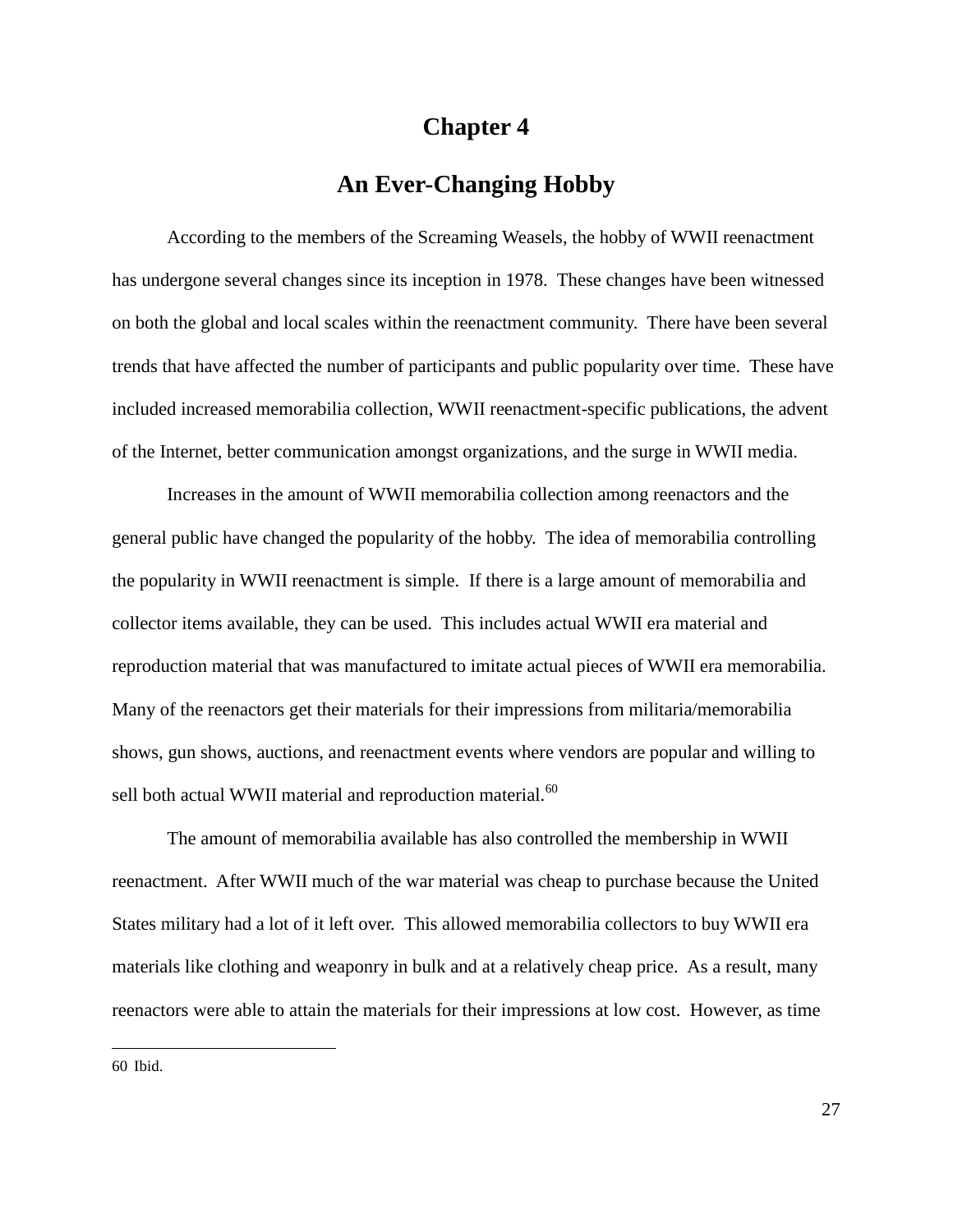passed the material began to get harder to attain and the value consequently went up. Tim Scobie gained much of his material as a child when the prices were "horribly cheap."<sup>61</sup> However, now it can cost someone "6 to 7 hundred bucks" to create an accurate impression from scratch without weapons. "Realistically speaking it would cost about two thousand dollars to do it,"<sup>62</sup> with all clothing, weaponry, and equipment included.

The number of WWII reenactment publications has also controlled the membership in the WWII reenactment community over time. Internet sources are numerous and hard copy publications are available. Hard copy publications include miliaria collectors guides, like *G.I.<sup>63</sup>* and *The World War II G.I.<sup>64</sup>* , which provide detailed descriptions of WWII era clothing and equipment. These publications give the reenactors ideas of the WWII era material to search for in order to create accurate impressions. Both internet and hard copy sources provide the reenactors with enough material to make their impressions accurate and authentic.

Without a doubt, one of the most significant changes in WWII reenactment involves the advent of the internet. The internet has allowed for better organization and communication amongst WWII reenactment groups and has made organizing events fast and effective. Tim Scobie explained, "Email makes it (organization) absolutely flawless. There's a web-ring out there, military reenactors, I don't even know what the website is, WWIIreenactors.com or something like that."<sup>65</sup> Scobie uses the internet to get the word out about his group and communicate with members regularly. The internet has also made it easier to get WWII material

<sup>61</sup> Tim Scobie, interview by author, tape recording, Chippewa Falls, WI, 31 March 2008.

<sup>62</sup> Ibid.

<sup>63</sup> Henri-Paul Enjames, *Government Issue: U.S. Army European Theater of Operations Collector's Guide* (Historie and Collections, 2004).

<sup>64</sup> Richard Windrow and Tim Hawkins, *The World War II GI: US Army Uniforms 1941-45 in Color Photographs.* (Great Britain: The Crowood Press, 1999).

<sup>65</sup> Tim Scobie, interview by author, tape recording, Chippewa Falls, WI, 31 March 2008.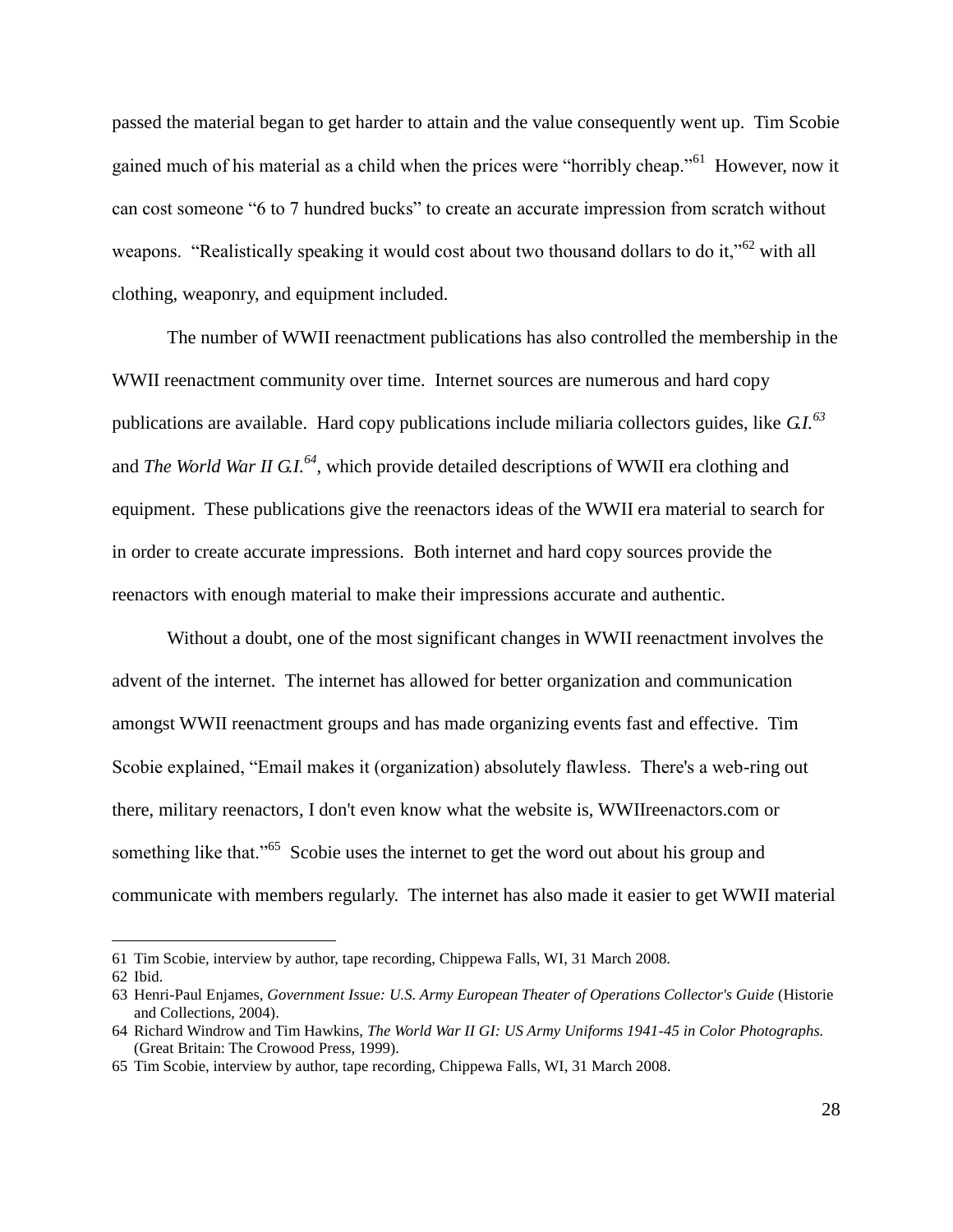for impressions via online sources like ebay.com and reenactor.net. According to James Campbell, Jr. "It (the internet) makes it easier to communicate with people, it makes it easier to find the equipment you want to use, it makes it easier to find out where the events are going to be."66

Finally, WWII media (specifically film) has also affected the number of people who reenact WWII. When popular Hollywood films like *Saving Private Ryan* and *Band of Brothers* are released, people reconnect with the WWII era because they are able to see it in "live action." Film is also a way to recall the memories of WWII, as cited by Evans and Lunn in Chapter 2. According to Thad Gegner, film has had a great influence on WWII reenactment in the last ten years.

I think popular imagery has a lot to do with it. Very much so. Like I said the two biggest images we've had for WWII in the last ten years have been *Saving Private Ryan* and *Band of Brothers*. And when something like that comes out, remember how, go back to '94<sup>67</sup> or was it '93 when that cheesy movie Titanic came out, and like everything was 'Titanic', 'Titanic', and everyone's all the sudden interested in it, you know? Even though the thing had been sunk for eighty-two years. So, you know, there is a huge surge of interest and activity when you get stuff like that, you know? I think that those were probably the two (*Saving Private Ryan* and *Band of Brothers*) biggest, you know, things towards helping people understanding our hobby, or join our hobby, or express interest in our hobby.<sup>68</sup>

Gegner made it quite clear that there was a link between imagery, memory, and film and WWII

reenactment. The growing popularity, according to Gegner, had in part been attributed to the

recent popularity of such films.

Overall, these changes in the amounts of WWII memorabilia collections, reenactment

publications, and films have directly caused the popularity of WWII reenactment to grow. In

 $\overline{a}$ 66 James Campbell, Jr. and James Campbell, III, interview by author, tape recording, Chippewa Falls, WI, 25 March 2008.

<sup>67</sup> It is important to note that Titanic was released in 1997, not 1993 or 1994 as Thad Gegner recalled.

<sup>68</sup> Thad Gegner, interview by author, tape recording, Eau Claire, WI, 2 April 2008.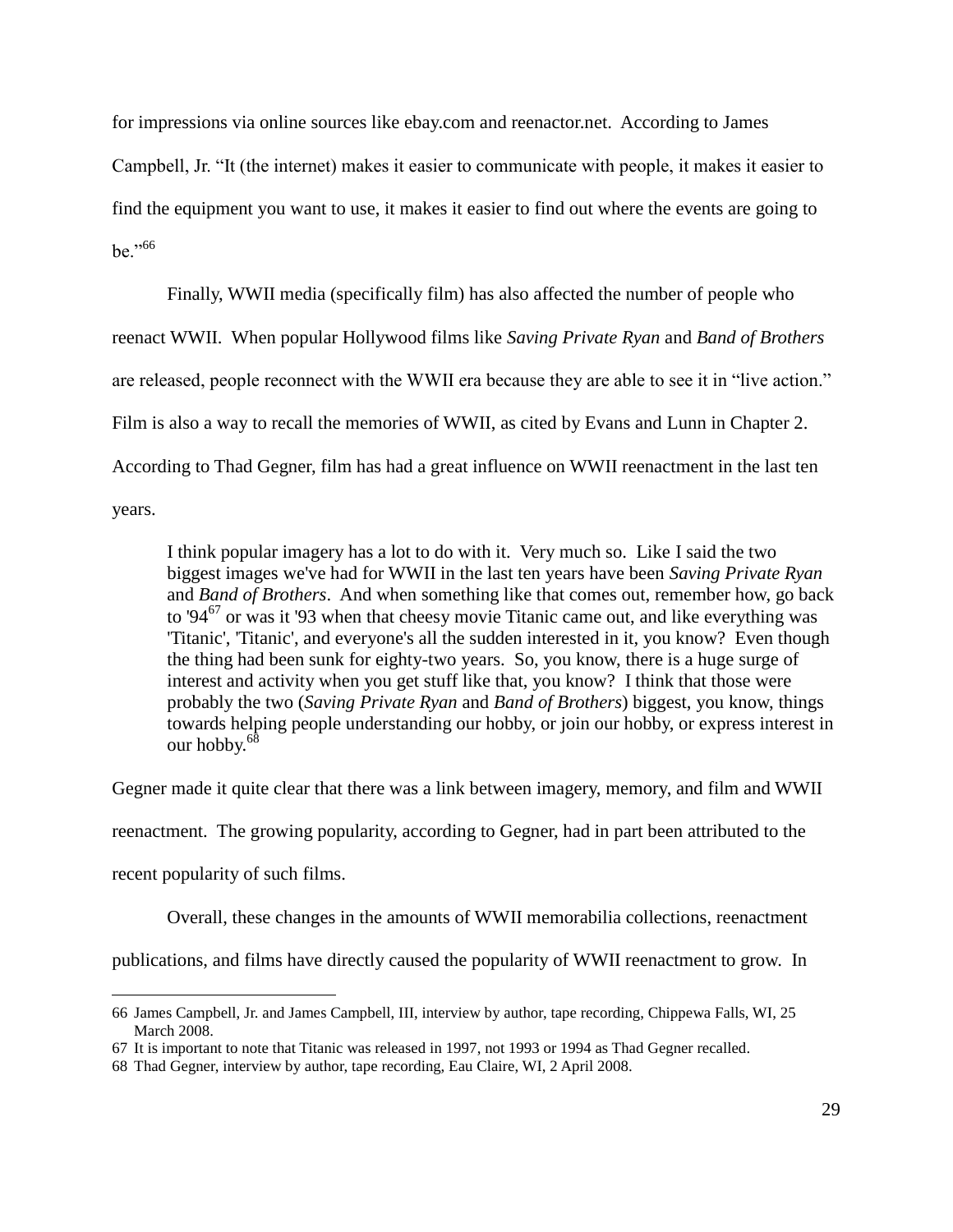addition, the advent of the internet served as a way for reenactors to communicate, advertise, and organize with other reenactment groups. As a result of these four factors, WWII reenactment today boasts larger numbers, more interest, and better organization than ever before.

## **Chapter 5**

## **Issues within Reenactment**

Although it can be argued that WWII reenactment can have particular benefits like preserving the memory of WWII, there are many issues regarding the WWII reenactment hobby. Two major issues concern the ownership of history and the right to historical interpretation. During my interviews, I asked the subjects several questions about these important issues in the world of reenactment. The results varied, but it was evident that the reenactors themselves had given previous thought to these issues.

The issue over the ownership of history is very important for reenactors. It becomes an issue for WWII reenactors because reenactors are interpreting historical events and are recreating them. "Outsiders" of reenactment may feel that reenacting events is unethical because they do not have the right to own history and interpret it as they wish, which could be linked to a lack of expertise in the discipline of history. According to reenactors however, it is important to maintain as much authenticity as possible for their reenactments. One of the primary goals is to present accurate representations of what WWII battles were like and make them available for the public to witness.

Thad Gegner believes that the people who are the best informed are the ones who have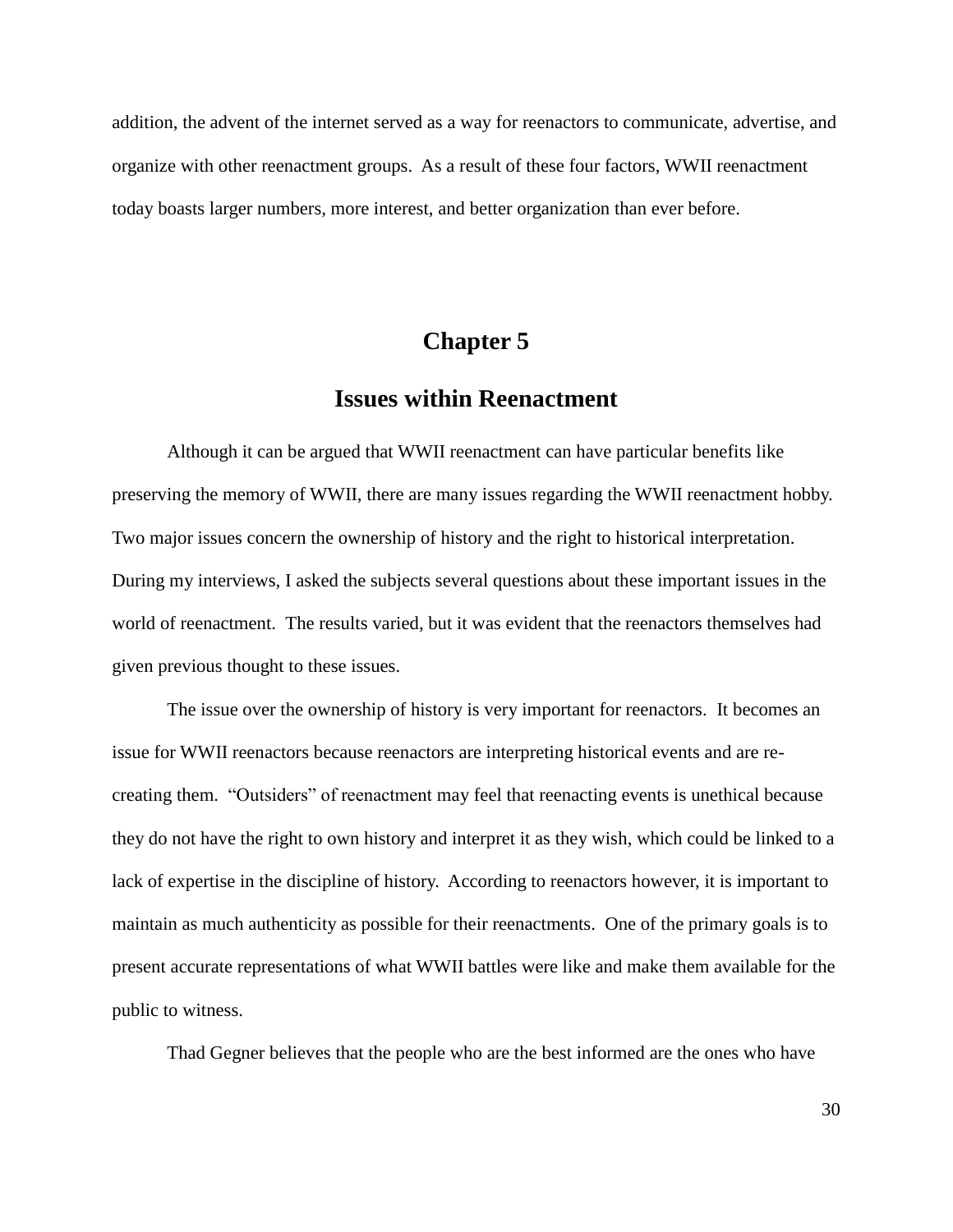the right to interpret historical events. He did not say whether it was exclusive or all inclusive, but rather suggested that WWII reenactors could be considered historians because of their obsession with attempting to maintain high levels of authenticity and accuracy in their portrayals of WWII.<sup>69</sup> James Campbell, Jr. believes that reenactors provide their own interpretations, but they do not always correspond to a level of expertise. Campbell, Jr. did acknowledge, however, that WWII reenactors could be considered as historians because of their ability to research the past and research the equipment that they use while reenacting.<sup>70</sup> In addition, James Campbell, III believed that WWII reenactors are historians to an extent because although they are not complete experts in history, WWII reenactors "are actually experiencing it (life in the field during WWII) in some respects; when we are at events we live like they did."<sup>71</sup>

Tim Scobie commented on the subject of historical ownership and interpretation by saying, "I would never say anybody didn't have the right to interpret something. I may disagree with it, but certainly the people that were there have the right to do it and certainly the people that are suffering the consequences have the right to do it. And certainly the people who need to learn from it, who is everybody else, needs to be able to do that."<sup>72</sup> Scobie does not think that ownership and interpretation required any special accolades because history is open to anyone who wishes to study it.<sup>73</sup>

Dave Raihle has another opinion on right to historical ownership and interpretation. Raihle claimed:

<sup>69</sup> Ibid.

<sup>70</sup> James Campbell, Jr. and James Campbell, III, interview by author, tape recording, Chippewa Falls, WI, 25 March 2008.

<sup>71</sup> Ibid.

<sup>72</sup> Tim Scobie, interview by author, tape recording, Chippewa Falls, WI, 31 March 2008.

<sup>73</sup> Ibid.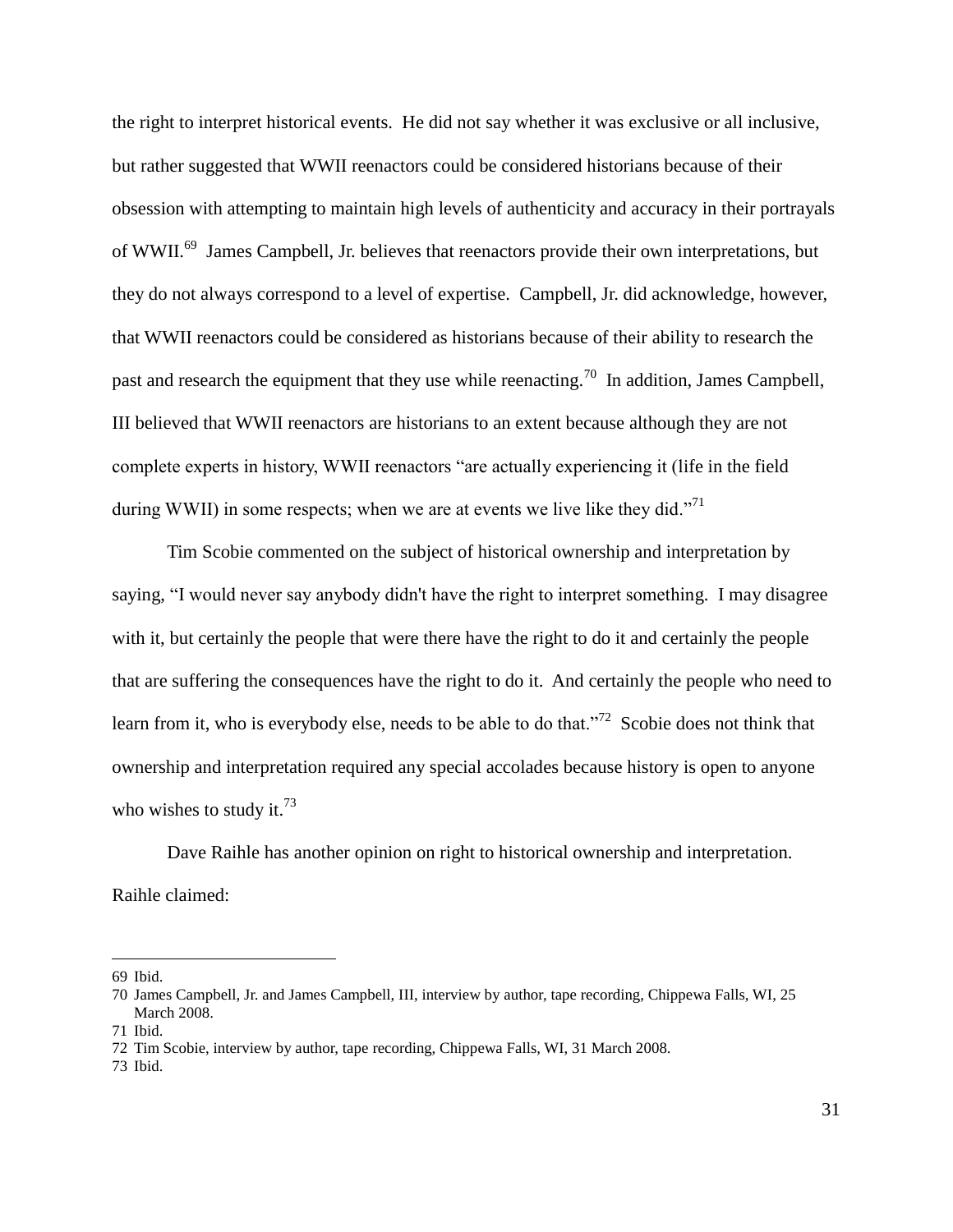Anybody is entitled to evaluate and analyze the past. How significant or relevant their analysis is, I think, dependent on what they've done in preparation for their analysis. As a historian you have to look at the social, you have to look at the political, the economic. Not too many people look at history as an event and they don't study it in the context of what was going on at that time. To look ahead from our prospective and make judgments and analysis from the things we're living today and pulls it out of the past I think gives you a very shallow and distorted view of history. I think anybody is free to interpret it and I think that's one of the things that attracted me to reenacting is that most of the people I am involved with in reenacting are students of history. To what degree, you know do they have a degree in it? No, but do they read about it, inform themselves, do they educate themselves? Do they try to be faithful to the true history of it? Yeah, I think they do. Do they want to have some fun too and go out and screw around? Yeah, they want to do that too. But to answer your question, I think that anybody can do it. How valid or relevant their interpretation is, I think is, based on what they've done to prepare themselves for that analysis; what goes into it.<sup>74</sup>

Raihle also considers WWII reenactors to be historians because "most of them really make a concerted effort to be true and faithful to what went before." Raihle believes that it was because of the reenactors' attention to detail and right to interpretation (of which everyone has), that they have an equal stake in the ownership of history and can be considered historians at a level where a degree in history is not required.<sup>75</sup>

Overall, the interviewees for this project provided some interesting insights into the two major issues regarding the ownership and interpretation of history and WWII in particular. Interestingly enough, not one of the interviewees had a negative experience with the public about reenacting WWII. In fact, the overwhelming majority of the responses to the reenactors given by the general public were very positive in nature. Chapter 6 of this paper goes into more detail about the public reaction and links between WWII reenactment and remembering the last world war.

<sup>74</sup> Dave Raihle, interview by author, tape recording, Chippewa Falls, WI, 11 April 2008. 75 Ibid.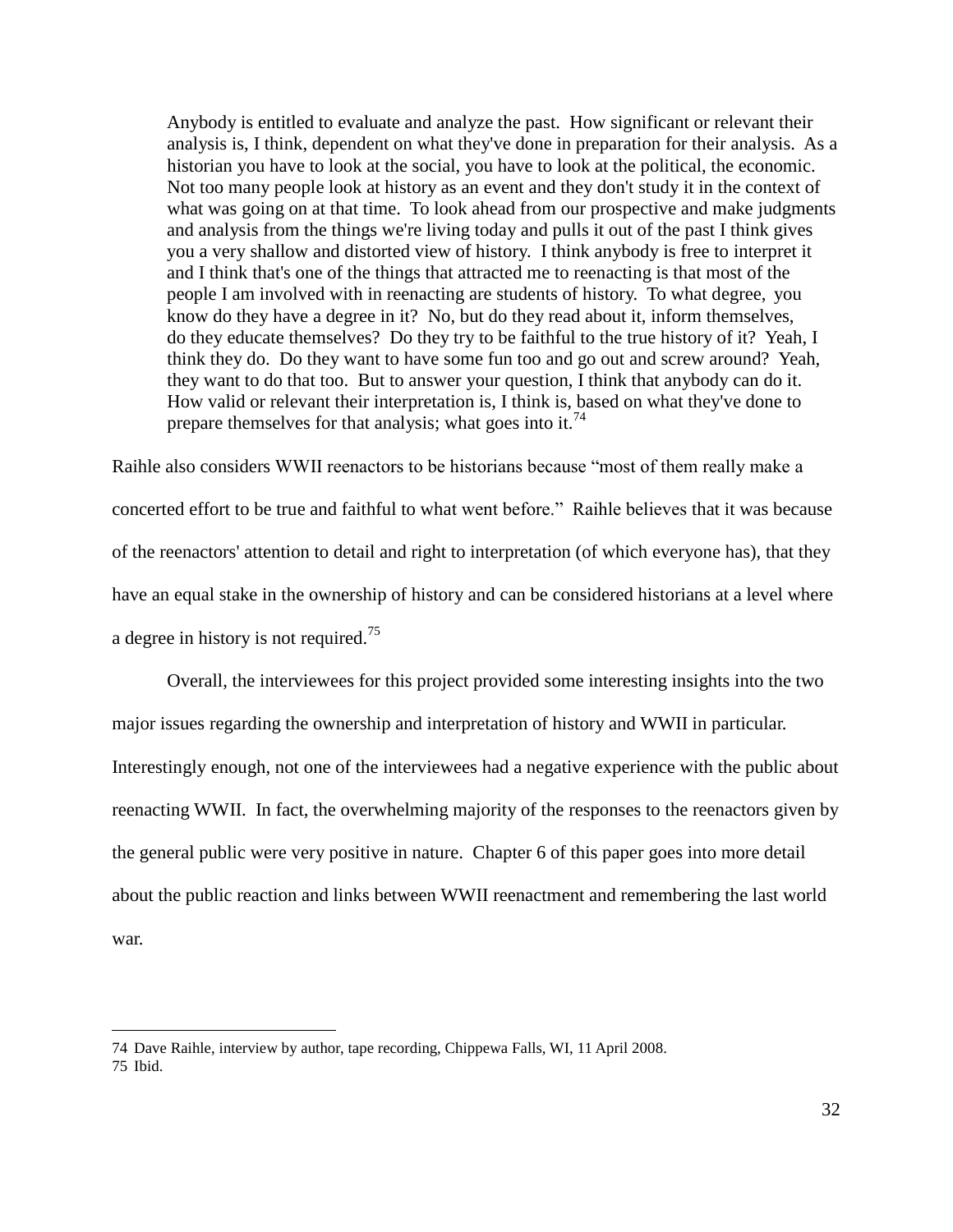### **Chapter 6**

### **WWII Reenactment and Memory**

WWII reenactment is directly related to the memory of WWII because most reenactors choose to pursue their interest in order to preserve the memory of those who fought in WWII. Although my interviewees had several opinions about how reenacting preserves the memory of WWII, they all agree that WWII reenactment is a tool that is used to positively reinforce the events of the past. This chapter will summarize the links between WWII reenactment and how WWII is remembered, as well as present the purposes for which WWII reenactors choose to recreate the battles of the last world war.

In the second chapter, I presented some of the ways that scholars categorized and linked history to memory. During my interviews, I asked all of the participants why they reenacted and one of the most common answers was to preserve the memory of WWII and keep it alive today. Thus, I argue that WWII reenactment is a way to remember the past and that its purpose could be pooled together with the formal entities of history and memory including oral history, monuments, museums, and film.

The primary pieces of evidence that I possess, to explain WWII reenactment's place as a form or history and memory, are via the interviews with the Screaming Weasels. James Campbell, Jr. believes that the primary purpose of reenactment is to make the public aware of what used to happen during the era of interest and personally teach history and learn more about it at the same time. James Campbell, III believes that reenacting benefits the public because "they get an educational experience watching it. They get to see what it was like and learn

33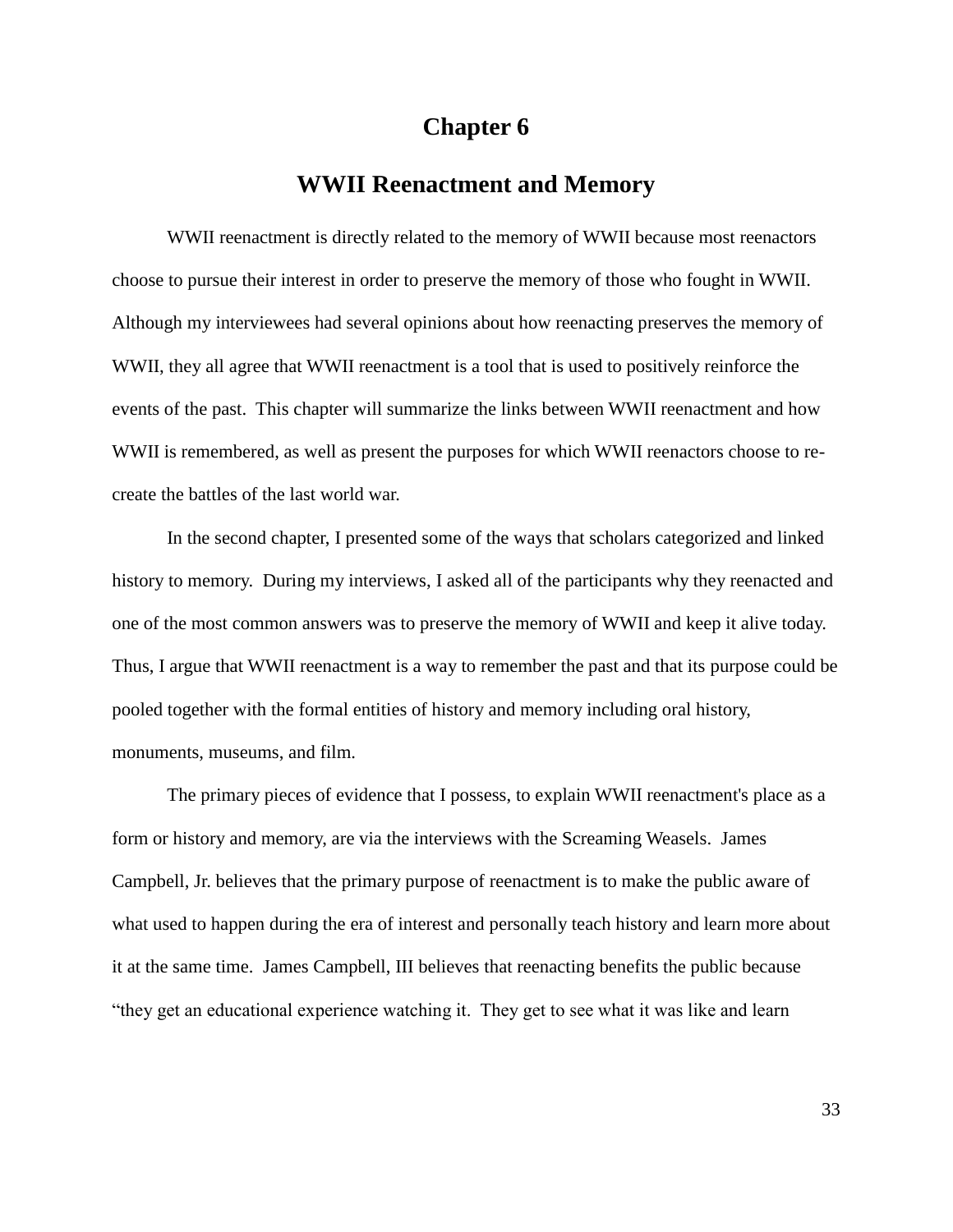something from it, probably."<sup>76</sup>

Thad Gegner explains the role of reenactment is "Number one, to have fun and to have fun in something you have a genuine passion in." Gegner continued by describing who WWII reenactment benefits:

Everybody. The reenactors have a great time. The people who go, you know, the person with the casual interest, the spectator, it's good for them too because they get to see living history which they never would have seen. You know? One of these guys, some of these people, may have caught an episode of *Band of Brothers*, so they have a fake, vague idea of what an army camp looks like; tents, you know? But, they've never looked inside a tent, you know? What's that? What's this? So they get to see stuff they've never would have seen. And when you talk to a casual person, a person with a casual interest and talk to them about something, they'll really get into it.

Gegner perceives that opening the WWII reenactment experience up to the public not only

allowed people to see and touch the equipment, but to also consider what it was like to live

during wartime in the 1940's.

Some of the sentiments shared by Thad Gegner were shared by Tim Scobie, who believes that:

The best part, from a philosophical standpoint is that I am teaching kids to appreciate their heritage. I'm giving people the opportunity to have as much tactile interaction as possible. Feel the stuff that their grandfathers dealt with, or their fathers dealt with, or that their great grandfathers dealt with. To run their fingers along the side of a half-track or a Sherman tank, knowing that that quarter-inch of steel was all that protected their great grandfather from some explosion that happened in 1943. To preserve for the coming generations a part of a time capsule in history, I think gives me great satisfaction from a philosophical standpoint. I'm a true believer that if you don't understand history you are meant to repeat it. That's not just a cliché.<sup>77</sup>

Scobie thoroughly believed that reenactors are preserving the memory of the past for future

generations and are providing an experience that is as close to real as it could get without having

lived through WWII.

<sup>76</sup> James Campbell, Jr. and James Campbell, III, interview by author, tape recording, Chippewa Falls, WI, 25 March 2008.

<sup>77</sup> Tim Scobie, interview by author, tape recording, Chippewa Falls, WI, 31 March 2008.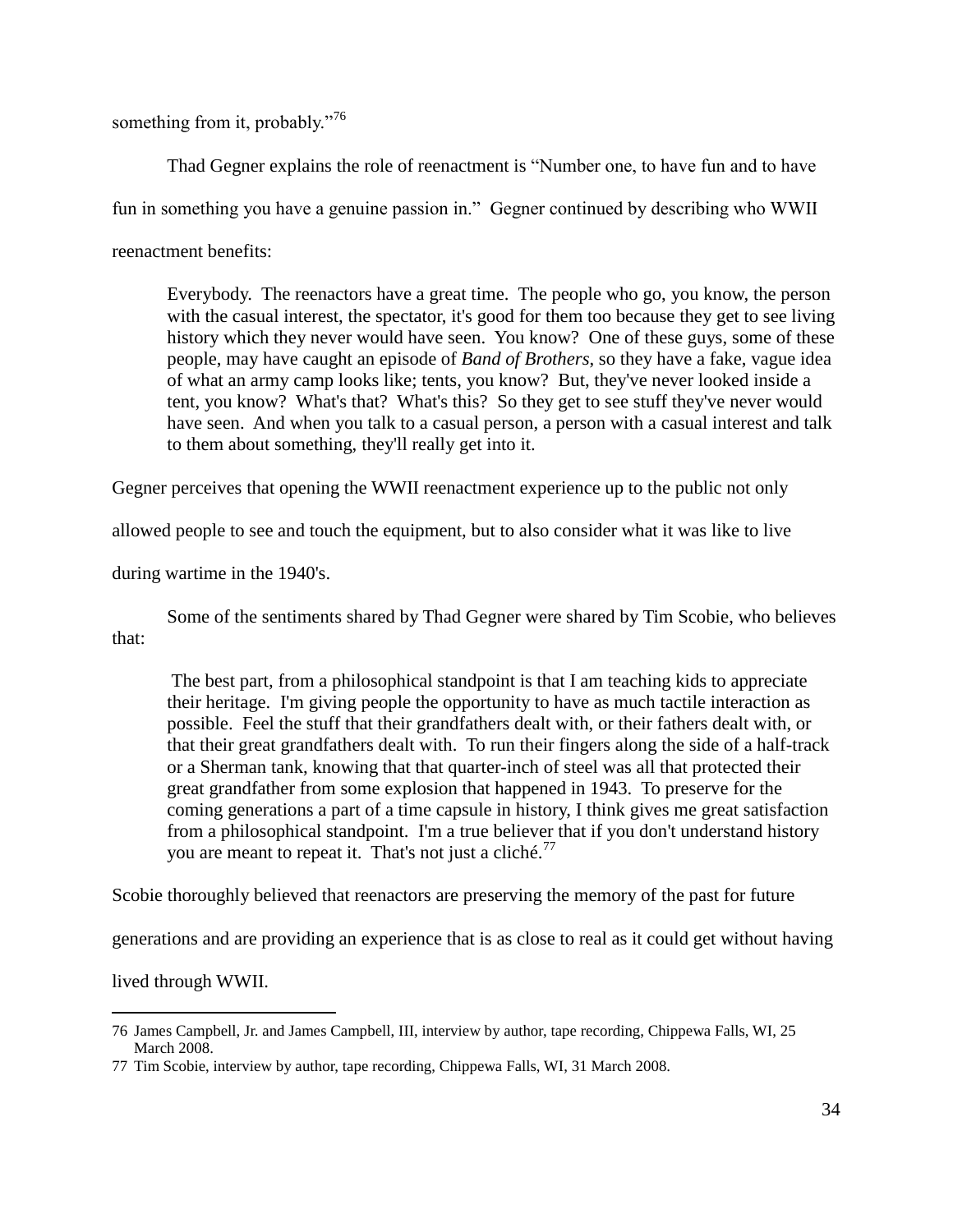The final perspective gathered on the purpose of WWII reenactment was given by Dave

Raihle. Raihle thought that the primary goal of reenactment was to keep the memory of WWII

alive. When asked who reenacting benefits, Raihle replied:

I think outside of the selfish benefits that our organizations and groups derive from the enjoyment of like-minded people getting together, and most of us are history buffs and like history, I think that the public and society, at large, benefits from remembering. Reenactors may get together and talk about their uniforms or how accurate they are, things of that nature, but we also help to keep the memory of what was probably one of the most significant wars in our country's history alive. And not that the war was significant, but the contributions that everyone made to it. When you go out to one of these WWII reenactments and you see the amount of memorabilia that is lay out there and how our country devoted itself 100% to an effort. We haven't seen an effort like that in our country since then. Nothing has galvanized, well maybe 9/11 did for a brief period of time, but that faded very quickly in comparison to WWII. You're looking at everything from the cigarettes with the war logo on it to foot powder. Everything just converted its effort to support that. And so, that was a special time, not that the war was special, the loss was tragic and the lessons that we learned, or I hope we learned from that were significant. But the fact that our county could pull together and galvanize was excellent.<sup>78</sup>

Most of these interviews provided me with substantial evidence to consider WWII reenactment as a way to remember history. One of the primary themes that I noticed while conducting these interviews was the importance to the reenactors to educate and revitalize the memory of a time in our world's history that has now been settled almost 63 years ago. I would like to think that WWII reenactment fits with the ways history is remembered as discussed in Chapter 2 of this paper, but I also know that WWII reenactment is not only a way to recall the past, but to attempt to live it. This is a substantial element that separates reenactment from oral history, memorials, museums, and films.

 $\overline{a}$ 78 Dave Raihle, interview by author, tape recording, Chippewa Falls, WI, 11 April 2008.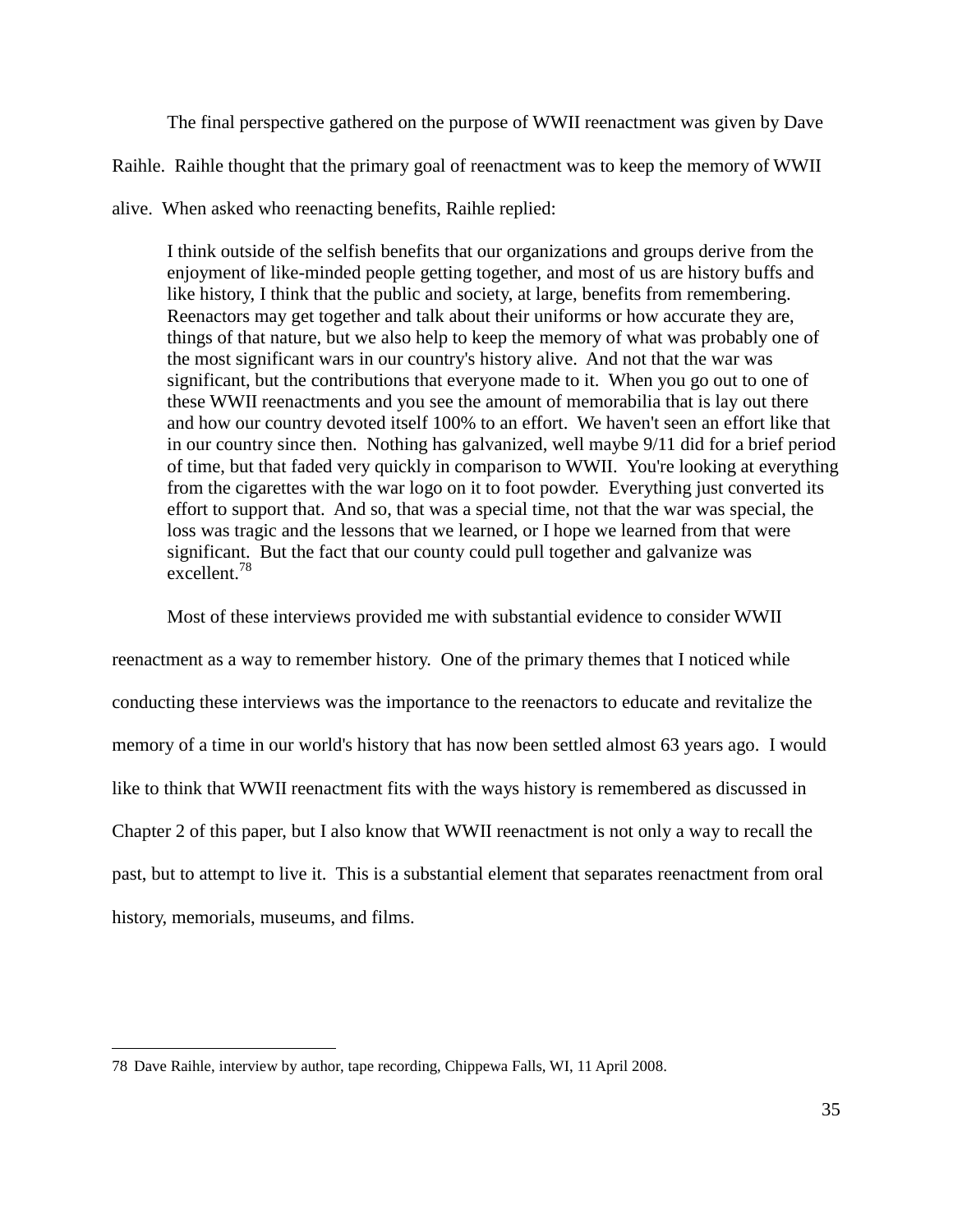### **Conclusion**

In conclusion, history and memory have played an important role in understanding the reasons why people choose to reenact WWII. Some of the key themes brought to light by the interviews with the Screaming Weasels were memory, commemoration, and an unwillingness to let a controversial and important time in our history fade away into distant memory. Reenactors choose to reenact to preserve the memory of our forefathers who fought and died for our future. However, WWII reenactors also reenact to educate people about the horrors of war and the machines that were used to fight others in desperate times.

The history of WWII reenactment, although brief, has not gone unnoticed. As more reenactors join the ranks of reenacting organizations, they have begun to find a place in the historical records of living history. The hobby that now boasts over 10,000 participants has "quickly" become one of the most in-demand hobbies to join. As a result, many changes have occurred since the birth of formal WWII reenactment in 1978. Memorabilia and war material prices have climbed and it is getting to be harder and harder to locate authentic WWII era collections. In addition, the numbers of newer, younger recruits is declining due to financial hardships and the increasing costs of memoriabilia collection. The war that was made up of "teenagers and twenty-something's are being re-fought by guys in their thirties and forties."<sup>79</sup> This has not stopped events from continuing to organize, however.

It is important to note that one thing that all of my interviews had in common was the significance of recalling and preserving the memory of WWII through reenactment. As a result, WWII reenactment is an adequate form of historical memory today. Just as oral histories,

 $\overline{a}$ 

36

<sup>79</sup> Dave Raihle, interview by author, tape recording, Chippewa Falls, WI, 11 April 2008.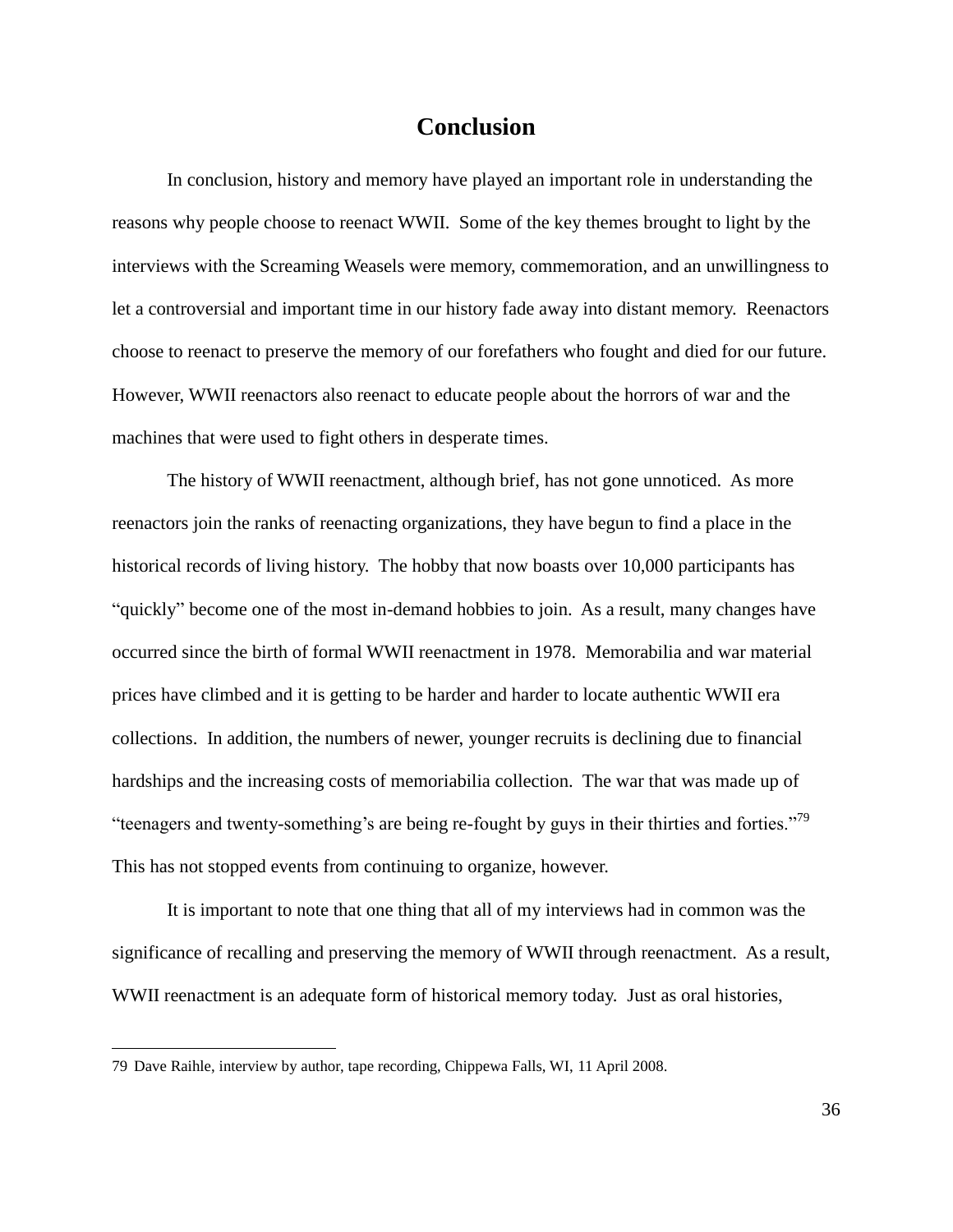memorials, museums, and films recall the tragic events of WWII, reenactment recalls and educates about a time that has passed into social memory. Everything from displays with actual WWII war material to taking a ride in an American M3 half-track can not only preserve the memories of a generation that fought in the largest war in human history, but can also create new memories and experiences for generations to come. All of this, according to the WWII reenactment community, in the hope that our past will not be forgotten and the lessons of the past will not go unnoticed.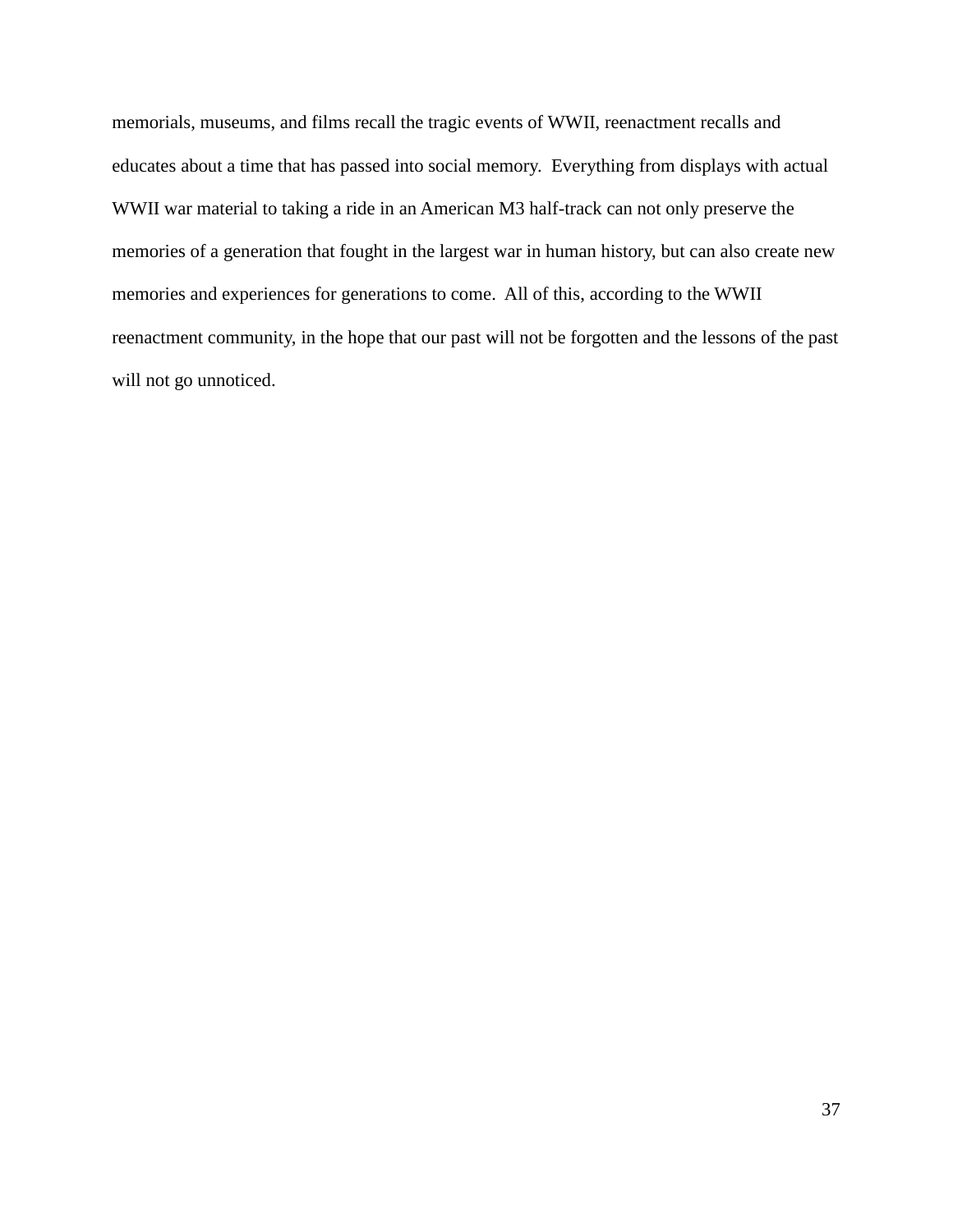## **Appendix I**

## **List of organized historical reenactments**

- Napoleonic Reenactment
- Ancient Reenactment
- Dark Ages Reenactment
- Early Medieval Reenactment
- **•** High Medieval Reenactment
- Jousting Tournaments from the Middle Ages
- Burgundian Wars of Charles the Bold
- **•** Renaissance Reenactment
- The Frontiersman Camping Fellowship
- The English Civil War
- The Polish-Lithuanian Commonwealth and its great wars
- The Fur Trade is reenacted by many in North America at events known as "Rendezvous."
- The French and Indian War
- The American Revolutionary War
- The Reign of the Knights of St. John
- The English Regency
- $\bullet$  War of 1812
- The Franco-Prussian War
- American Civil War reenactment
- Wild West themes and Cowboy action shooting
- The Crimean War
- Late Victorian
- World War I
- World War II
- Korean War Reenactment
- Vietnam War Reenactment
- **•** Modern Reenactment

#### **List Source:**

<http://en.wikipedia.org/wiki/Reenactment>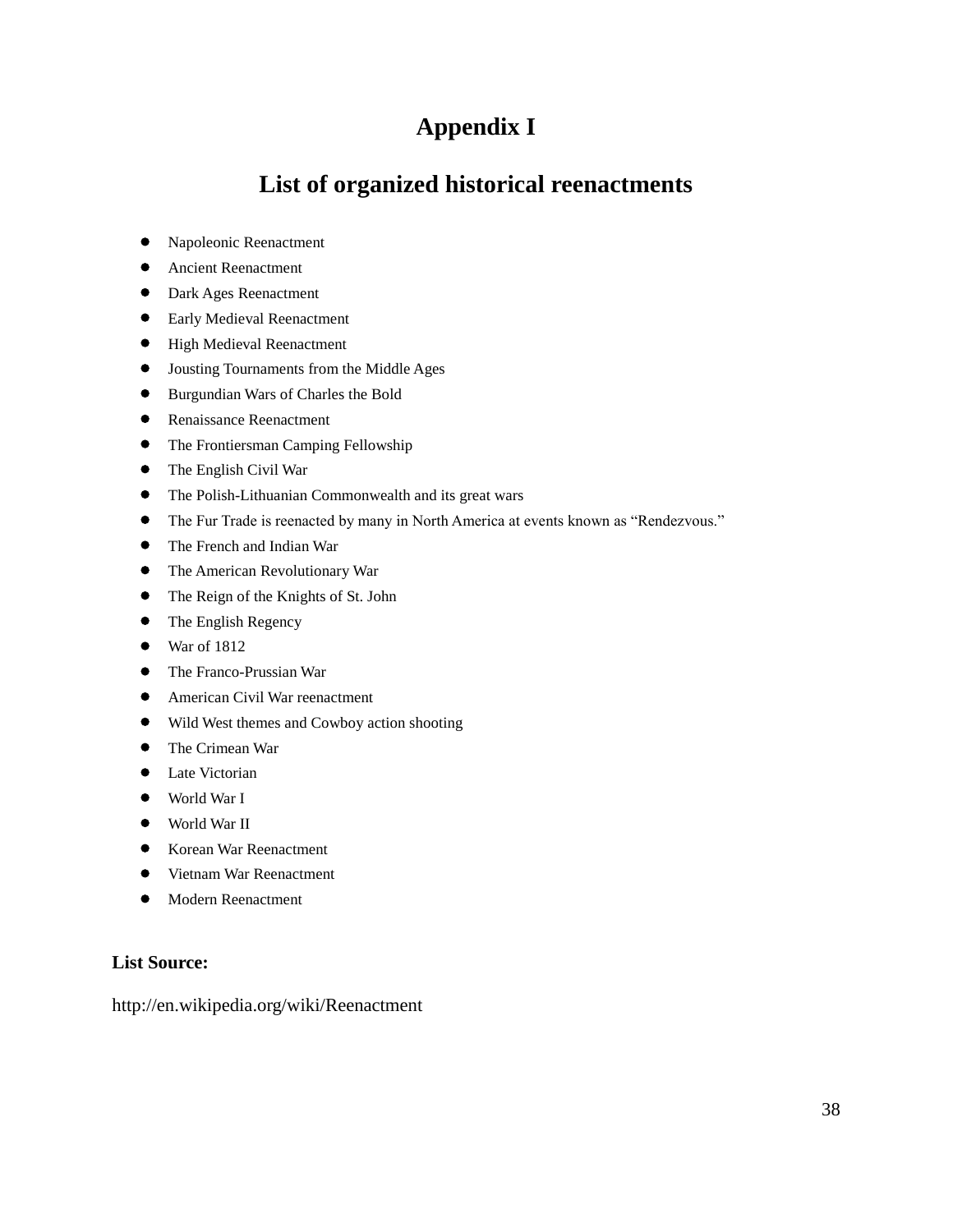## **Appendix II**

# **Map of the Chippewa Valley in West-Central Wisconsin**



 Areas in red are part of the Eau Claire – Chippewa Falls Metropolitan Planning Organization. Areas in light blue are those portions of Eau Claire and Chippewa County not included in the MPO. Adjacent Dunn County, which is included in the Eau Claire – Menomonie Consolidated Metropolitan Statistical Area, is shaded a darker blue.

### **Map and Caption Source:**

[http://en.wikipedia.org/wiki/Image:Map\\_of\\_Wisconsin\\_highlighting\\_ECCF\\_Metro.png](http://en.wikipedia.org/wiki/Image:Map_of_Wisconsin_highlighting_ECCF_Metro.png)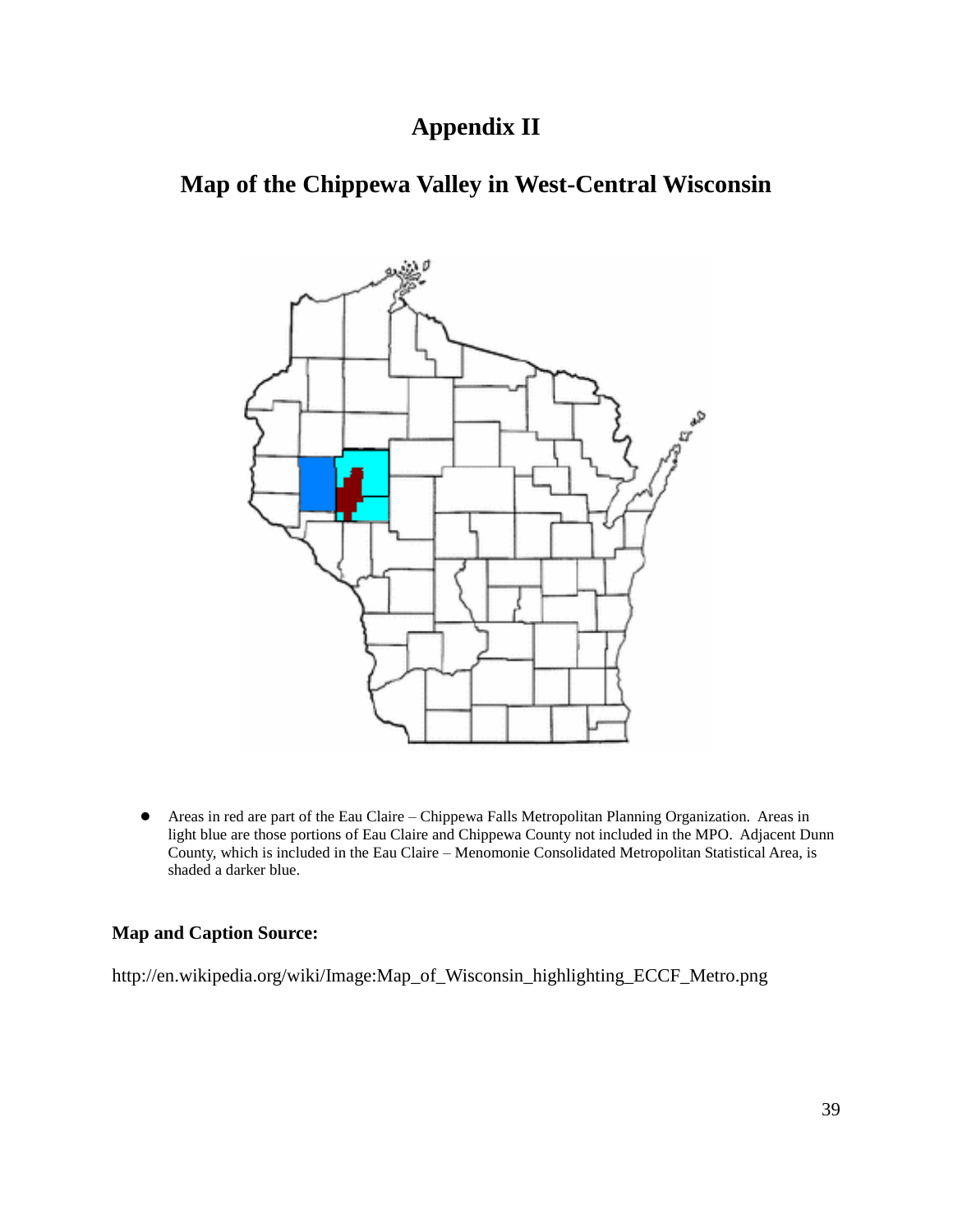## **Appendix III**

## **CVMPA Reenactment Unit Rules**



## **CVMPA Reenactment Unit Screaming Weasels**

We have come up with a few rules for the CVMPA Reenactment Unit (Unit). When you're hanging with a bunch of lawyers, would you expect anything less!?!

#### **Unit Rules**

- 1. CVMPA is a Wisconsin Limited Liability Company. As such, anyone *may* become an associate member of the LLC upon completion of the application process. Membership in the Unit however, **does not** mean you are an associate member of the LLC. For information on becoming an associate member of the LLC, see Lt. Raihle or Sgt. Scobie.
- 2. Although this is not a democracy, we vote on almost everything and every member has a vote.
- 3. New recruits come into the Unit as a Private regardless of rakish good looks, age, size, or prior military experience.
- 4. We have meetings. There are not many but get them on your calendar.
- 5. It's no big deal if you can't make a meeting or event, or you just have to leave early. It's common courtesy to let someone know however, so please do.
- 6. Anytime you are representing the Unit, regardless of time and place, you will adhere to all Unit rules/requirements and all applicable laws, courtesies, and safety rules. Failure to do so will lead to dismissal from the Unit, notwithstanding tenure or rank.
- 7. You must be able to "take orders" from "superior officers and NCOs." They won't be chicken-shit, we promise. If you have a problem with this, or have Oppositional Defiance Disorder, see the Rule directly below.
- 8. Most important rule **HAVE FUN!** If you're not having fun, those around you probably won't be either.

#### **Basic Requirements for Membership**

- 1. Must be at least 18 years of age.
- 2. Must be willing to follow all Unit rules/requirements.
- 3. Must live within a reasonable distance of Chippewa Falls.
- 4. Must conform to Unit uniform/equipment, hair, dress and personal grooming standards as defined below.
- 5. Must be willing to make commitment of time and money to achieve the proper impression, attend events and help with up-keep of our Unit equipment/vehicles.
- 6. Must follow orders of all Unit Officers, ranking NCO's, Event Safety & Authenticity officials, and the local Gendarmes.
- 7. The Unit must be your PRIMARY reenacting unit.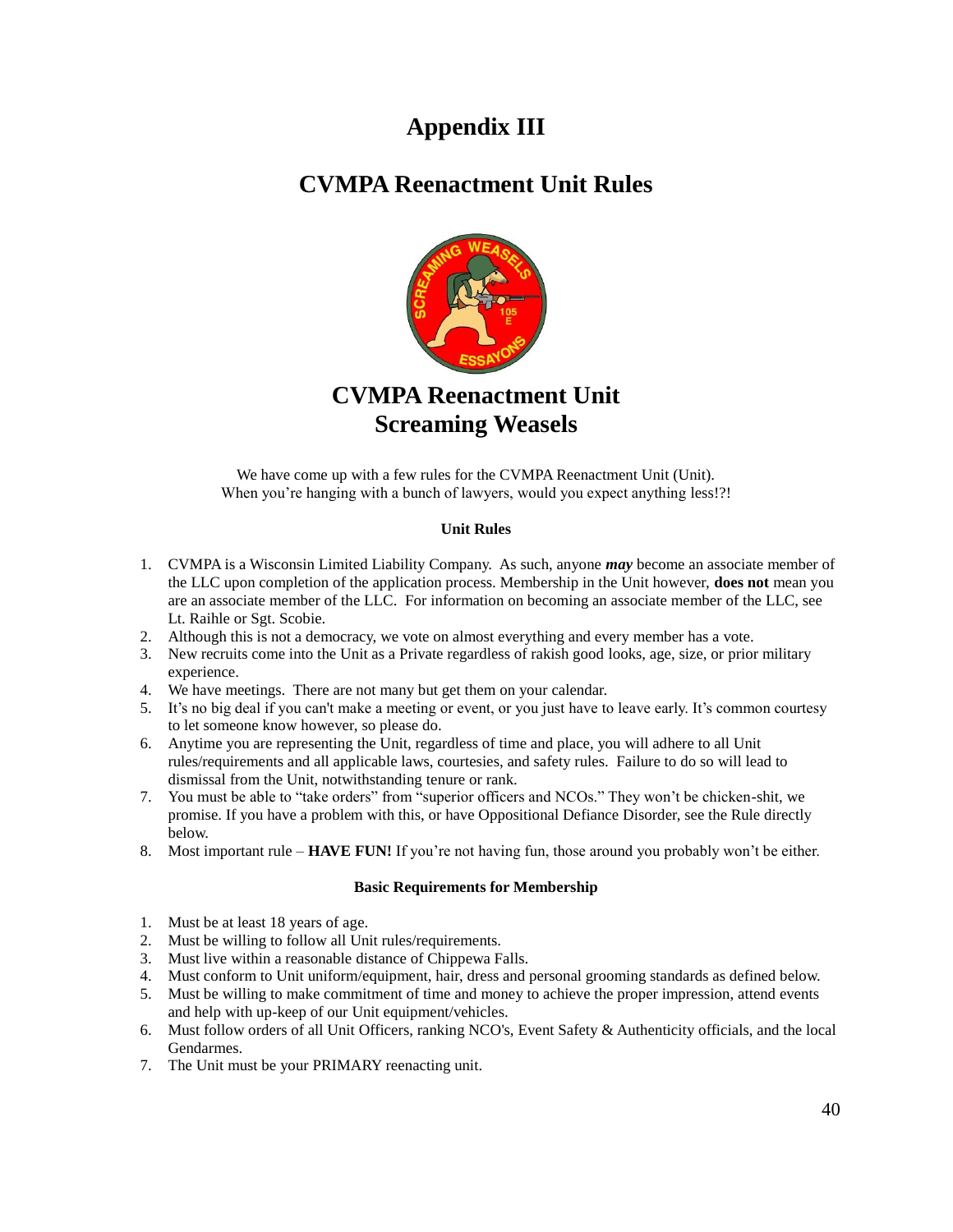8. Must attend a minimum of 1 event per year.

#### **Recruit Probation/Promotion**

All new members will be on probation for 6 months from date of sign-up. During this time, you will learn all Unit rules/requirements. Breach of any rules/requirements or safety rules may very well get you dismissed from the Unit. A simple member majority vote gets you this outcome. Probation may be extended upon a unanimous member vote and for good cause.

During the probationary period, you must work on the following to be promoted to PFC:

- 1. Must pass probation without incident.
- 2. Must view a video to be designated by the CO. (Wipe that smile off you face soldier!)
- 3. Must pass recognition test on U.S. and enemy uniforms, vehicles and aircraft.
- 4. Must attend a minimum of one event with the Unit.

#### **Promotions & Rank**

The CO may present promotions after consultation with and recommendation of the ranking Sergeant. A unanimous member vote can veto any promotion and can "bust" anyone down one grade. Even Private First Class (PFC) must be "earned".

The initial rank structure is as follows:

- 1. Unit Leader (CO) 1<sup>st</sup> Lieutenant Raihle
- 2. Squad Sergeant Sergeant T. Scobie
- 3. Asst. Squad Leader Corporal R. Scarseth
- 4. T-5 Mechanic N. Sielaff
- 5. T-5 Medical J. Campbell
- 6. PFC J. Campbell, Jr.
- 7. PFC T. Gegner
- 8. Privates, PFC's and Technical ranks will fill out the Unit

*These members will be allowed to sew appropriate rank insignia onto their uniforms, and will be accorded the proper military respect that accompanies the position during all Unit activities. The Unit will provide 2 sets of rank chevrons to each member upon promotion. If you need more, you're on your own. Rank decisions, for the most part, are based on a member's ability to demonstrate a willingness to take on responsibilities. In order to wear the rank of a technician, you must demonstrate an additional interest in researching a specific role that a US Combat Engineer would have performed as a T-5, T-4, etc. A list of "jobs" that technicians performed will be garnered from the Table of Organization and Equipment (TO&E), which Lt. Raihle is compiling. Those wishing to portray a T/5 or T/4 will be expected to develop a presentation about their impression as a technician. Upon command, it may be required that a presentation be given to an audience at an event. Technicians are also strongly encouraged to collect gear and equipment that would be specific to their role (i.e. tools for a mechanic, medical items for medic, etc.) Remember, if you attend an event wearing unapproved rank insignia, you will be asked to remove it in order to participate.*

#### **Personal Grooming**

Hair must conform to WWII standards. No beards may be worn and mustaches must be trimmed. Hair must also be trimmed to meet WWII standards. If in doubt what the standard is, please ask the CO or Squad Sgt. If you arrive for an event and are not appropriately groomed, you must fix it or go home, period! The others in the Unit may offer to "help" the offending member with a dry shave, buzz-cut or the like.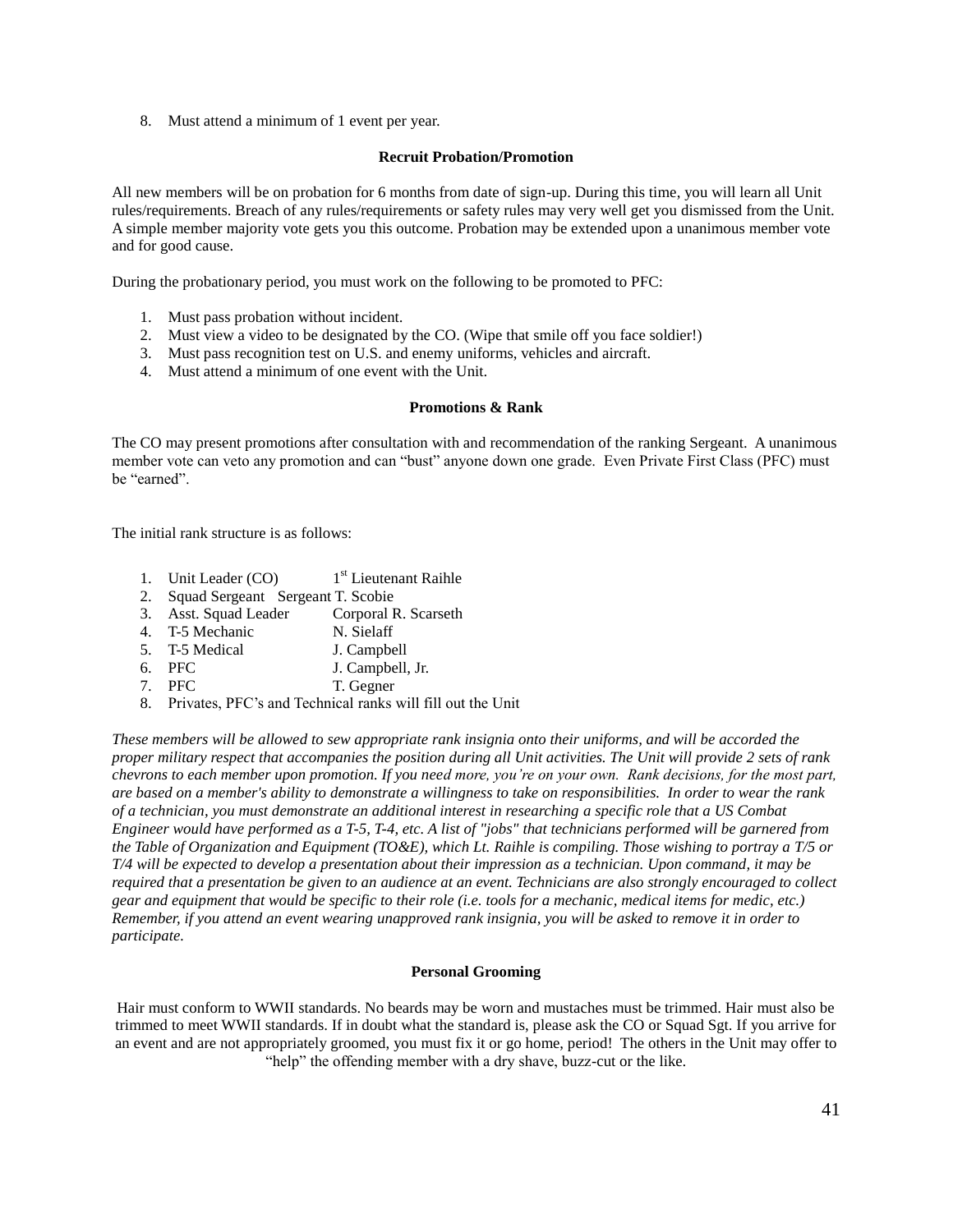#### **UNIFORMS AND EQUIPMENT**

*All equipment and uniform colors are OD (light colored Olive Drab) or Khaki – NO DARK GREEN should be used unless noted.*

#### **BASIC INFANTRY IMPRESSION\* (***First year or new member***)**

- M-1 Steel Helmet with stitched chinstrap and liner with leather chinstrap. (Converted Post War OK, but must be approved beforehand)
- M-1910 or M-1923 dismounted cartridge belt (Ammo belt)
- $\triangleright$  M-1910, M-1924 or M-1942 First Aid pouch
- M-1910 Aluminum Canteen, Cup and Carrier or Stainless Steel Canteen, Cup and Carrier
- $\triangleright$  Bayonet, M-1 Rifle with Scabbard (16 inch or 10 inch versions)
- $\triangleright$  I.D. tags (Dog tags) with Chains (must be WW II Style)
- Undershirt (O.D., Cotton Athletic V-Neck style or Tank-Top)
- M-1939 or M-1941 Enlisted mans O.D. Wool shirt and trousers
- $\triangleright$  Web belt for trousers, with blackened open-faced brass buckle
- $\triangleright$  Overseas cap with Engineer piping
- M-1943 Field Jacket (DARK OD, OK)
- M-1943 Trousers (DARK OD, OK)
- $\triangleright$  Boots
	- Rough-out Brown, Leather ¾ Service Shoes with composite rubber or leather soles and brown clothe flat laces and M-1938 Dismounted Canvas Leggings, OR
	- Rough-Out 2-Buckle Boots (original, reproduction or French Ranger boot)
- $\triangleright$  Period Eyeglasses (for those that wear glasses No non-period frames)

#### **IMPROVED INFANTRY IMPRESSION (***Optional Uniforms & Equipment***)\***

- H.B.T. (Herring Bone Twill) M-1941 or M-1942 shirt and trousers
- Short-billed Utility cap or Daisy May cap (DARK OD, OK)
- $\sum$  M-1941/M-1942 Field Jacket
- Service Jacket (Class A) 4 pocket Wool jacket with Trousers (with or w/o "Sam Brown" brown Leather belt)
- $\triangleright$  Optional Class A jacket with Trousers the Ike Jacket (WW II style)
- **Dress Shoes (Brown Leather Oxford type shoe)**
- $\triangleright$  M-1941 Russet 3/4 Garrison Shoe
- Black Rubber/Canvas buckle overshoes
- $\triangleright$  Rubber, buckle overshoes (Galoshes shouldn't have more than 4 buckles)
- Boxer style cotton Under Shorts with 3 button fly and tape adjustments on left and right hip (White or OD, can be dark OD)
- Undershirt, tank top or V-neck (White or OD no dark OD)
- $\triangleright$  M-1910 or M-1928 Haversack with meat can pouch and carrier
- $\triangleright$  M-1910 or M-1943 Entrenching tool (shovel) and carrier
- Gas Mask carrier, 3 snap late war version (dark O.D. OK)
- $\triangleright$  Enlisted Rain Coat. Ponchos (WW II style w/o hood) OK but very limited use requested (DARK OD, OK)
- $\triangleright$  Wool Helmet liner (Jeep Cap Radar O'Shafer Hat)
- Leather palmed Wool Gloves
- $\triangleright \text{ Wood Scarf (can be cut from G.I. blanks)}$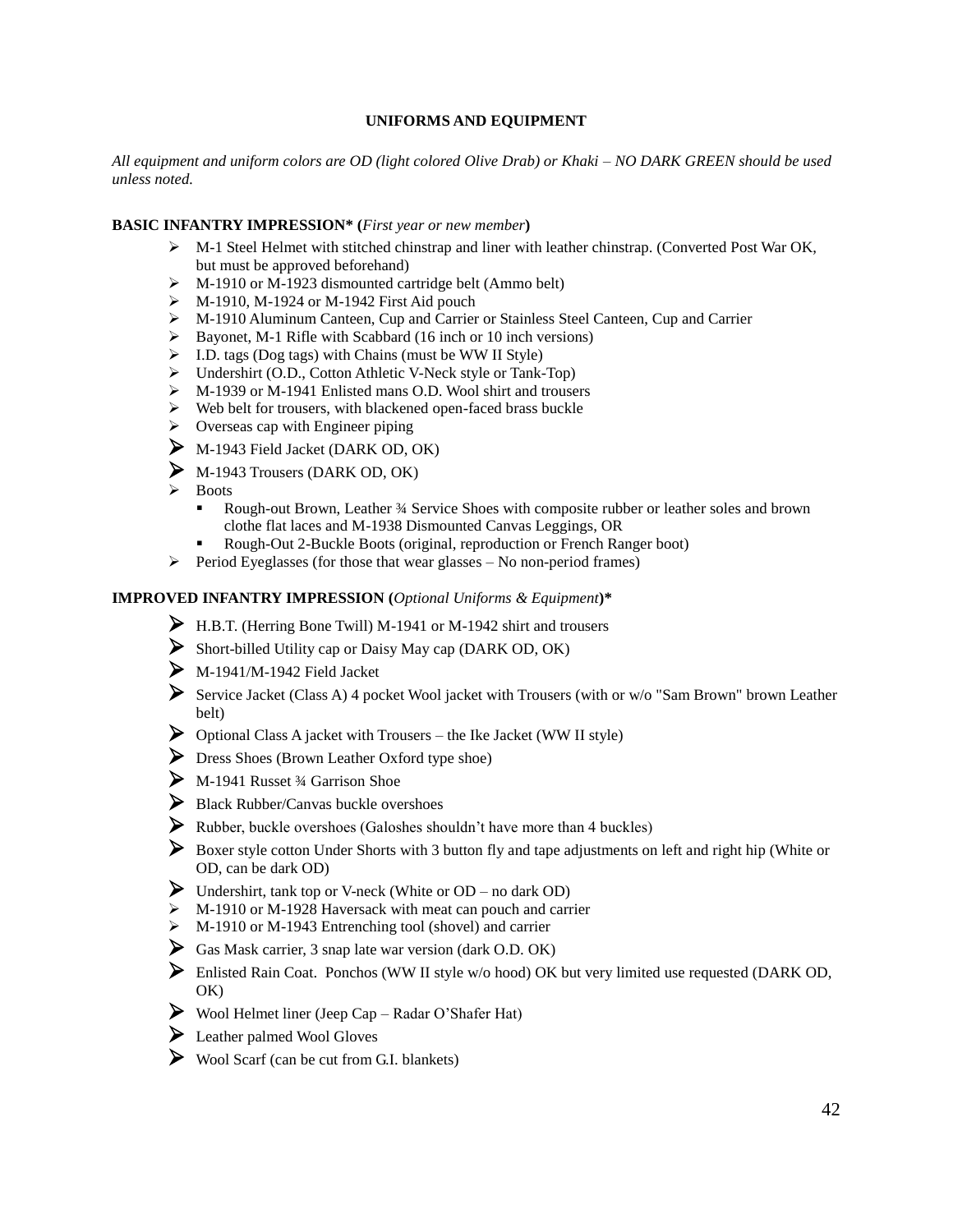- $\triangleright$  M-1938 Wool, Enlisted overcoat
- Wool G.I. Blanket
- M-3 Fighting Knife and leather or M8 fiber scabbard
- $\triangleright$  Ammunition bag (Grenade bag)
- Shelter half with 5 Pins, 1 set of Poles and a guy lines (Dark OD with buttons no snaps)
- $\triangleright$  Pick Mattock and carrier
- $\triangleright$  Hand Axe and carrier
- $\triangleright$  Wire cutters and carrier
- Rifle Cleaning kit (Butt stock version or Squad kit)
- Angle Head Flashlight. (Converted post war OK)
- $\triangleright$  Duffle Bag
- $\triangleright$  Barracks Bag
- $\triangleright$  Ditty Bag
	- Shaving Kit (Safety Razor, Blades, Brush and Soap) with carrier
	- Shaving Mirror and case
	- Sewing Kit and Carrier
	- Aluminum soap dish (carrier) Tooth Brush
	- Foot Powder

#### **\****Unit CO or Ranking NCO must clear all impressions before an event.*

#### **UNIFORM TYPES**

#### **Winter Service Uniform (Wool)**

This uniform consisted of the OD wool garrison cap or overseas cap (displaying branch of service insignia or distinctive insignia) OD wool shirt and trousers w/cotton tie and hemmed, un-bloused trousers w/service shoes – NO LEGGINGS WERE WORN UNLESS:

- You were under Arms (armed with a weapon)
- On Campaign (in Combat)
- Or ordered to do so

This uniform would display (on the shirt) the following:

- Divisional and Army patches
- Rank patches

This Uniform may be supplemented with the following cold weather items:

- Wool overcoat
- $\bullet$  Field Jacket (M-1941, M-1942)
- Raincoat
- Wool and leather gloves

*\*The Wool over coat and Field jacket should display the same items as the Service shirt (above)*

#### **Winter Service Uniform (M-1943)**

This uniform consisted of the "new" M43 Service Jacket and Trousers. It was commonly worn over the Wool Service Uniform in cold weather but could be worn alone when serving in the capacity of the Fatigue Uniform (see below). The M43 Jacket would display the same items as the above. This uniform did not see regular deployment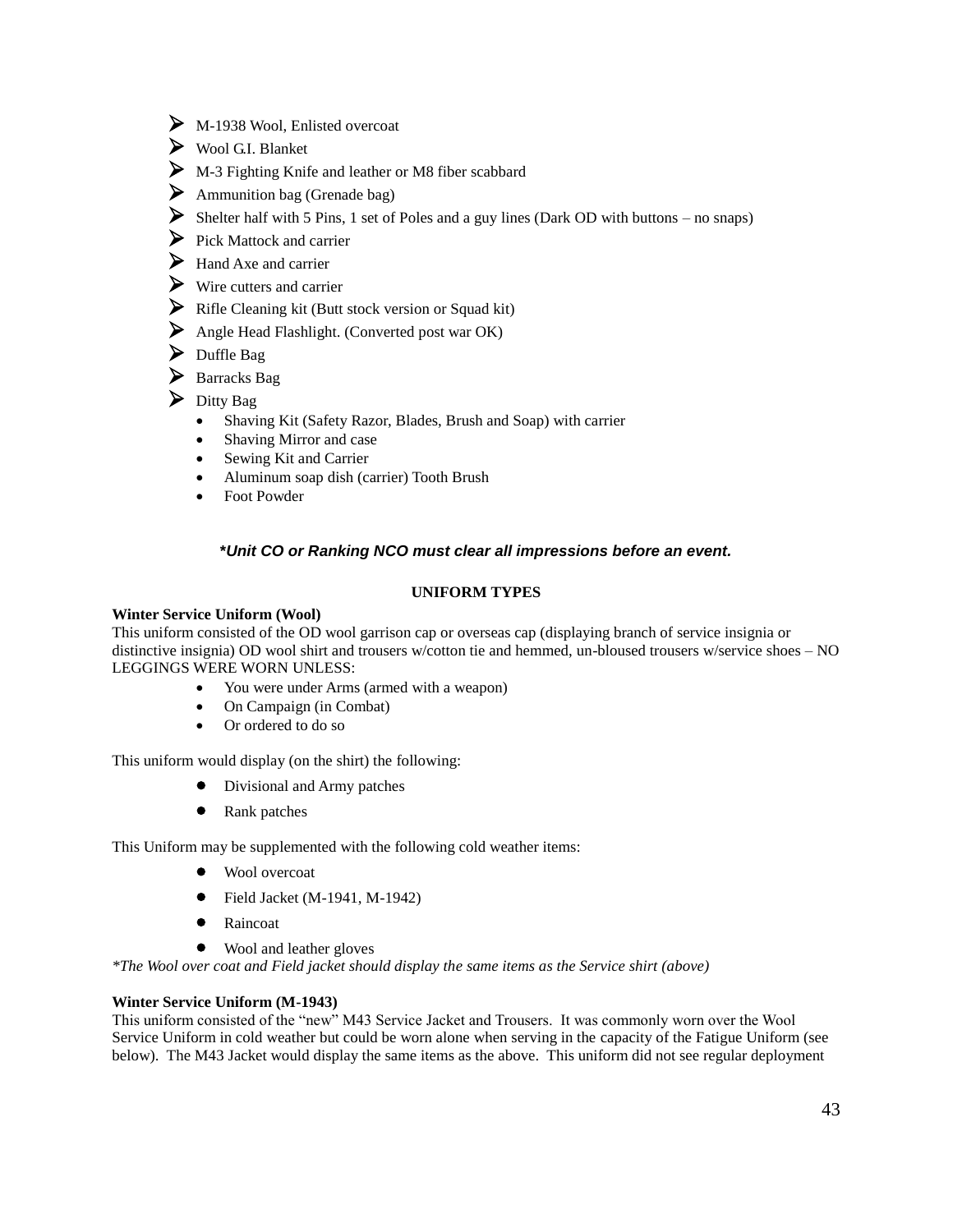in the ETO until the late summer of 1944.

#### **Winter Service Uniform, Class A or Dress.**

This uniform would be the same as the Winter Service Uniform (above) except with the addition of the 4-pocket or Ike style (late war) Service Blouse, which would display the following items:

- National and Arm of Service Insignia discs 1 ea
- Distinctive Insignia (Regimental Crests, late war) 2 ea
- Divisional or Unit insignia (shoulder patch) 1 ea
- Rank insignia 2 ea. (Privates worn no rank insignia)
- Service and Oversea stripes
- Wound stripes
- Qualification Badges
- Campaign, Service and Award ribbons
- Awards

#### **Winter Field (Campaign) Uniform.**

This uniform would be worn the same as and display the same as the Winter Service Uniform except for the addition of cotton, khaki leggings and field equipment.

#### **Summer Service Uniform.**

This uniform would contain: cotton, khaki garrison or overseas cap, khaki service shirt w/tie and trousers. This uniform would be worn the same way as and would display the same insignia as the Winter Service Uniform above.

#### **Summer Service Uniform, Class A or Dress.**

This Uniform would be the same as the Summer Service Uniform except with the addition of cotton, khaki 4-pocket Service jacket. It would be worn the same as and display the same as the Winter Service Uniform.

#### **Summer Field (Campaign) Uniform.**

This would be the same as and display the same as the Summer Service Uniform with the addition of leggings and equipment.

#### **Fatigue Uniform**

This was an O.D. (blue denim in early war) heavy denim, cotton jacket and trousers or one-piece coverall. Commonly known as the Fatigues or HBTs. This uniform would be worn over the Winter Service Uniform or worn in place of the Summer Service Uniform while on work details, vehicle and equipment maintenance and training which could damage the Summer Service Uniform. Leggings were worn only when ordered. After 1941, this uniform was commonly adapted as a Summer Field (Campaign) Uniform and was commonly worn over the top of the Winter Field (Campaign) uniform in cold weather. NO patches or other items would be displayed on it, in other words "plain Jane."

#### **Classes of Uniforms There are four classes of uniform; A, B, C, and D.**

The **Class A uniform** consists of the Wool Trousers, OD wool or khaki cotton shirt, Mohair tie, OD wool 4-pocket or Ike service blouse, and the garrison or overseas cap (there are other names for the cap, but I'll keep it clean here). This uniform was worn in cool to cold weather. In the summer, all the wool was replaced with the khaki cotton items. The Class A uniform was worn for dress and parade.

**Class B uniform** is the same as above, except for the service blouse is deleted. It is important to note that the Field jacket can be worn with the class B uniform.

There is some confusion on the class C. Some Army manuals/periodicals refer to the **Class C as basically a Class B w/o the tie**. Others refer to the Class C as the Summer Garrison Uniform (the khaki version of the Class B) with a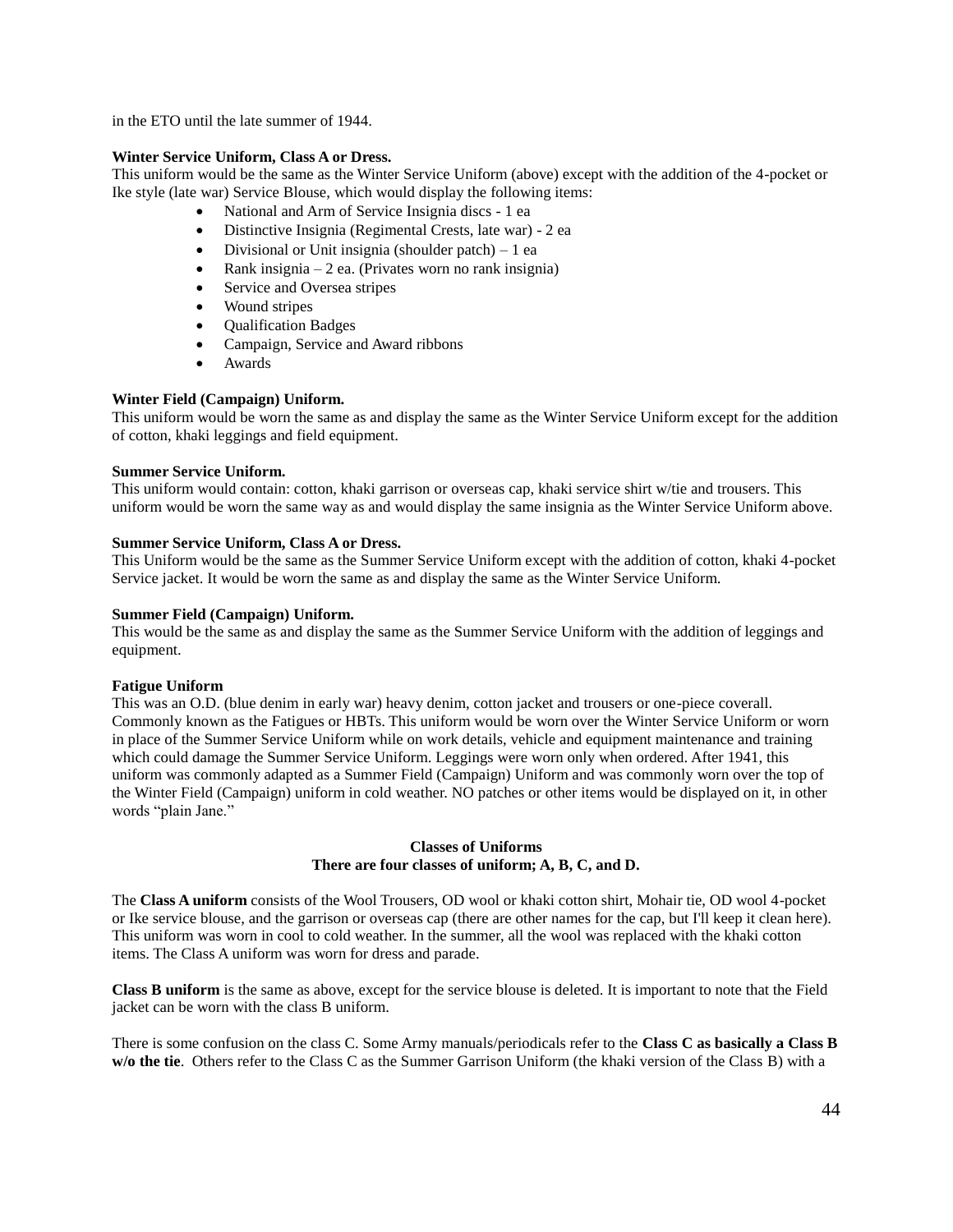tie. Either way, it is worn without leggings/combat boots

**Class D uniform** refers to the uniform that is worn in the field. For all practical purposes it is virtually the class B uniform; however leggings/combat boots, helmet/ liner or field head covering, and other field equipment are added. If you were under Patten, the tie was included.

#### **WEAPONS AND MISC EQUIPMENT**

#### **WEAPONS**

- .30 cal. M1, Garand, Gas Operated Service Rifle
- .30 cal. M1 Carbine (Reserved for Platoon and Squad Leaders)
- .30 cal. 1903/1903A1/1903A3) Springfield, Bolt Operated Service Rifle (Grenade launching adapter & Grenades or Sniper Rifle Variant of the 1903, 1 per Platoon)
- > Hand Grenades (Period FR/HE/WP/SM)
- M1911A1 .45 cal. Pistol (Usually reserved for Platoon/Squad Leaders, Heavy Weapons and Vehicle crews, but could be private purchase item)
- .30 cal. Browning Automatic Rifle (BAR)
- .30 cal. 1919A4 Light Machine Gun
- $\geq$  .30 cal. M1919A6 Light Machine Gun
- .30 Cal M1917A1 Heavy Machine Gun
- $\geq$  2.5-inch rocket launcher, Anti-Tank
- $\geqslant$  60mm Mortar
- $\geq$  81mm Mortar

#### **MISC. EQUIPMENT**

**Ammunition carriers** (Can include Wooden/Metal boxes/cans or Cloth Vests)

- $\geq$  .30 cal
- $\geq$  .50 cal
- $\geqslant$  60mm
- $\geqslant$  81mm
- $\geq$  2.5 inch
- $\triangleright$  Hand Grenade

**Signal Corps** (Communications)

- EE-8-A Field Telephone (w/wire and reel)
- B.C. 1000 (Pack) Radio and Transmitter
- $\triangleright$  B.C. 611 (Hand) Radio and Transmitter
- SCR-284 Radio and Transmitter

#### **BASIC UNIFORM, EQUIPMENT & WEAPONS CHECKLIST FOR RIFLEMAN REENACTING EVENTS**

#### **ESSENTIALS**

- Membership Card(s) (CVMPA Reenactment Unit/ HRS, etc.)
- Your DL (no DL, no beer, see next item)
- At least \$50.00 cash (Lt. Raihle needs more as he always buys the first round)
- $\Box$  M-1 steel helmet with liner
- Weapon with blank adapter  $(duh!)$
- Cartridge belt (At least 148 rounds of blank ammunition, BLANK!)
- $\Box$  First aid pouch
- $\Box$  Canteen, cup and carrier
- Bayonet/Scabbard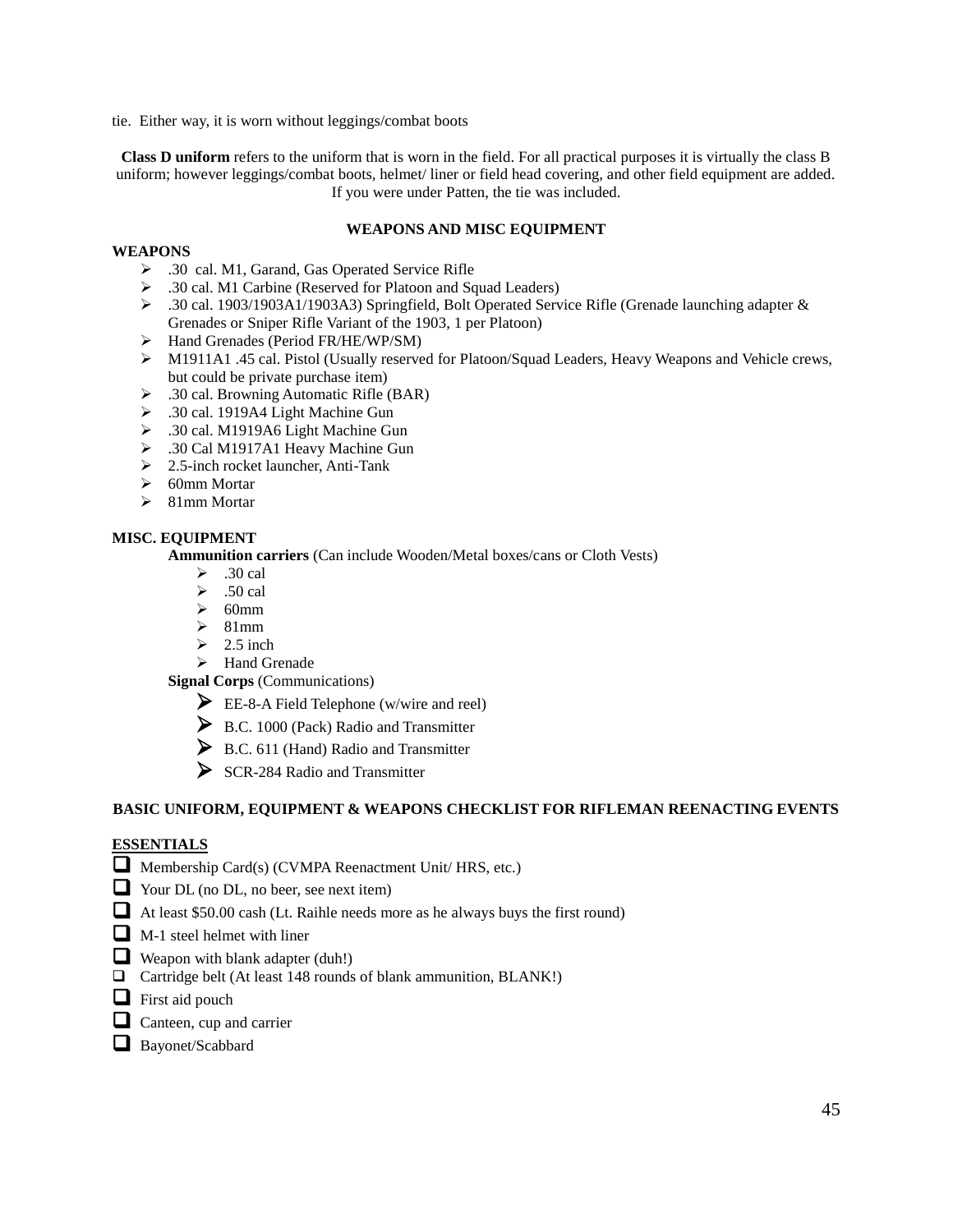- $\Box$  I.D. tags (dog tags) with chain
- $\Box$  Undershirt/wear & socks
- Web belt for trousers
- Overseas cap
- $\Box$  M-1943 Field Jacket
- $\Box$  M-1943 Trousers
- Wool shirt and trousers
- $\Box$  Boots/leggings
- $\Box$  Period eyeglasses

#### **RATIONS**

 $\overline{\Box}$  Two to three D, K or C- Rations (1 day) or a combination of all three. These can be supplemented with A & B Rations and locally obtained foodstuffs when available.

#### **PERSONAL EQUIPMENT**

- 1. Ditty bag w/contents
- 2. Service Shoe Polish, Dubbing (water/gas proofing)
- 3. ZIPPO type Cigarette lighter or wooden or period book matches
- 4. Period smokes (cigars or modern no filter Camels or Lucky Strike *It's toasted* are okay)
- 5. Period folding pocket knife (military or civilian jackknife)
- 6. Period Playing cards
- 7. Nic's & Tim's famous French beer!

#### **BEDDING/SLEEPING EQUIPMENT**

- OD wool blanket (2 work better than one, trust me)
- $\Box$  Wool sleeping bag w/cover
- Canvas folding cot (if necessary w/wood mosquito bar frame and net)
- Mattress cover, sheets and pillow cover (if your mom packed for you)

#### **SHELTER**

- V. Shelter half w/poles, ropes & stakes
- VI. GP/Command tent
- VII. Hotel reservation

#### **WEAPONS RELATED**

- $\overline{\Box}$  Rifle cleaning kit
- Grenade launcher kit
- $\Box$  2 to 5 Grenades (various types)

#### **MISC. EQUIPMENT**

 5-foot section of hemp type or cotton (similar to cloths line) rope **COLD AND WET WEATHER**

## Wool overcoat

GI sweater Wool helmet liner (you know, the Radar O'Shafer Hat) Rain coat or poncho GI galoshes GI gloves Extra GI socks (at least 1 pair)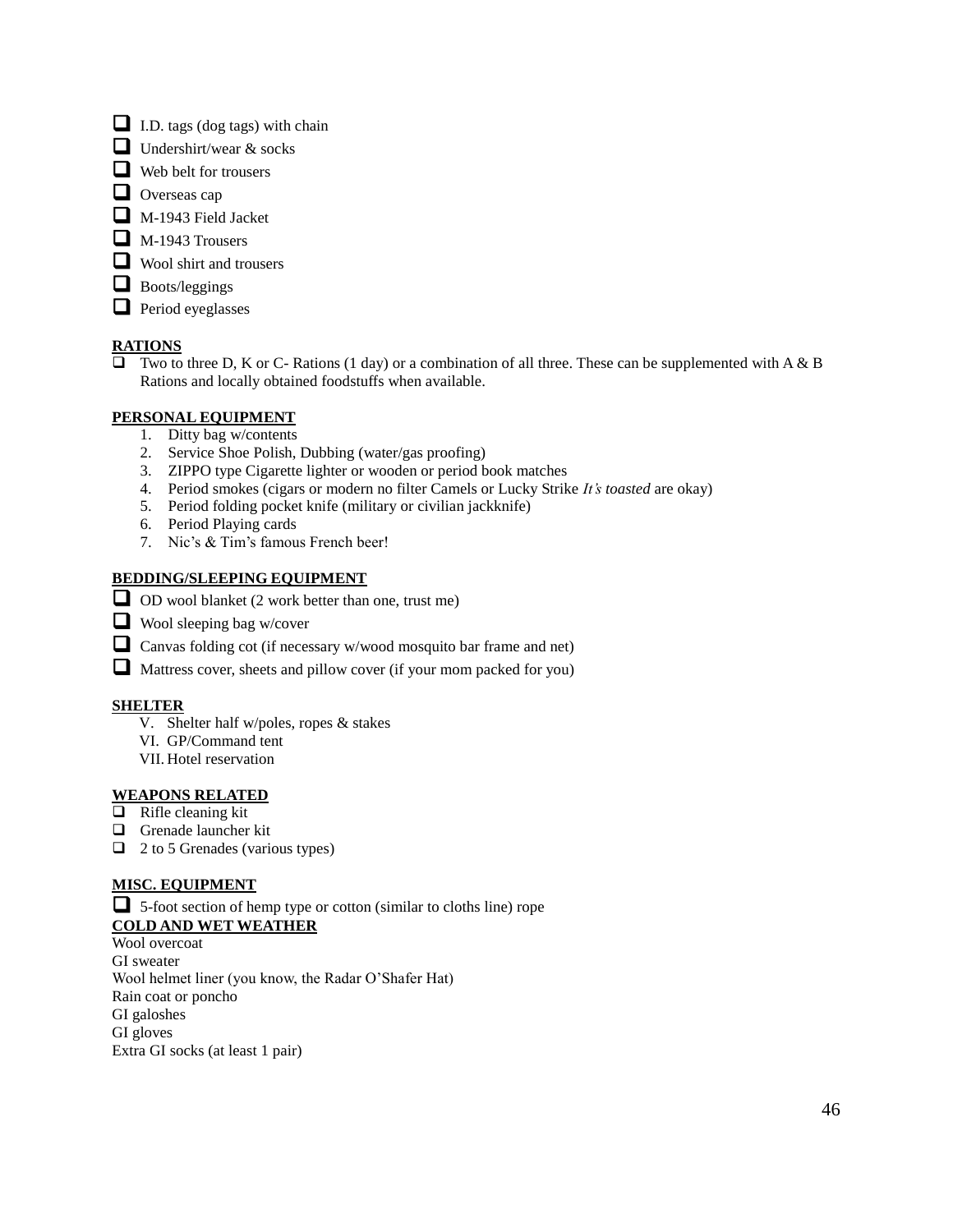#### **WARM AND HUMID WEATHER**

Insect repellent

 $\Box$  Extra canteen, cup and cover

**O** Foot powder

Deodorant (need not be GI for those of you who really sweat)

#### **MISC. BIVOUAC EQUIPMENT**

- $\overline{\Box}$  Ditty Bag & contents
- $\Box$  M1941 Tent Stove
- Field Desk or table
- MX-290/GV Electric Lantern
- Gasoline Lantern

#### **FIELD KITCHEN**

- M1941 Mermite Can with Inserts
- M1944 Mermite Can with Inserts
- M1941 One Burner Stove
- M1942 One Burner Stove
- M1942 Two Burner Stove
- Lister Bag (suspended H2O drinking water container)

#### **CVMP Reenactment Unit Rules Source:**

Provided to author by Tim Scobie via email in April, 2008.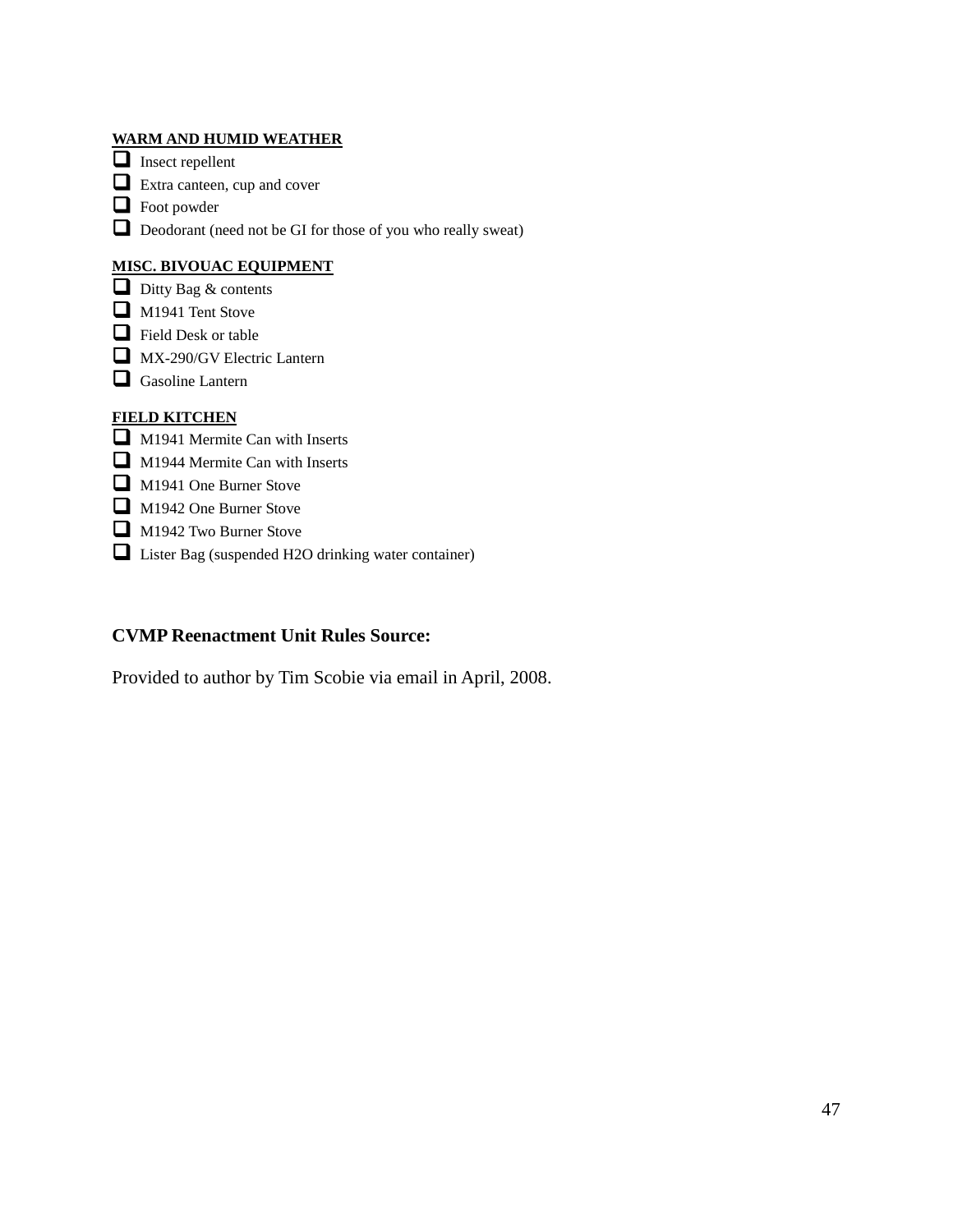# **Appendix IV**

# **Photo Gallery**



## **Photo Sources:**

All photos provided by interviewees James Campbell, III., James Campbell, Jr., Tim Scobie, Thad Gegner, and Dave Raihle and sent to author via email in April, 2008.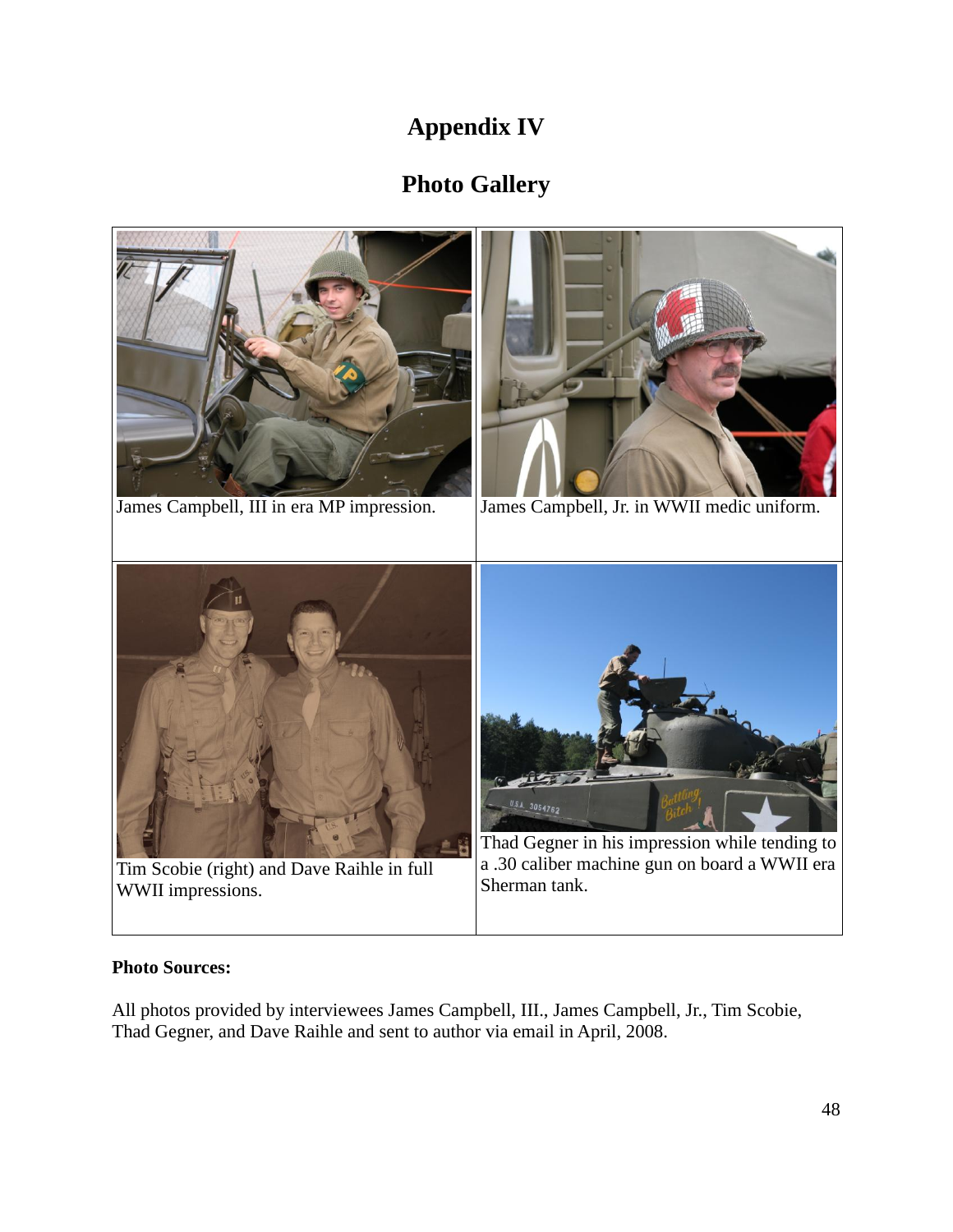## **Primary Source Bibliography**

#### **Interviews:**

Campbell, III, James. Interview by author. 25 March, 2008. Chippewa Falls, WI.

Campbell, Jr., James. Interview by author. 25 March, 2008. Chippewa Falls, WI.

Gegner, Thad M. Interview by author. 2 April, 2008. Eau Claire, WI.

Raihle, Dave. Interview by author. 11 April, 2008. Chippewa Falls, WI.

Scobie, Tim. Interview by author. 31 March, 2008. Chippewa Falls, WI.

## **Secondary Source Bibliography**

- Allen, Barbara, and William L. Montell. *From History to Memory: Using Oral Sources in Local Historical Research.* Nashville, Tn.: The American Association for State and Local History, 1981.
- Delaney, Tim. Review of *War Games: Inside the World of Twentieth-Century War Reenactors*, by Jenny Thompson, Smithsonian Institute Press, 2004.
- Dingus, Anne. "War Games." *Texas Monthly* 26, no. 7 (1998): 84.
- Dray, William H. *History as Re-enactment: R.G. Collingwood's Idea of History*. Oxford: Carendon Press; New York: Oxford University Press, 1995.
- Enjames, Henri-Paul. *Government Issue: U.S. Army European Theater of Operations Collector Guide.* Historie and Collections, 2004.
- Evans, Martin, and Ken Lunn. *War and Memory in the Twentieth Century.* New York: Oxford University Press, 1997.
- Giles, Howard. "Recreating the Past for Live Events, TV, and Film: A Brief History of Reenactment," Available from [http://www.eventplan.co.uk/history\\_of\\_reenactment.htm.](http://www.eventplan.co.uk/history_of_reenactment.htm) Internet; accessed 24 February 2008.
- Giles, Howard. Available from http://www.eventplan.co.uk/about\_eventplan.htm. Internet; accessed 24 February 2008.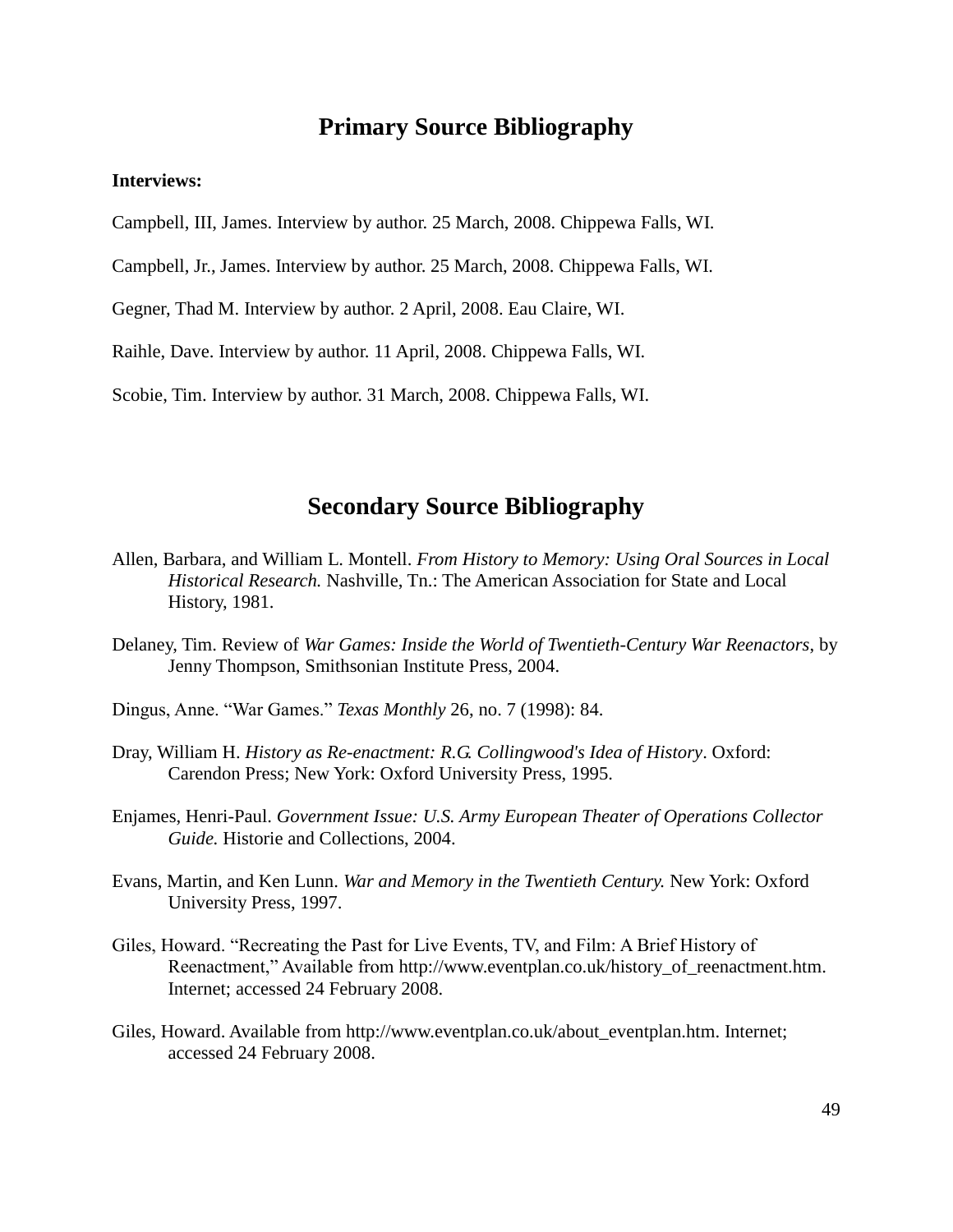- Hutton, Patrick H. *History and the Art of Memory.* London: University Press of New England, 1993.
- Kemmer, Brenton C., and Karen L. Kemmer. *So, Ye Want to be a Reenactor?: a Living History Handbook*. Bowie, Md.: Heritage Books, 2001.
- Kircus Reviews. Review of *War Games: Inside the World of Twentieth-Century War Reenactors*, by Jenny Thompson, Smithsonian Institute Press, 2004.
- Magelssen, Scott. *Living History Museums: Undoing History Through Performance*. Lanham, Md.: Scarecrow Press, 2007.
- Martin, Rex. *Historical Explanation: Re-enactment and Practical Inference.* Ithaca, N.Y.: Cornell University Press, 1977.
- Montavalli, Jim. "Refighting the battles of recent history." New York Times, 28 November, 2003, Vol. 153, No. 52681, p. F8.
- Newman, Robert. *Enola Gay and the Court of History*. New York: P. Lang, 2004.
- Reenactor.net. "The Worldwide Online Home of Reenacting." Available from http://reenactor.net/. Internet; accessed on 26 March 2008.
- Reenactor.net. "World War 2: The World on Fire." Available from http://reenactor.net/main\_htmls/ww2.html. Internet; accessed on 26 March 2008.
- Rejack, Brian. "Toward a virtual reenactment of history: video games and the recreation of the past." *Rethinking History*, 11, no. 3. (2007): 411-425.
- Roth, Stacy F. *Past into present: effective techniques for first-person historical interpretation*. Chapel Hill: University of North Carolina Press, 1998.
- Suleiman, Susan R. *Crises of Memory and the Second World War.* Harvard University Press, 2006.
- Thompson, Jenny. "Playing wars whose wounds are fresh." *New York Times*, 5 May, 2004 Vol. 153, No. 52871, pp. B7-B9.
- Thompson, Jenny. *War Games: Inside the World of Twentieth-Century War Reenactors*. Washington, DC: Smithsonian Books, 2004.
- Wikipedia. "American Civil War Reenactment." Available from http://en.wikipedia.org/wiki/American\_Civil\_War\_reenactment. Internet; accessed on 26 March 2008.